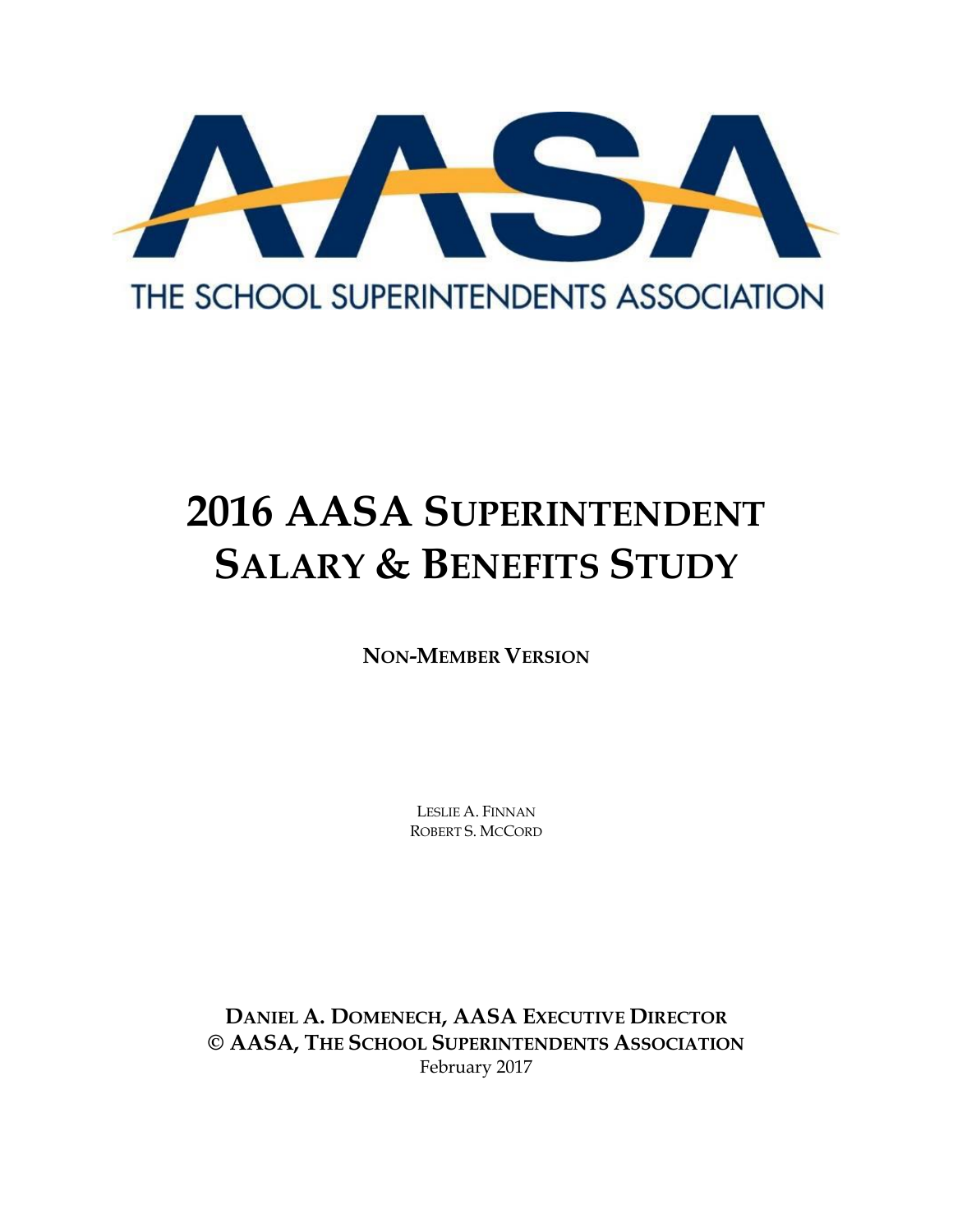### **2016 AASA SUPERINTENDENT SALARY & BENEFITS STUDY**

#### **EXECUTIVE SUMMARY**

The 2016 AASA Superintendent Salary & Benefits Study marks the fifth edition of this study. This survey tracks the demographics, salary, benefits, and other elements of the employment contracts of school superintendents throughout the country. This year's study is based on 1,392 responses (15 percent response rate). The survey was distributed online and relied on superintendents to respond to 47 items with the understanding that report of findings would contain no personally identifiable information. Consequently, data must be considered descriptive and not necessarily representative of all superintendents. However, the report is rich with information and serves as a useful snapshot of the salary and benefits of superintendents for the 2016-17 school year. For a more detailed examination of the superintendency, *The Study of the American Superintendent: 2015 Mid-Decade Update* and its 2010 predecessor are available at: [\(http://my.aasa.org/AASA/Toolbox/Policy\\_and\\_Advocacy\\_Resources/AASA/Toolb](http://my.aasa.org/AASA/Toolbox/Policy_and_Advocacy_Resources/AASA/Toolbox/Policy_Advocacy_Resources.aspx) [ox/Policy\\_Advocacy\\_Resources.aspx\)](http://my.aasa.org/AASA/Toolbox/Policy_and_Advocacy_Resources/AASA/Toolbox/Policy_Advocacy_Resources.aspx). In addition, state-specific model superintendent employment agreements are also available on the AASA website [\(http://my.aasa.org/AASA/Toolbox/Other\\_Resources/Model\\_Contracts.aspx\)](http://my.aasa.org/AASA/Toolbox/Other_Resources/Model_Contracts.aspx).

This year, as in the past four years, more than 90 percent of respondents reported that they served in suburban and rural districts with nearly 70 percent of respondents selfreported serving in rural districts. This is generally representative of the distribution of school districts nationwide.

Consistent with findings of the previous years, male respondents outnumbered females by a four-to-one ratio. Respondents were also overwhelmingly White (non Hispanic). Female respondents also tended to be somewhat older than their male counterparts. The average and median age of all respondents was 52.

The median salary distributed by district enrollment ranged from just \$90,000 for the smallest districts to nearly \$230,000 for superintendents serving in the largest enrollment school districts. Overall, the median salary was \$130,683. All positions from superintendent to teacher show that salaries increase relative to district enrollment size as well as slight increases over previous years.

The report of findings profiles the benefits received by superintendents, including, but not limited to contribution to annuities or private retirement plans, medical/hospital coverage, dental coverage, vision coverage, disability insurance, and medical and dental insurance coverage for the family of the superintendent. Respondents also overwhelmingly support professional memberships.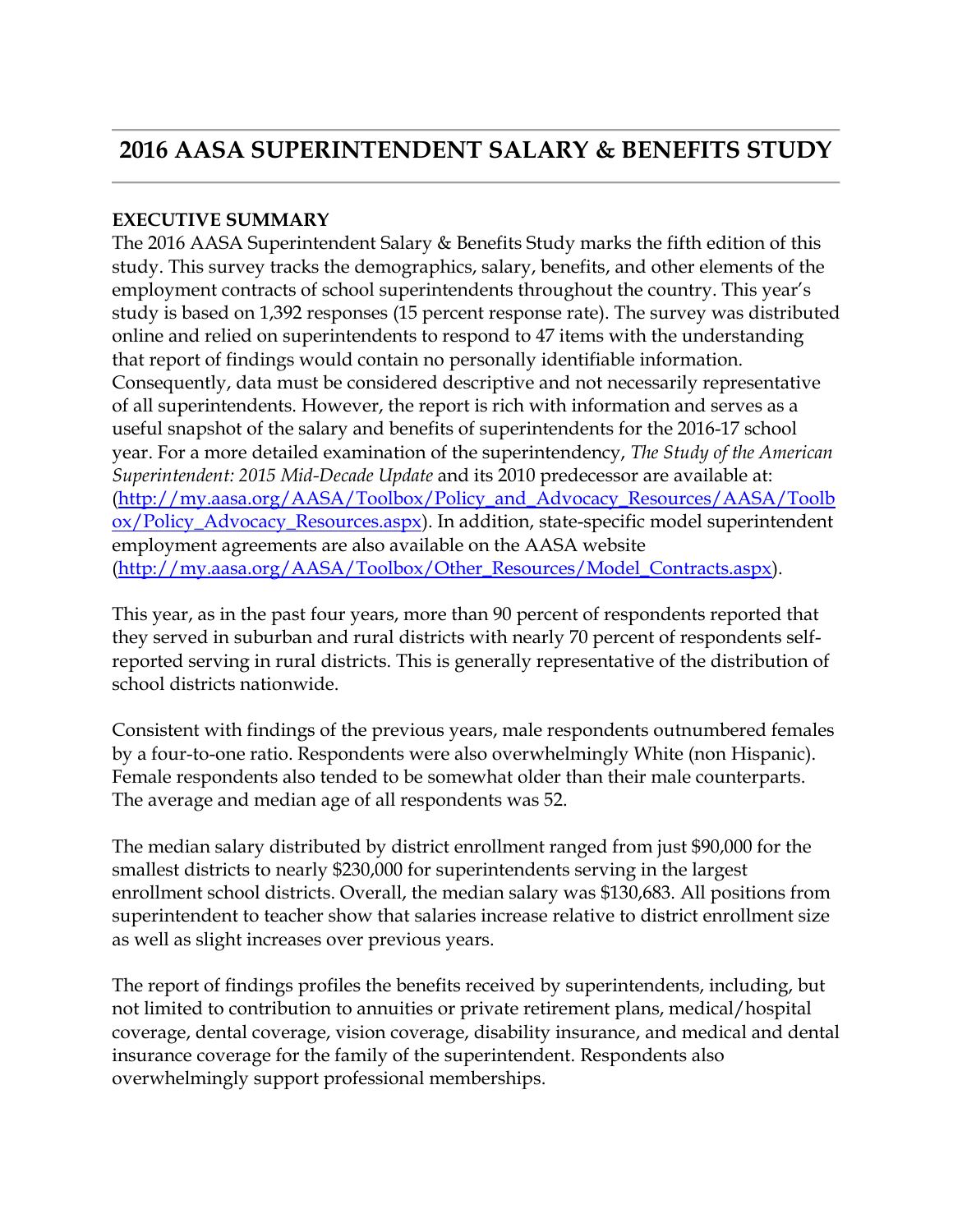#### **INTRODUCTION**

The 2016 AASA Superintendents Salary and Benefits Study is intended to provide superintendents with actionable information needed to manage and negotiate their compensation and benefits. This edition marks the fifth year the association has undertaken a comprehensive study on public school superintendent compensation benefits. Prior to that, most school superintendents relied on the annual salary study sponsored by Education Research Service (ERS) to benchmark their compensation and benefits. With the closure of ERS, a void was created. AASA responded to this need by creating a comprehensive study of the salary and benefits of school superintendents that far exceeded previous studies undertaken on this topic. AASA is particularly wellsuited for this task because it represents the vast majority of school superintendents in the country and has been most active in collecting and disseminating to its members critical data needed to inform decision making. AASA is committed to refining this work over time, thus maximizing the benefit to superintendents.

The earlier editions of this study are available on the AASA website and provide valuable retrospective data [\(http://www.aasa.org/research.aspx\)](http://www.aasa.org/research.aspx).

This work complements *The American School Superintendent: 2010 Decennial Study*  (Kowalski et al. 2010), also sponsored by AASA, and available from Roman & Littlefield (https://rowman.com/ISBN/9781607099963). This study was updated in 2015 and is available on the AASA website [\(http://www.aasa.org/research.aspx\)](http://www.aasa.org/research.aspx).

The research team authoring this report of findings was led by Leslie A. Finnan, AASA senior legislative analyst and Robert S. McCord, AASA research consultant.

#### **METHODOLOGY**

An extensive survey instrument was developed in 2012 with the assistance of Professors Theodore J. Kowalski (University of Dayton), I. Phillip Young (University of South Carolina), Terry Orr (Bank Street College), and Christopher C. Stream (University of Nevada, Las Vegas). This survey instrument was further refined for use in each subsequent year as a result of input received. Using a commercially prepared mailing list of American public school superintendents, more than 9,000 email invitations to participate were distributed during the month of September 2016. At the same time, state association executive directors were contacted to encourage their members to respond to the online survey. Superintendents had the capacity to forward the link to their staff members for input in completing the survey in their area of expertise.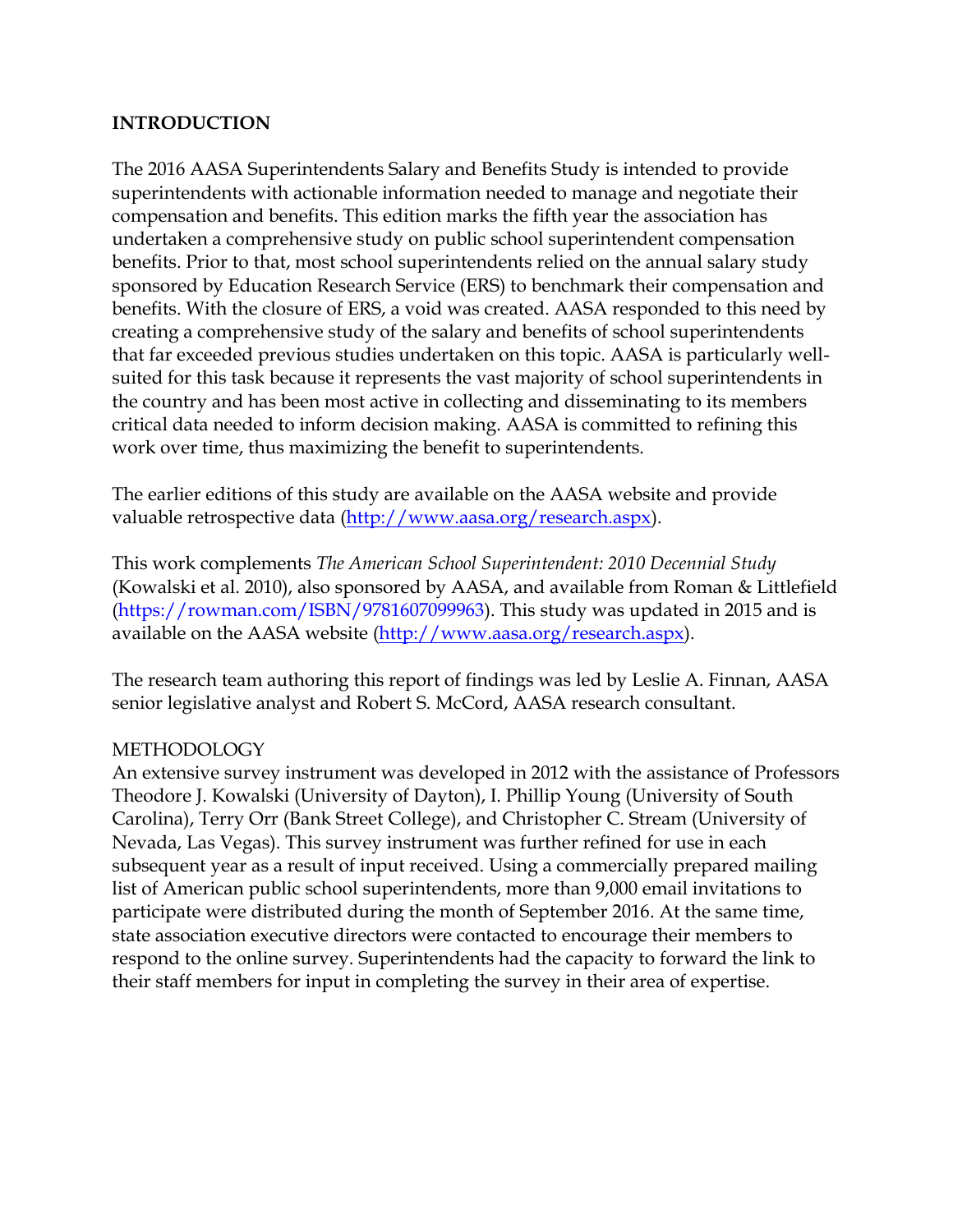#### REPORT OF FINDINGS

This report of findings is divided into 11 sections and solely relies on measures of central tendency for this analysis of the data collected. These data were generally disaggregated by gender, district enrollment, and racial/ethnic group.

As with any ambitious effort of this sort, there are limitations on the proper use of the data. For example, when the responses for certain items were disaggregated by racial/ethnic group, the number of responses was insufficient to support decision making. Care should be exercised in drawing conclusions or inferences on this particular data element. In addition, some survey fatigue is commonly reported by superintendents and could have impacted the return rate. Superintendents are inundated with research requests resulting in selective participation in those studies seen as most important to the role of the superintendent or of benefit to their district. After each data display, the report authors have offered a general statement of findings. It is the intent of the authors to allow the reader the opportunity to disaggregate the data in a manner they find useful in working with their board.

Having clearly identified the limitations inherent in any endeavor of this sort, the report that follows is replete with important information that can prove very useful to superintendents.

#### END NOTES:

Many additional data elements were collected beyond those reported in this document. AASA members interested in investigating in greater depth a particular element of this study beyond those reported herein or are interested in offering suggestions for improvement of this research undertaking are invited to directly contact Leslie Finnan at the American Association of School Administrators (AASA).

Those citing the data presented herein and/or findings are asked to include acclamation of AASA. Requests to use the data from this study or those that preceded it should contact Noelle Ellerson Ng at AASA for details and requirements. Finally, AASA reserves all rights to the ownership and use of these data.

Special thanks is extended to co-authors Leslie Finnan and Noelle Ellerson Ng for their expertise and tireless efforts to manage the nearly 70,000 cell spreadsheet containing the data collected in this study.

RSMc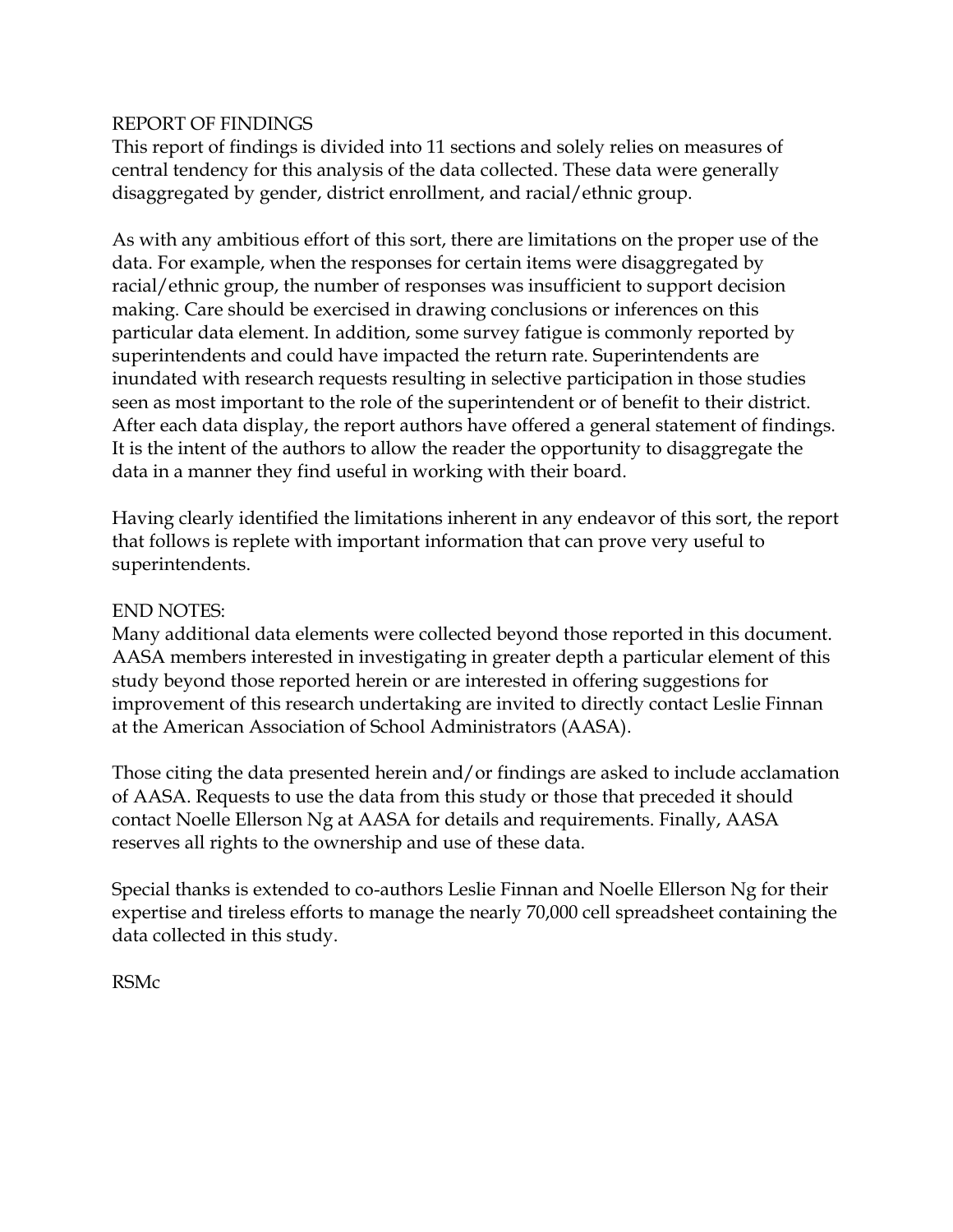### **LIST OF TABLES**

### **Section #1: General Demographics**

| Table 1.1  | Respondents count by state (Q4)                                |
|------------|----------------------------------------------------------------|
| Table 1.2  | Gender ( $Q$ 44) and racial/cultural group ( $Q$ 45)           |
| Table 1.3  | Gender $(Q44)$ and district enrollment $(Q5)$                  |
| Table 1.4  | Gender $(Q44)$ and district description $(Q6)$                 |
| Table 1.5  | Gender $(Q44)$ and age $(Q43)$                                 |
| Table 1.6  | Gender (Q44) and longevity in present position (Q8)            |
| Table 1.7  | Gender $(Q44)$ and longevity as superintendent $(Q9)$          |
| Table 1.8  | Gender (Q44) and economic condition of district (Q13)          |
| Table 1.9  | Racial/cultural group (Q45) and district enrollment (Q5)       |
| Table 1.10 | Racial/cultural group (Q45) and description of school          |
|            | district $(Q6)$                                                |
| Table 1.11 | Racial/cultural group (Q45) and age (Q43)                      |
| Table 1.12 | Racial/cultural group (Q45) and years in present position (Q8) |
| Table 1.13 | Racial/cultural group (Q45) and years as superintendent (Q9)   |
| Table 1.14 | Racial/cultural group (Q45) and economic condition of district |
|            | 'O13)                                                          |
|            |                                                                |

#### **Section #2: Salary**

| Table 2.1  | Superintendent base salary 2016-17(Q10) and district enrollment     |
|------------|---------------------------------------------------------------------|
|            | 2016-17 (Q5) by gender (Q44)                                        |
| Table 2.2A | Assistant/associate superintendent base salary 2016-17 (Q11A) and   |
|            | district enrollment 2016-17 (Q5)                                    |
| Table 2.2B | High school principal base salary 2016-17 (Q11B) and district       |
|            | enrollment $2016-17$ (Q5)                                           |
| Table 2.2C | Middle school principal base salary 2016-17 (Q11C) and district     |
|            | enrollment $2016-17$ (Q5)                                           |
| Table 2.2D | Elementary school principal base salary 2016-17 (Q11D) and district |
|            | enrollment $2016-17$ (Q5)                                           |
| Table 2.2E | Beginning teacher base salary 2016-17 (Q11E) and district           |
|            | enrollment $2016-17$ (Q5)                                           |
| Table 2.3  | Ratio of 2016-17 median superintendent salaries (Q10) with that of  |
|            | beginning teacher median base salary (Q11E) by district enrollment  |
|            | 2016-17 (Q5)                                                        |
|            |                                                                     |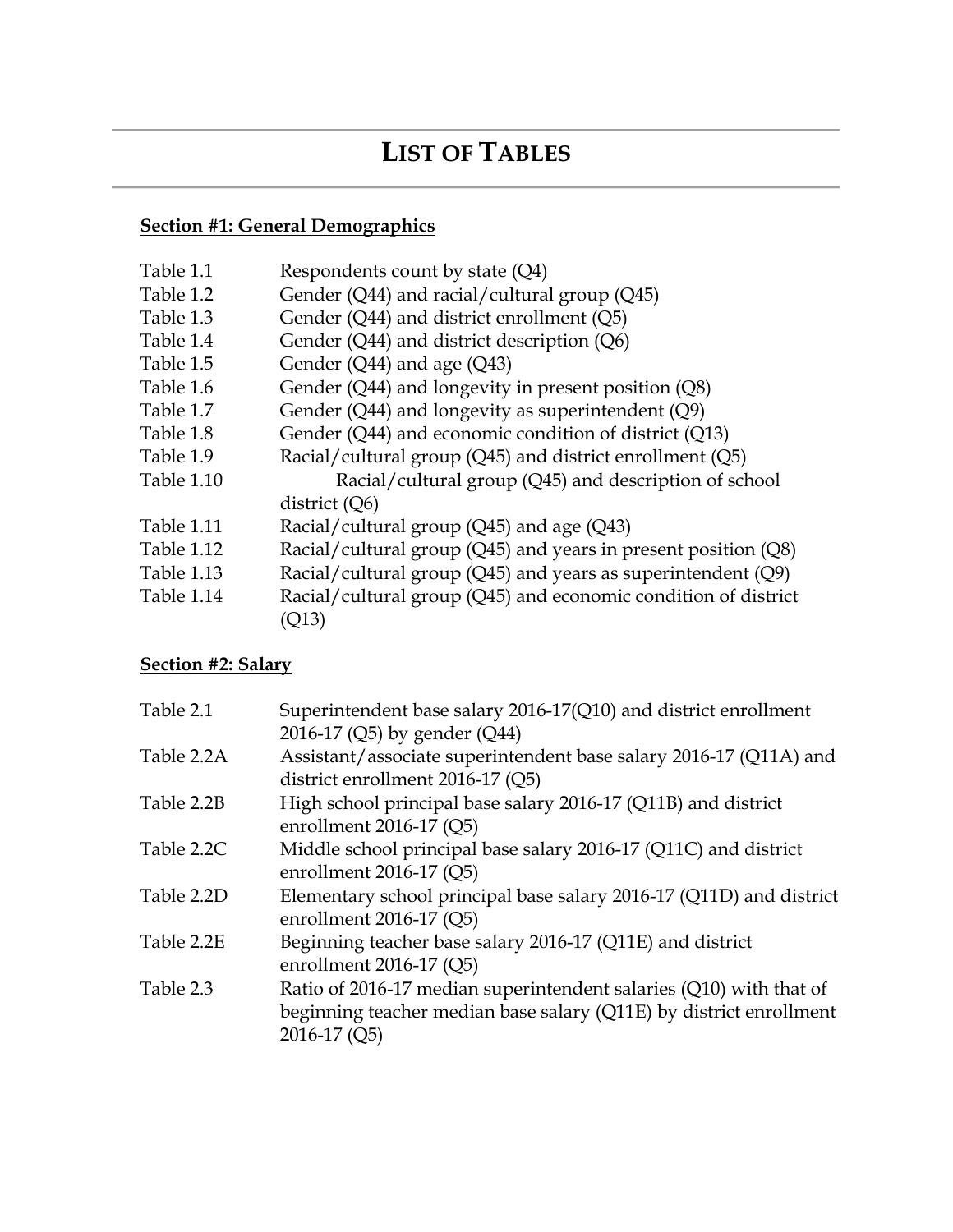#### **Section #3: Evaluation**

| Table 3.1 | How often does your employment contract require performance<br>evaluation? (Q29)                                                             |
|-----------|----------------------------------------------------------------------------------------------------------------------------------------------|
| Table 3.2 | Does your employment contract specify the process, measures, and<br>indicators to be used for your formal performance evaluation?<br>(Q27A)  |
| Table 3.3 | Is your formal performance evaluation linked to objectives or<br>directions specified in the previous year's performance? (Q27B)             |
| Table 3.4 | Is your formal performance evaluation linked to a 360 degree<br>feedback? (Q27C)                                                             |
| Table 3.5 | Is your formal performance evaluation linked to student<br>outcomes/performance? (Q27D)                                                      |
| Table 3.6 | Is the outcome of your formal performance evaluation made<br>public? (Q27E)                                                                  |
|           | <b>Section #4: Retirement Benefits</b>                                                                                                       |
| Table 4.1 | Does the school district make a contribution to an annuity or<br>private retirement account that you have? (Q33)                             |
| Table 4.2 | Is your retirement plan/system contribution based on your salary?<br>(Q31)                                                                   |
|           | <b>Section #5: Insurance Benefits</b>                                                                                                        |
| Table 5.1 | What health insurance coverage do you receive in your contract?                                                                              |
|           | Coverage paid for superintendent: medical/hospital (Q35A)                                                                                    |
| Table 5.2 | What health insurance coverage do you receive in your contract?<br>Coverage paid for superintendent: dental (Q35B)                           |
| Table 5.3 | What health insurance coverage do you receive in your contract?<br>Coverage paid for superintendent: vision/optical (Q35C)                   |
| Table 5.4 | What health insurance coverage do you receive in your contract?<br>Coverage paid for superintendent: disability insurance (Q35D)             |
| Table 5.5 | What health insurance coverage do you receive in your contract?<br>Coverage paid for superintendent's family: medical/hospital<br>(Q36A)     |
| Table 5.6 | What health insurance coverage do you receive in your contract?<br>Coverage paid for superintendent's family: dental (Q36B)                  |
| Table 5.7 | What health insurance coverage do you receive in your contract?<br>Coverage paid for superintendent's family: vision/optical (Q36C)          |
| Table 5.8 | What health insurance coverage do you receive in your contract?<br>Coverage paid for superintendent's family: disability insurance<br>(Q36D) |
| Table 5.9 | What health insurance coverage do you receive in your contract?<br>Do you receive any post-retirement health insurance coverage?<br>(Q37)    |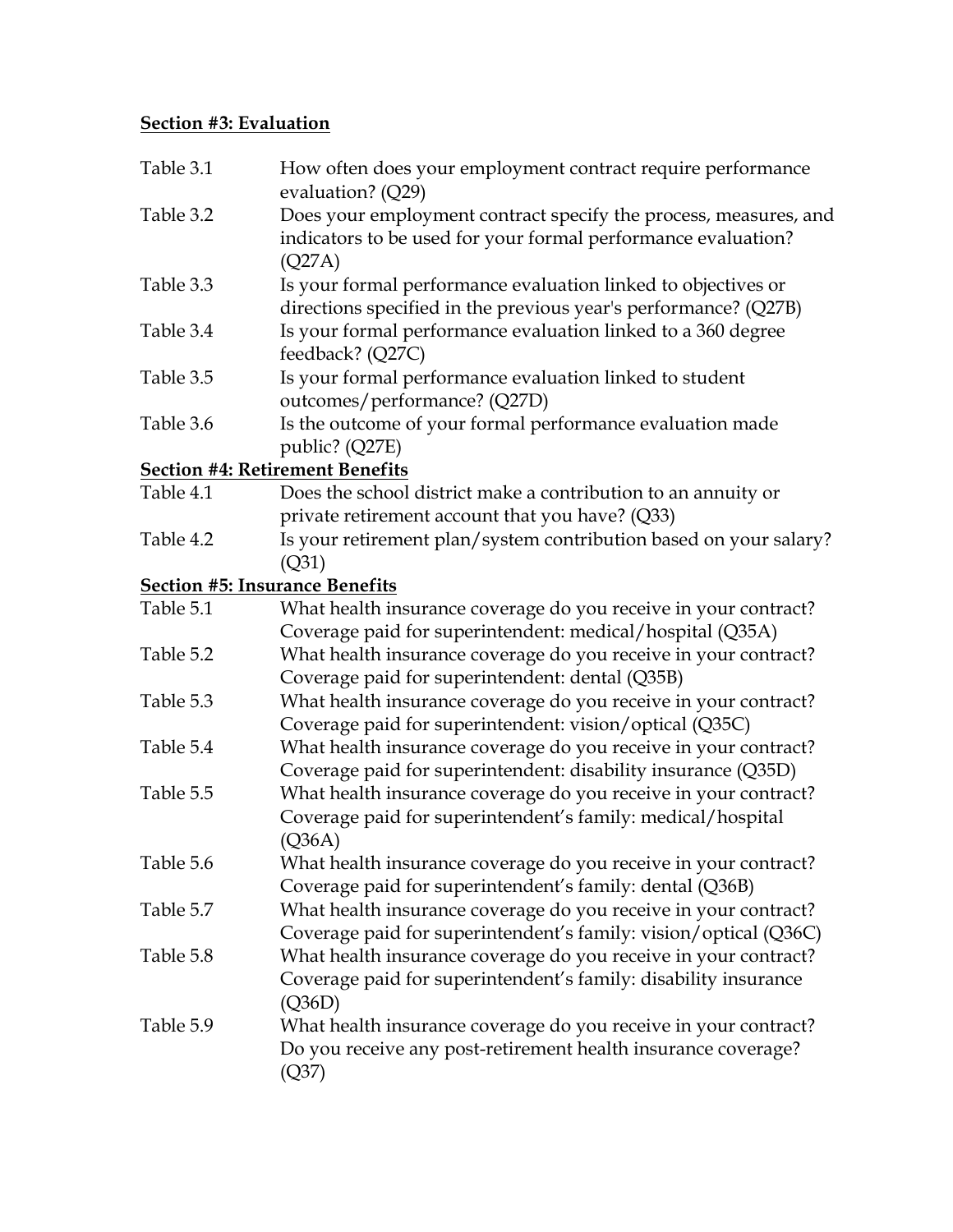#### **Section #6: Hire/Rehire**

| Table 6.1 | Have you been rehired for your present position as superintendent |
|-----------|-------------------------------------------------------------------|
|           | after retiring in the state system? $(Q41)$                       |
| Table 6.2 | Are you drawing retirement from one state and working as a        |
|           | superintendent in another state? (Q42)                            |

### **Section #7: Miscellaneous Benefits**

| Table 7.1         | Which of the following contract benefits are provided in your        |
|-------------------|----------------------------------------------------------------------|
|                   | employment contract? Mark all that apply. (Q30)                      |
| Table 7.2         | Does the school district contribute to the premiums on a term        |
|                   | insurance policy apart from the insurance benefits provided for all  |
|                   | employees? (Q34)                                                     |
| Table 7.3         | Gender (Q44) and sick leave provision (Q18A/B)                       |
| Table 7.4         | Gender (Q44) and vacation leave provision (Q19A/B)                   |
| Table 7.5         | Gender (Q44) and personal leave provision (Q20A/B)                   |
| Table 7.6         | Gender (Q44) and upon departure from the district, how is sick       |
|                   | leave accrual handled? (Q21A-C)                                      |
| Table 7.7         | Gender (Q44) and upon departure from the district, how is            |
|                   | vacation leave accrual handled? (Q22A-C)                             |
| Table 7.8         | Gender (Q44) and upon departure from the district, how is            |
|                   | personal leave accrual handled? (Q23A-C)                             |
| Table 7.9         | Gender (Q44) and what is the term of your 2016-17 employment         |
|                   | contract? (Q14)                                                      |
| Table 7.10        | Gender (Q44) and does your present employment contract have an       |
|                   | incentive/performance clause (i.e., a defined provision providing    |
|                   | for a reward for accomplishing a predetermined task or objective)?   |
|                   | (Q24)                                                                |
| Table 7.11        | Gender (Q44) and does your contract have a severance (buy out)       |
|                   | clause? (Q17)                                                        |
| Table 7.12        | Gender (Q44) and does your contract have a longevity clause (i.e., a |
|                   | lump sum payment you will receive for the number of years you        |
|                   | remain in the position)? (Q25)                                       |
| <b>Table 7.13</b> | Gender (Q44) and is your contract base salary subject to a "cap"     |
|                   | imposed by any of the following? (Q26)                               |
| Table 7.14        | Gender (Q44) and evergreen (rollover) provision (Q15)                |
| Table 7.15        | Racial/cultural group (Q45) and what is the term of your 2016-17     |
|                   | employment contract? (Q14)                                           |
| Table 7.16        | Racial/cultural group (Q45) and does your present employment         |
|                   | contract have an incentive/performance clause (i.e., a defined       |
|                   | provision providing for a reward for accomplishing a                 |
|                   | predetermined task or objective)? (Q23)                              |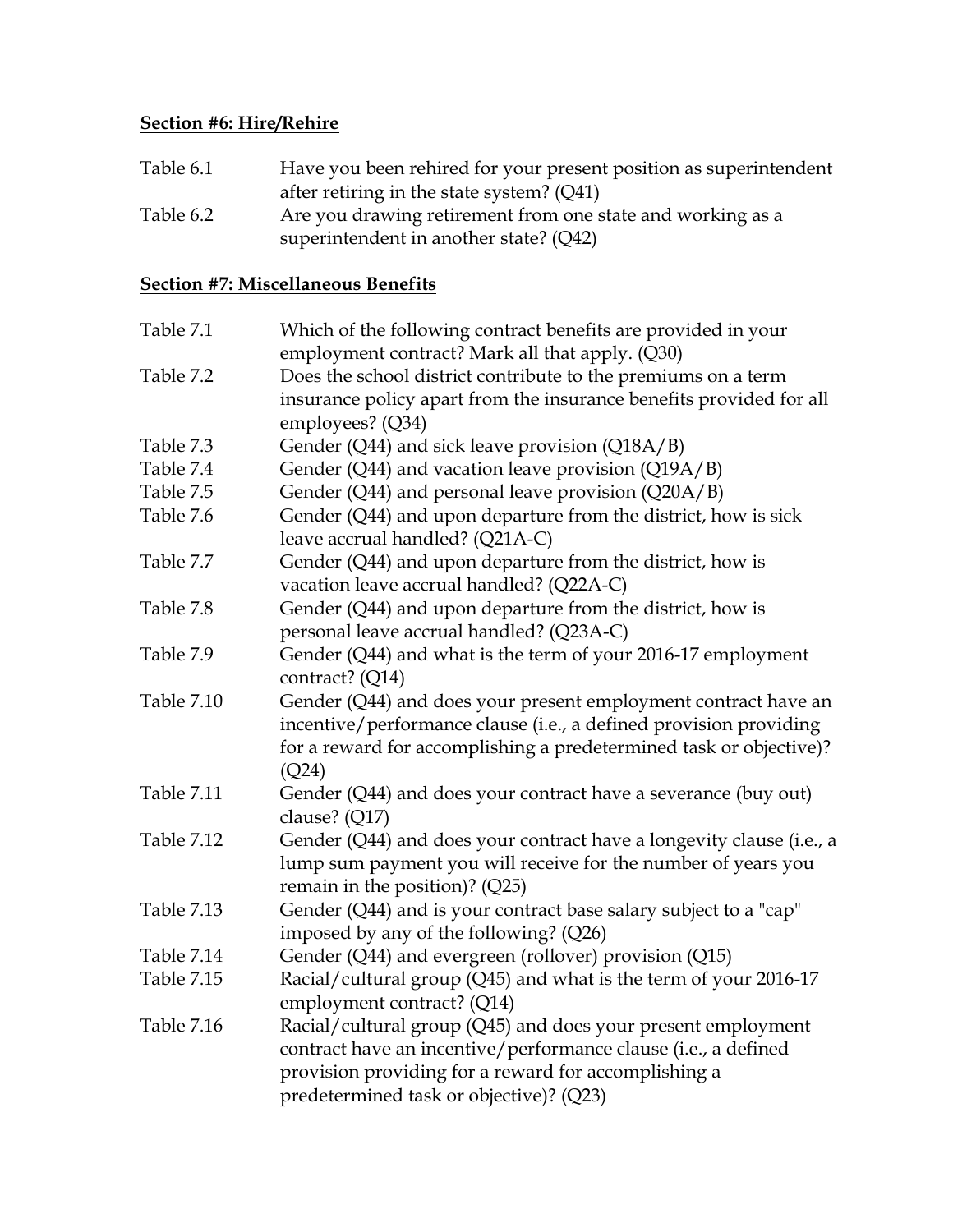| Table 7.17        | Racial/cultural group (Q45) and does your contract have a            |
|-------------------|----------------------------------------------------------------------|
|                   | severance (buy out) clause? (Q24)                                    |
| <b>Table 7.18</b> | Racial/cultural group (Q45) and does your contract have a            |
|                   | longevity clause (i.e., a lump sum payment you will receive for the  |
|                   | number of years you remain in the position)? (Q25)                   |
| Table 7.19        | Racial/cultural group (Q45) and is your contract base salary subject |
|                   | to a "cap" imposed by any of the following? (Q26)                    |
| Table 7.20        | Racial/cultural group (Q45) and evergreen (rollover) provision       |
|                   | (Q15)                                                                |

### **Section #8: Use of Legal Counsel**

| Table 8.1 | Did the school district use legal counsel to assist it the development |
|-----------|------------------------------------------------------------------------|
|           | and/or negotiations of your contract? $(Q40)$                          |
| Table 8.2 | Did you employ legal counsel to assist in the development and/or       |
|           | negotiations of your contract? (Q39)                                   |

#### **Section #9: Memberships**

Table 9.1 Which of your professional association membership dues are paid by the school district? (Q38)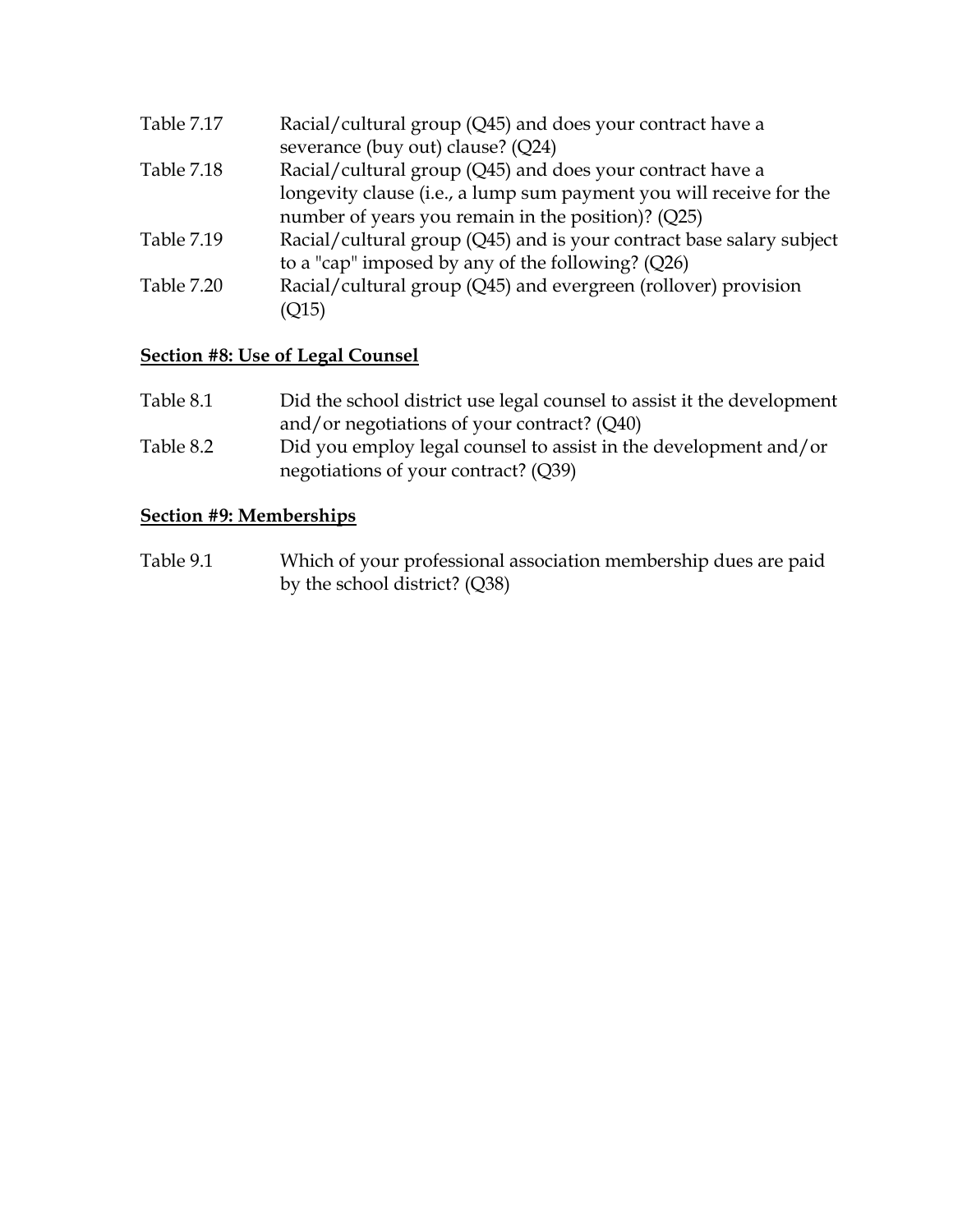### **SECTION #1: GENERAL DEMOGRAPHICS OF RESPONDENTS**

*%*

| State                    | Number of<br>Responses | %         | <i>State</i>                                     | Number of<br>Responses | %       |
|--------------------------|------------------------|-----------|--------------------------------------------------|------------------------|---------|
| $\mathbf{A}\mathbf{K}$   | 9                      | $0.6\%$   | $\mbox{ND}$                                      | 12                     | 0.9%    |
| AL                       | 20                     | 1.4%      | $\rm NE$                                         | 41                     | 2.9%    |
| AR                       | 24                     | 1.7%      | $\rm{NH}$                                        | 10                     | 0.7%    |
| AZ                       | 26                     | 1.9%      | NJ                                               | 45                     | 3.2%    |
| CA                       | 65                     | 4.7%      | $\mathrm{NM}$                                    | $16\,$                 | 1.1%    |
| CO                       | 25                     | 1.8%      | $\ensuremath{\text{NV}}$                         | $\mathfrak{Z}$         | 0.2%    |
| CT                       | 15                     | 1.1%      | ${\rm NY}$                                       | 82                     | 5.9%    |
| $\rm DE$                 | $\overline{4}$         | 0.3%      | OH                                               | 47                     | 3.4%    |
| ${\rm FL}$               | $\overline{7}$         | $0.5\%$   | OK                                               | 39                     | 2.8%    |
| GA                       | 21                     | 1.5%      | OR                                               | 14                     | 1.0%    |
| IA                       |                        |           | PA                                               |                        |         |
| $\rm ID$                 | 56                     | 4.0%      | RI                                               | 60                     | 4.3%    |
|                          | 22                     | 1.6%      |                                                  | $\overline{2}$         | $0.1\%$ |
| $\rm IL$                 | 109                    | 7.8%      | ${\rm SC}$                                       | 5                      | 0.4%    |
| $\ensuremath{\text{IN}}$ | 53                     | $3.8\%$   | ${\rm SD}$                                       | 14                     | 1.0%    |
| $\mathop{\mathrm{KS}}$   | 29                     | 2.1%      | $\ensuremath{\mathsf{T}}\ensuremath{\mathsf{N}}$ | 18                     | 1.3%    |
| KY                       | 12                     | $0.9\%$   | ${\rm T} {\rm X}$                                | 59                     | 4.2%    |
| LA                       | 3                      | 0.2%      | UT                                               | $\overline{7}$         | 0.5%    |
| MA                       | 16                     | 1.1%      | VA                                               | $11\,$                 | 0.8%    |
| $\mbox{MD}$              | $\overline{4}$         | 0.3%      | ${\rm VT}$                                       | $8\,$                  | 0.6%    |
| $\rm ME$                 | 13                     | $0.9\%$   | WA                                               | $40\,$                 | 2.9%    |
| $\rm MI$                 | $\bf 48$               | $3.4\,\%$ | WI                                               | 86                     | 6.2%    |
| $\mbox{MN}$              | 57                     | 4.1%      | <b>WV</b>                                        | $\mathfrak{Z}$         | 0.2%    |
| <b>MO</b>                | 53                     | $3.8\%$   | WY                                               | $8\,$                  | 0.6%    |
| MS                       | $\overline{7}$         | 0.5%      | Canada                                           | $\mathbf{1}$           | $0.1\%$ |
| $\rm{MT}$                | 47                     | 3.4%      | <b>Omitted State</b>                             | 6                      | $0.4\%$ |
|                          |                        |           |                                                  |                        |         |

Table 1.1 Respondents count by state (Q4)

Findings:

F

 A total of 1,392 usable responses were received, representing an approximately 15 percent return rate. This return represents a substantial increase from that received in 2015 response (N=728).

NC 10 0.7% 1 Total 1392 100.0%

 All states except Hawaii (including the District of Columbia) were represented including one international response. No state appears to be overrepresented.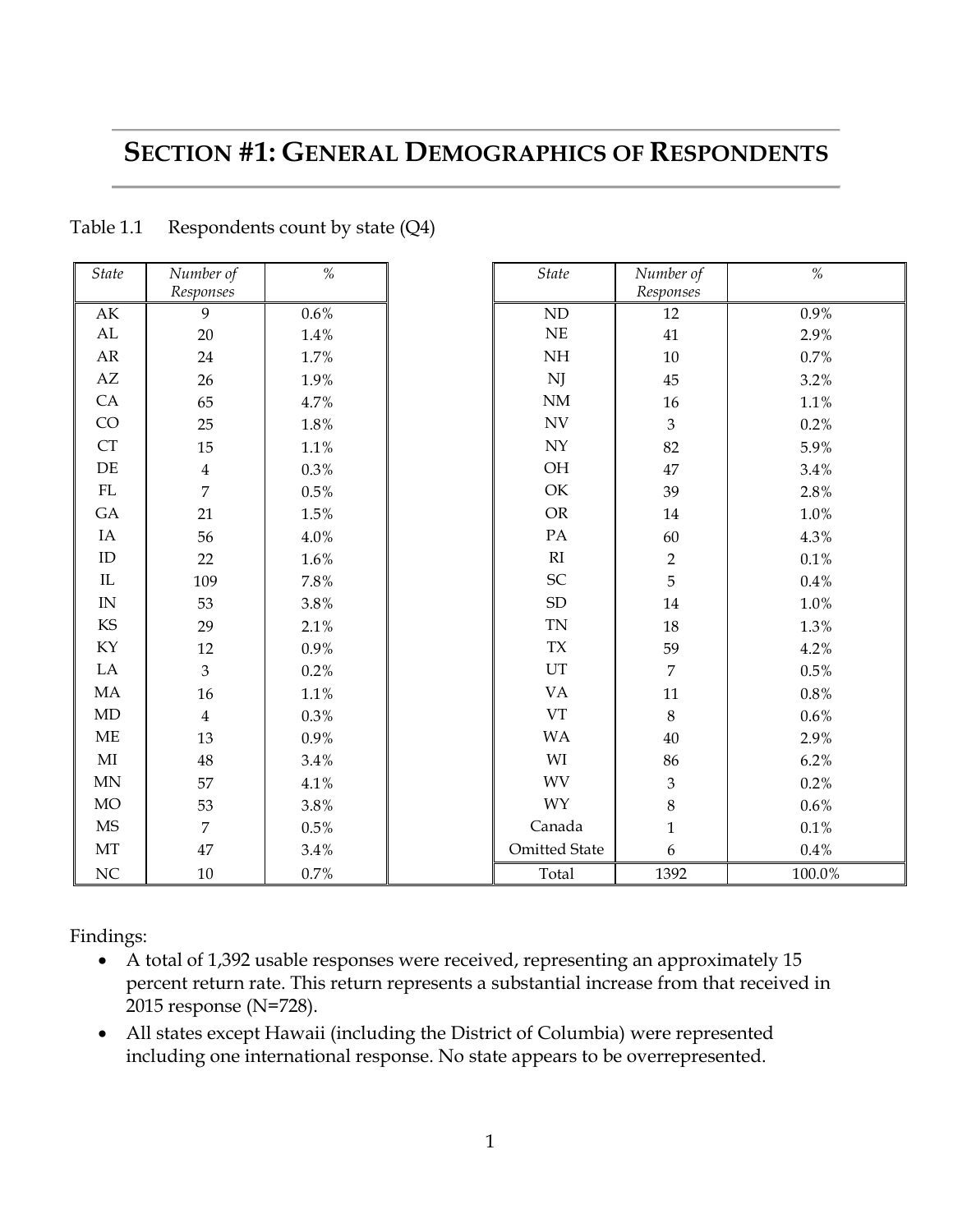|         | Racial/Cultural Group |                |                 |            |            |             |           |            |           |
|---------|-----------------------|----------------|-----------------|------------|------------|-------------|-----------|------------|-----------|
|         | American              |                | <b>Black or</b> | Hispanic   | Native     | White       | Other     | Omitted    |           |
|         | Indian or             | Asian          | African         | or         | Hawaiian   | (non        |           | Racial/    | Total     |
| Gender  | Alaska                |                | American        | Latino     | or Pacific | Hispanic)   |           | Cultural   |           |
|         | <b>Native</b>         |                |                 |            | Islander   |             |           | Group      |           |
| Male    |                       | $\mathfrak{D}$ |                 | 23         |            | 992         | 8         |            | 1050      |
|         | $10(1.0\%)$           | $(0.2\%)$      | $12(1.1\%)$     | $(2.2\%)$  | $2(0.2\%)$ | (94.5%)     | $(0.8\%)$ | $1(0.1\%)$ | $(100\%)$ |
| Female  | $5(1.6\%)$            | $0(0\%)$       | $17(5.4\%)$     | $9(2.9\%)$ | $0(0\%)$   | 281         | 2         | $1(0.3\%)$ | 315       |
|         |                       |                |                 |            |            | $(89.2\%)$  | $(0.6\%)$ |            | $(100\%)$ |
| Omitted | $0(0\%)$              | $0(0\%)$       | $0(0\%)$        | $0(0\%)$   | $0(0\%)$   | $6(22.2\%)$ | $0(0\%)$  | 21         | 27        |
| Gender  |                       |                |                 |            |            |             |           | (77.8%)    | $(100\%)$ |
| Total   |                       | $\mathfrak{D}$ |                 | 32         |            | 1279        | 10        | 23         | 1392      |
|         | $15(1.1\%)$           | $(0.1\%)$      | $29(2.1\%)$     | $(2.3\%)$  | $2(0.1\%)$ | $(91.9\%)$  | $(0.7\%)$ | (1.7%)     | $(100\%)$ |

Table 1.2 Gender (Q44) and racial/cultural group (Q45)

- Similar to previous studies, males outnumbered females by a four-to-one ratio, though this year's response represents greater participation by female superintendents than generally previous years.
- Respondents were overwhelmingly white (non Hispanic) at 91.9 percent.
- Small numbers of minority superintendent respondents make findings for those groups difficult. However, this year's minority response was greater than in previous years.

|  | Table 1.3 Gender (Q44) and district enrollment (Q5) |
|--|-----------------------------------------------------|
|--|-----------------------------------------------------|

|                | 2016-2017 District Enrollment |              |             |              |            |             |             |  |
|----------------|-------------------------------|--------------|-------------|--------------|------------|-------------|-------------|--|
| Gender         | Less than                     | 300 to 2,499 | $2,500$ to  | $10,000$ to  | 25,000     | Omitted     | Total       |  |
|                | 300                           |              | 9,999       | 24,999       | or More    | District    |             |  |
|                |                               |              |             |              |            | <b>Size</b> |             |  |
| Male           | 118                           | 595 (56.7%)  | 241 (23%)   | 52 $(5.0\%)$ | 29         | $15(1.4\%)$ | 1050 (100%) |  |
|                | $(11.2\%)$                    |              |             |              | $(2.8\%)$  |             |             |  |
| Female         | 44 (14.0%)                    | 164 (52.1%)  | 79 (25.1%)  | $16(5.1\%)$  | $8(2.5\%)$ | $4(1.3\%)$  | 315 (100%)  |  |
| Omitted Gender | $2(7.4\%)$                    | 10 (37%)     | $3(11.1\%)$ | $3(11.1\%)$  | $1(3.7\%)$ | $8(29.6\%)$ | 27 (100%)   |  |
| Total          | 164                           |              |             |              | -38        |             |             |  |
|                | $(11.8\%)$                    | 769 (55.2%)  | 323 (23.2%) | $71(5.1\%)$  | $(2.7\%)$  | $27(1.9\%)$ | 1392 (100%) |  |

Finding:

 Consistent with school district enrollment data, the majority of superintendents were from intermediate size districts (300-2,499 students).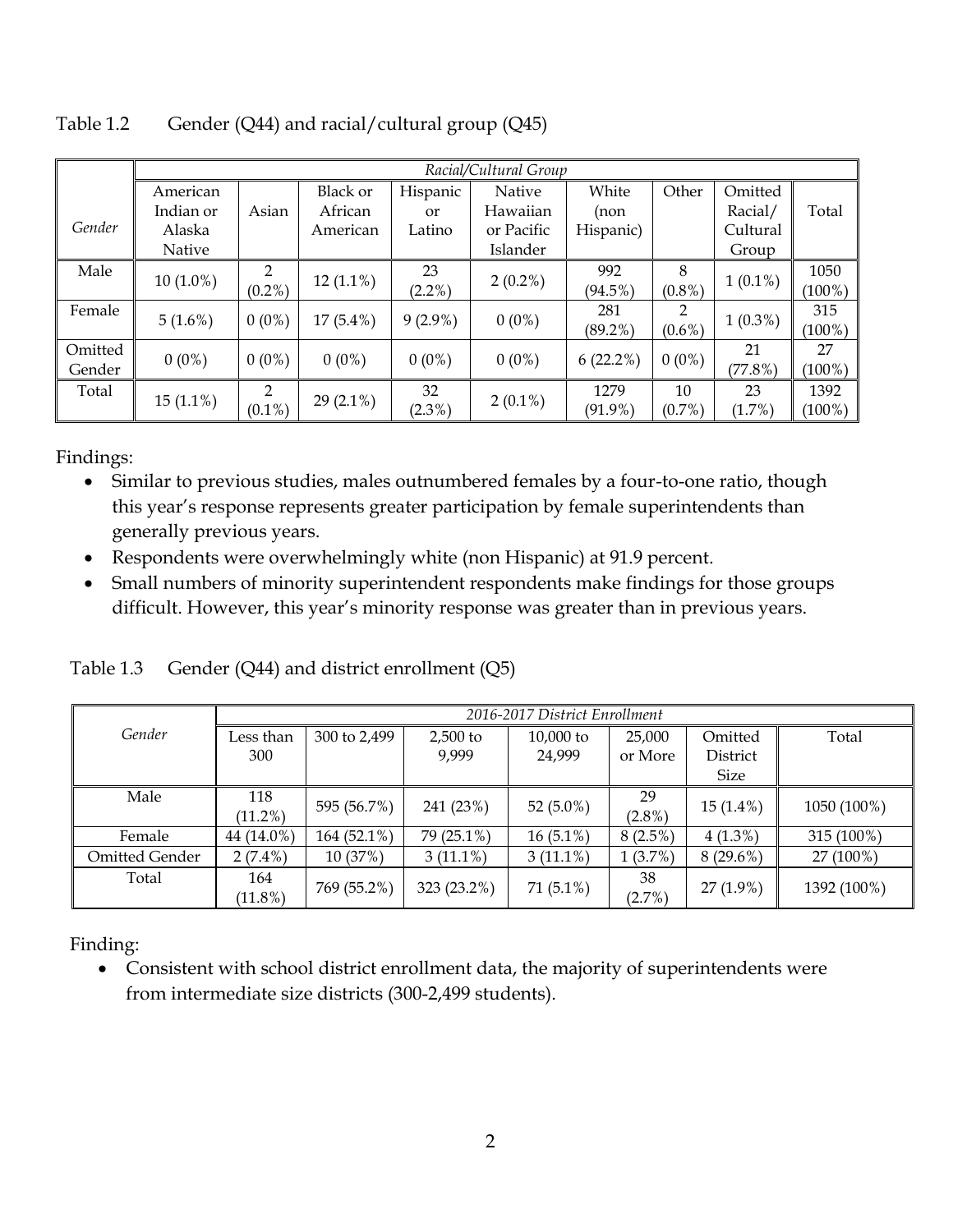|                | District Description |             |             |                             |             |  |  |  |  |
|----------------|----------------------|-------------|-------------|-----------------------------|-------------|--|--|--|--|
| Gender         | Urban                | Suburban    | Rural       | Omitted                     | Total       |  |  |  |  |
|                |                      |             |             | <b>District Description</b> |             |  |  |  |  |
| Male           | 60(5.7%)             | 257 (24.5%) | 724 (69%)   | $9(0.9\%)$                  | 1050 (100%) |  |  |  |  |
| Female         | $19(6\%)$            | 76 (24.1%)  | 218 (69.2%) | $2(0.6\%)$                  | 315 (100%)  |  |  |  |  |
| Omitted Gender | $0(0\%)$             | $8(29.6\%)$ | 13 (48.1%)  | 6(22.2%)                    | 27 (100%)   |  |  |  |  |
| Total          | 79 (5.7%)            | 341 (24.5%) | 955 (68.6%) | $17(1.2\%)$                 | 1392 (100%) |  |  |  |  |

Table 1.4 Gender (Q44) and district description (Q6)

 When asked to describe the setting of their district, nearly 70 percent of the respondents, regardless of gender, indicated that their district was best described as rural while about a fourth describe their district as suburban. This is closely aligned with data from the National Center on Education Statistics<sup>1</sup>.

| Gender                | Descriptive Data on Age |         |      |        |  |  |  |  |  |
|-----------------------|-------------------------|---------|------|--------|--|--|--|--|--|
|                       | Minimum                 | Maximum | Mean | Median |  |  |  |  |  |
| Male                  | 30                      | 70      | 51.8 |        |  |  |  |  |  |
| Female                | 34                      |         | 53.1 | 53     |  |  |  |  |  |
| <b>Omitted Gender</b> | 45                      | 68      | 56.8 |        |  |  |  |  |  |
| Total                 | 30                      | 70      | 52.1 |        |  |  |  |  |  |

Table  $1.5$  Gender (Q44) and age (Q43)

Finding:

 Consistent with earlier versions of the study, the mean age for female superintendents is greater than their male counterparts. This supports the findings of other AASA studies of the superintendency where females tend to enter the role later and have greater experience in the roles leading to assuming a superintendency.

Table 1.6 Gender (Q44) and longevity in present position (Q8)

|         | Longevity in Present Position |             |             |             |              |             |             |  |  |  |
|---------|-------------------------------|-------------|-------------|-------------|--------------|-------------|-------------|--|--|--|
| Gender  | 1 Year or                     | 1-5 Years   | 6-10 Years  | 11-15 Years | 16 Years     | Omitted     | Total       |  |  |  |
|         | Less                          |             |             |             | or More      | Longevity   |             |  |  |  |
| Male    | $67(6.4\%)$                   | 576 (54.9%) | 285 (27.1%) | 73 (7%)     | 42 $(4%)$    | 7(0.7%)     | 1050 (100%) |  |  |  |
| Female  | $17(5.4\%)$                   | 166 (52.7%) | 84 (26.7%)  | 32 (10.2%)  | $15(4.8\%)$  | $1(0.3\%)$  | 315 (100%)  |  |  |  |
| Omitted |                               |             |             |             |              |             |             |  |  |  |
| Gender  | 1(3.7%)                       | $10(31\%)$  | $6(22.2\%)$ | $2(7.4\%)$  | $0(0\%)$     | $8(29.6\%)$ | 27 (100%)   |  |  |  |
| Total   | 85 (6.1%)                     | 752 (54%)   | 375 (26.9%) | 107 (7.7%)  | 57 $(4.1\%)$ | $16(1.2\%)$ | 1392 (100%) |  |  |  |

 $\overline{a}$ <sup>1</sup> https://nces.ed.gov/surveys/ruraled/tables/a.1.a.-1.asp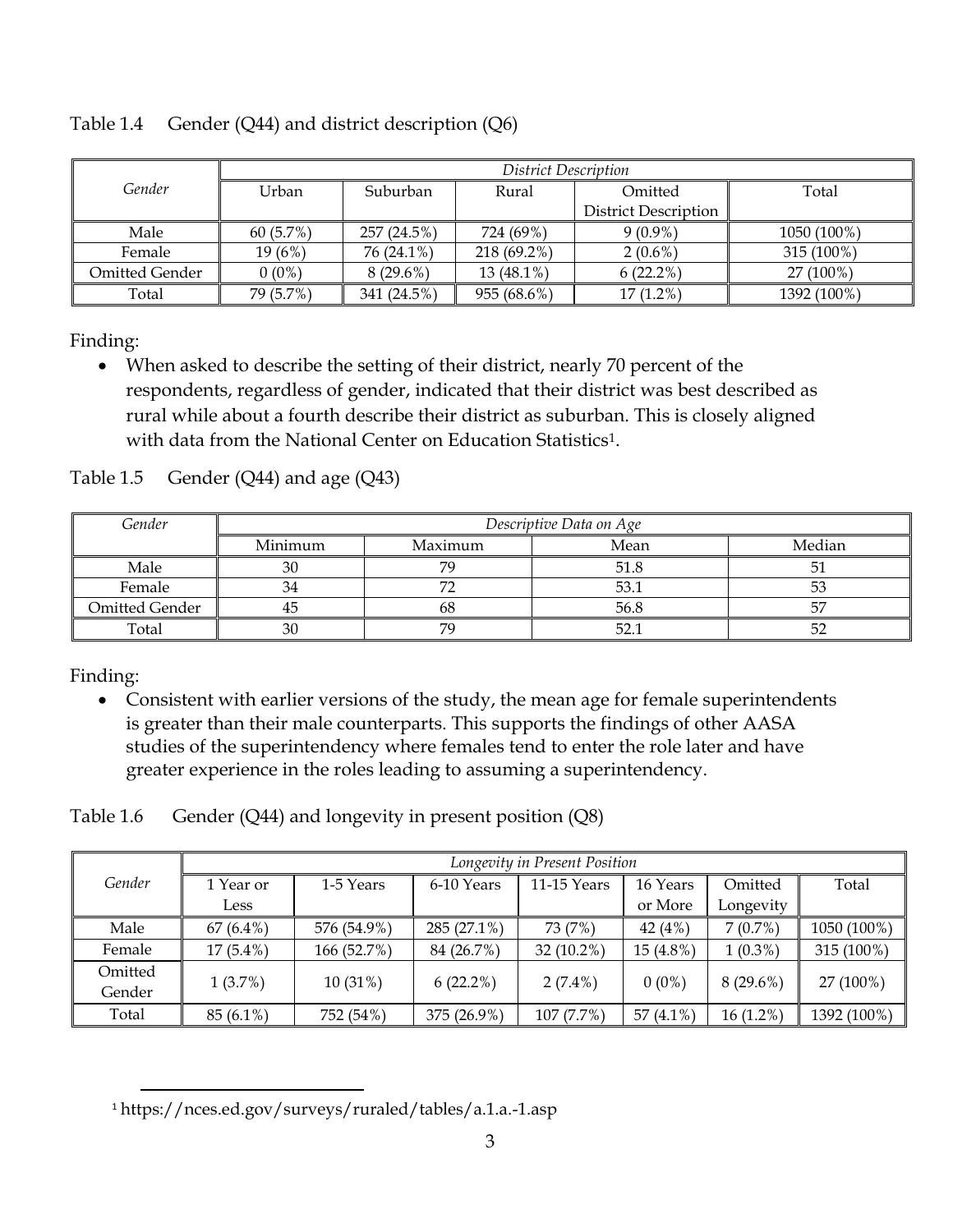When asked about their longevity in their present position, slightly more than half indicated one to five years.

|         | Longevity in Present Position |             |             |               |              |             |             |  |  |  |
|---------|-------------------------------|-------------|-------------|---------------|--------------|-------------|-------------|--|--|--|
| Gender  | 1 Year or                     | 1-5 Years   | 6-10 Years  | $11-15$ Years | 16 Years or  | Omitted     | Total       |  |  |  |
|         | Less                          |             |             |               | More         | Longevity   |             |  |  |  |
| Male    | 34 (3.2%)                     | 398 (37.9%) | 305(29%)    | 169 (16.1%)   | 138 (13.1%)  | $6(0.6\%)$  | 1050 (100%) |  |  |  |
| Female  | $13(4.1\%)$                   | 122 (38.7%) | 85 (27%)    | 62(19.7%)     | $32(10.2\%)$ | $1(0.3\%)$  | 315 (100%)  |  |  |  |
| Omitted |                               |             |             |               |              |             |             |  |  |  |
| Gender  | $0(0\%)$                      | 10 (37%)    | $7(7.4\%)$  | $2(7.4\%)$    | $2(7.4\%)$   | $6(22.2\%)$ | 27 (100%)   |  |  |  |
| Total   | 47 (3.4%)                     | 530 (38.1%) | 397 (28.5%) | 233 (16.7%)   | 172 (12.4%)  | 13 (0.9%)   | 1392 (100%) |  |  |  |

Table 1.7 Gender (Q44) and Longevity as Superintendent (Q9)

Finding:

• Males report somewhat longer longevity in the superintendency than females although the longevity of female superintendents has increased substantially as evidenced by earlier editions of this study and that of *The American School Superintendent: 2010 Decennial Study*.

Table 1.8 Gender (Q44) and economic condition of district (Q13)

|                   | Economic Condition of District |             |                    |             |             |  |  |  |  |
|-------------------|--------------------------------|-------------|--------------------|-------------|-------------|--|--|--|--|
| Gender            | Strong                         | Stable      | Declining Economic | Omitted     | Total       |  |  |  |  |
|                   | Economic                       | Economic    | Condition          | Economic    |             |  |  |  |  |
|                   | Condition                      | Condition   |                    | Condition   |             |  |  |  |  |
| Male              | 111 (10.6%)                    | 549 (52.3%) | 379 (36.1%)        | $11(1.1\%)$ | 1050 (100%) |  |  |  |  |
| Female            | $26(8.3\%)$                    | 177 (56.2%) | 109 (34.6%)        | 3(1%)       | 315 (100%)  |  |  |  |  |
| Omitted<br>Gender | $2(7.4\%)$                     | $9(33.3\%)$ | $8(29.6\%)$        | $8(29.6\%)$ | 27 (100%)   |  |  |  |  |
| Total             | 139 (10%)                      | 735 (52.8%) | 496 (35.6%)        | $22(1.6\%)$ | 1392 (100%) |  |  |  |  |

Finding:

• In 2015, more than half of the male superintendents and somewhat more than 40 percent of the female superintendents described their districts as economically stable while nearly 36 percent of both genders described their districts as in declining economic condition. Not much has changed since the last study, save one item: female superintendents report serving in districts with somewhat improved economic conditions over what was reported the year before. It is noted that, while not dramatic, the trend over the five years of the study suggests an improving economic condition in American school districts.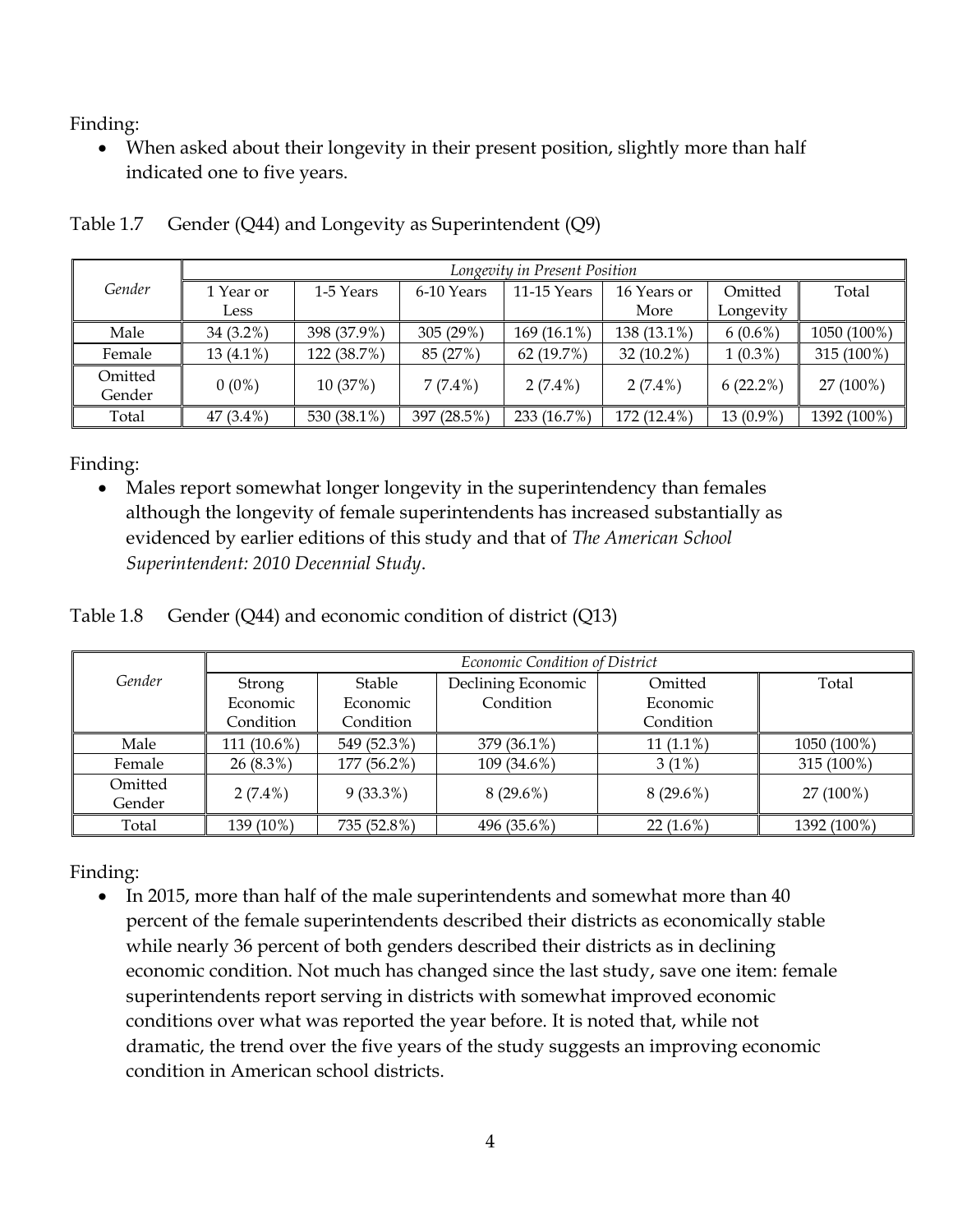| Racial/                                   |                  | 2016-17 District Enrollment |                   |                     |                   |                       |             |  |  |  |
|-------------------------------------------|------------------|-----------------------------|-------------------|---------------------|-------------------|-----------------------|-------------|--|--|--|
| Cultural Group                            | Less than<br>300 | 300 to 2,499                | 2,500 to<br>9,999 | 10,000 to<br>24,999 | 25,000 or<br>More | Omitted<br>Enrollment | Total       |  |  |  |
| American<br>Indian or Alaska<br>Native    | $0(0\%)$         | $9(60\%)$                   | $6(40\%)$         | $0(0\%)$            | $0(0\%)$          | $0(0\%)$              | 15 (100%)   |  |  |  |
| Asian                                     | $0(0\%)$         | $2(100\%)$                  | $0(0\%)$          | $0(0\%)$            | $0(0\%)$          | $0(0\%)$              | $2(100\%)$  |  |  |  |
| <b>Black or African</b><br>American       | $2(6.9\%)$       | 15 (51.7%)                  | 11 (37.9%)        | $1(3.5\%)$          | $0(0\%)$          | $0(0\%)$              | 29 (100%)   |  |  |  |
| Hispanic or<br>Latino                     | $6(18.8\%)$      | 16 (50%)                    | 10 (31.3%)        | $0(0\%)$            | $0(0\%)$          | $0(0\%)$              | 32 (100%)   |  |  |  |
| Native<br>Hawaiian or<br>Pacific Islander | $1(50\%)$        | $1(50\%)$                   | $0(0\%)$          | $0(0\%)$            | $0(0\%)$          | $0(0\%)$              | $2(100\%)$  |  |  |  |
| White<br>(non Hispanic)                   | 154 (12%)        | 710 (55.5%)                 | 292 (22.8%)       | 67(5.2%)            | 37 (2.9%)         | 19 (1.5%)             | 1279 (100%) |  |  |  |
| Other                                     | $0(0\%)$         | $8(80\%)$                   | $2(20\%)$         | $0(0\%)$            | $0(0\%)$          | $0(0\%)$              | 10 (100%)   |  |  |  |
| Omitted<br>Racial/<br>Cultural Group      | $1(4.4\%)$       | 8 (34.8%)                   | 2(8.7%)           | 3(13%)              | $1(4.3\%)$        | 8 (34.8%)             | 23 (100%)   |  |  |  |
| Total                                     | 164 (11.8%)      | 769 (55.2%)                 | 323 (23.2%)       | $71(5.1\%)$         | 38 (2.7%)         | $27(1.9\%)$           | 1392 (100%) |  |  |  |

Table 1.9 Racial/cultural group (Q45) and district enrollment (Q5)

 As in the previously reported, white (non Hispanic) superintendents represented the vast majority of superintendents responding to the study regardless of student enrollment, which is consistent with the findings of *The American School Superintendent: 2010 Decennial Study* as well as findings from the 2012, 2013, 2014, and 2015 salary studies. Note: As indicated in the introduction, care should be exercised in drawing conclusions or inferences from the very small numbers of respondents in some of the racial/cultural groups, other than the fact that white (non Hispanic) superintendents are the largest group represented in the study and minorities appear to be underrepresented in the superintendent ranks, especially when compared to the racial/cultural profile of American public school student and teacher population.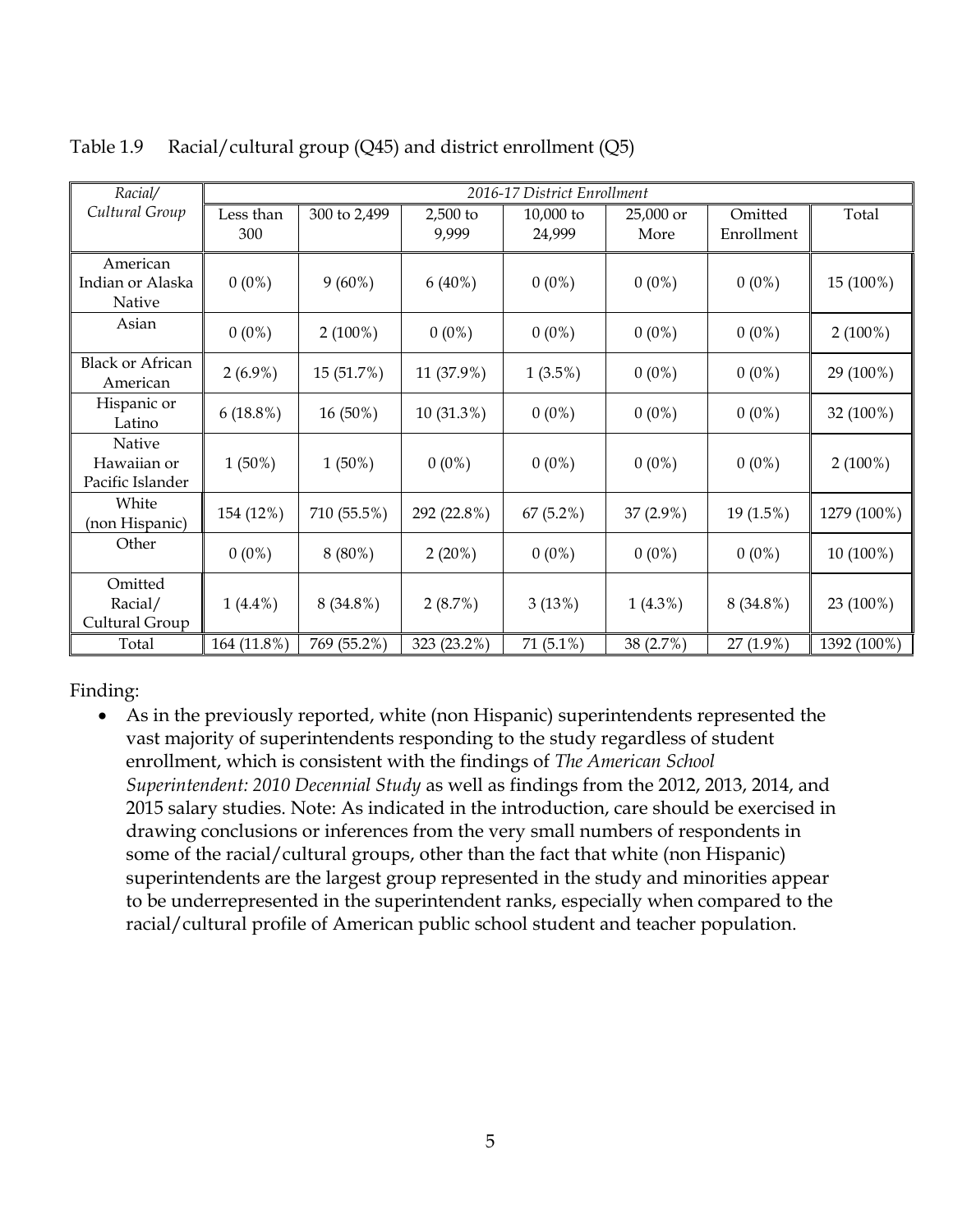|                                        |             |             | Description of School District |                            |             |
|----------------------------------------|-------------|-------------|--------------------------------|----------------------------|-------------|
| Racial/<br>Cultural Group              | Rural       | Suburban    | Urban                          | <b>Omitted Description</b> | Total       |
| American Indian or<br>Alaska Native    | 12 (80%)    | 3(20%)      | $0(0\%)$                       | $0(0\%)$                   | 15 (100%)   |
| Asian                                  | $2(100\%)$  | $0(0\%)$    | $0(0\%)$                       | $0(0\%)$                   | $2(100\%)$  |
| <b>Black or African</b><br>American    | 16 (55.2%)  | 9(31%)      | $4(13.8\%)$                    | $0(0\%)$                   | 29 (100%)   |
| Hispanic or Latino                     | 23 (71.9%)  | $9(28.1\%)$ | $0(0\%)$                       | $0(0\%)$                   | 32 (100%)   |
| Native Hawaiian or<br>Pacific Islander | $1(50\%)$   | $1(50\%)$   | $0(0\%)$                       | $0(0\%)$                   | $2(100\%)$  |
| White (non<br>Hispanic)                | 883 (69%)   | 312 (24.4%) | 74 (5.8%)                      | $10(0.8\%)$                | 1279 (100%) |
| Other                                  | $6(60\%)$   | $3(30\%)$   | $1(10\%)$                      | $0(0\%)$                   | 10 (100%)   |
| Omitted Racial/<br>Cultural Group      | 12 (52.2%)  | $4(17.4\%)$ | $0(0\%)$                       | $7(30.4\%)$                | 23 (100%)   |
| Total                                  | 955 (68.6%) | 341 (24.5%) | 79 (5.7%)                      | $17(1.2\%)$                | 1392 (100%) |

Table 1.10 Racial/cultural group (Q45) and description of school district (Q6)

 Considering the small number of other racial/cultural group respondents, it makes it very difficult to draw conclusions from these data, although the absence of diversity in urban districts represents an anomaly when one considers the diversity of the student population generally understood to be enrolled in urban districts.

Table 1.11 Racial/cultural group (Q45) and age (Q43)

| Racial/<br>Cultural Group              | Descriptive Data on Age |         |      |        |  |  |  |  |  |
|----------------------------------------|-------------------------|---------|------|--------|--|--|--|--|--|
|                                        | Minimum                 | Maximum | Mean | Median |  |  |  |  |  |
| American Indian<br>or Alaska Native    | 37                      | 62      | 51.7 | 53     |  |  |  |  |  |
| Asian                                  | 43                      | 45      | 44   | 44     |  |  |  |  |  |
| <b>Black or African</b><br>American    | 42                      | 67      | 51.3 | 49     |  |  |  |  |  |
| Hispanic or<br>Latino                  | 38                      | 70      | 51.7 | 52     |  |  |  |  |  |
| Native Hawaiian<br>or Pacific Islander | 47                      | 57      | 52   | 52     |  |  |  |  |  |
| White (non<br>Hispanic)                | 30                      | 79      | 52.2 | 52     |  |  |  |  |  |
| Other                                  | 41                      | 61      | 49.5 | 48.5   |  |  |  |  |  |
| Omitted Racial/<br>Cultural Group      | 48                      | 63      | 55.5 | 55.5   |  |  |  |  |  |
| Total                                  | 37                      | 70      | 51.4 | 50.5   |  |  |  |  |  |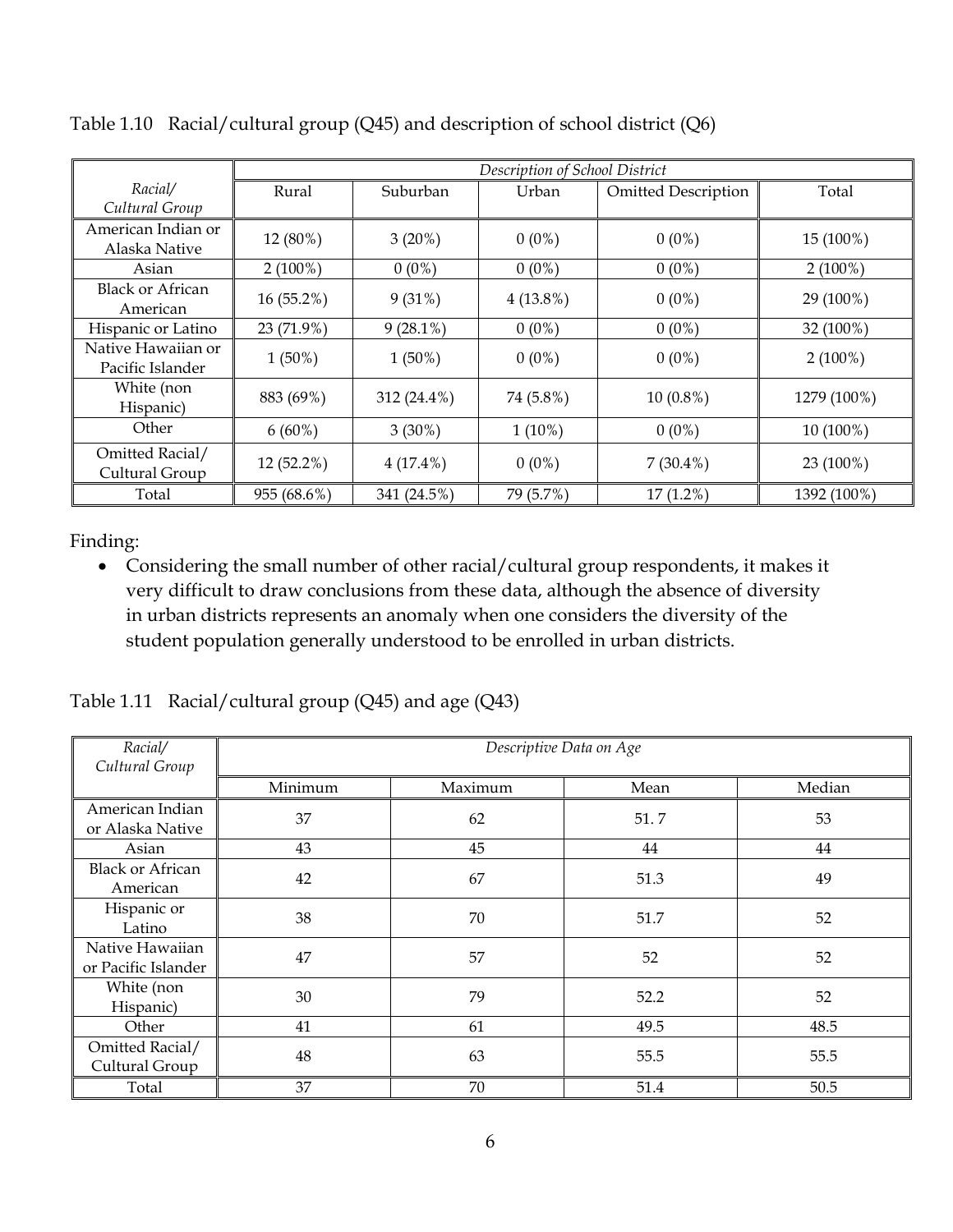When the number of respondents is considered, not a great variation was found between the mean or median age of those responding when disaggregated by racial/cultural group. This is consistent with previous editions of this study.

|  |  |  |  | Table 1.12 Racial/cultural group (Q45) and years in present position (Q8) |  |
|--|--|--|--|---------------------------------------------------------------------------|--|
|--|--|--|--|---------------------------------------------------------------------------|--|

| Racial/                                | <b>Years in Present Position</b> |             |             |                    |                     |                  |             |  |  |
|----------------------------------------|----------------------------------|-------------|-------------|--------------------|---------------------|------------------|-------------|--|--|
| Cultural Group                         | 1 year or<br>Less                | 1-5 Years   | 6-10 Years  | $11 - 15$<br>Years | 16 Years<br>or More | Omitted<br>Years | Total       |  |  |
| American Indian or<br>Alaska Native    | $0(0\%)$                         | 10 (66.7%)  | $3(20\%)$   | 1(6.7%)            | 1(6.7%)             | (0%)             | 15 (100%)   |  |  |
| Asian                                  | $0(0\%)$                         | $1(50\%)$   | $1(50\%)$   | $0(0\%)$           | $0(0\%)$            | $0(0\%)$         | $2(100\%)$  |  |  |
| <b>Black or African</b><br>American    | $2(6.9\%)$                       | 15 (51.7%)  | 9(31%)      | $2(6.9\%)$         | $1(3.5\%)$          | $0(0\%)$         | 29 (100%)   |  |  |
| Hispanic or Latino                     | $1(3.1\%)$                       | 18 (56.3%)  | 12 (37.5%)  | $0(0\%)$           | $1(3.1\%)$          | $0(0\%)$         | 32 (100%)   |  |  |
| Native Hawaiian or<br>Pacific Islander | $0(0\%)$                         | $1(50\%)$   | $1(50\%)$   | $0(0\%)$           | $0(0\%)$            | $0(0\%)$         | $2(100\%)$  |  |  |
| White<br>(non Hispanic)                | 81 (6.3%)                        | 695 (54.3%) | 342 (26.7%) | 101 (7.9%)         | 53 (4.1%)           | $7(0.6\%)$       | 1279 (100%) |  |  |
| Other                                  | $0(0\%)$                         | $6(60\%)$   | $2(20\%)$   | $1(10\%)$          | $0(0\%)$            | $1(10\%)$        | 10 (100%)   |  |  |
| Omitted<br>Racial/<br>Cultural Group   | $1(4.4\%)$                       | $7(30.4\%)$ | $6(26.1\%)$ | 2(8.7%)            | $1(4.3\%)$          | $6(26.1\%)$      | 23 (100%)   |  |  |
| Total                                  | 85 (6.1%)                        | 753 (54.1%) | 376 (27%)   | 107 (7.7%)         | 57 $(4.1\%)$        | 14 (1%)          | 1392 (100%) |  |  |

Findings:

- Half of superintendents have served in their present position from 1-5 years. A quarter of superintendents have served from 6-10 years. While small increases in tenure was found, those increases are consistent over the term of these studies.
- The number of minority respondents is too small to identify any trends.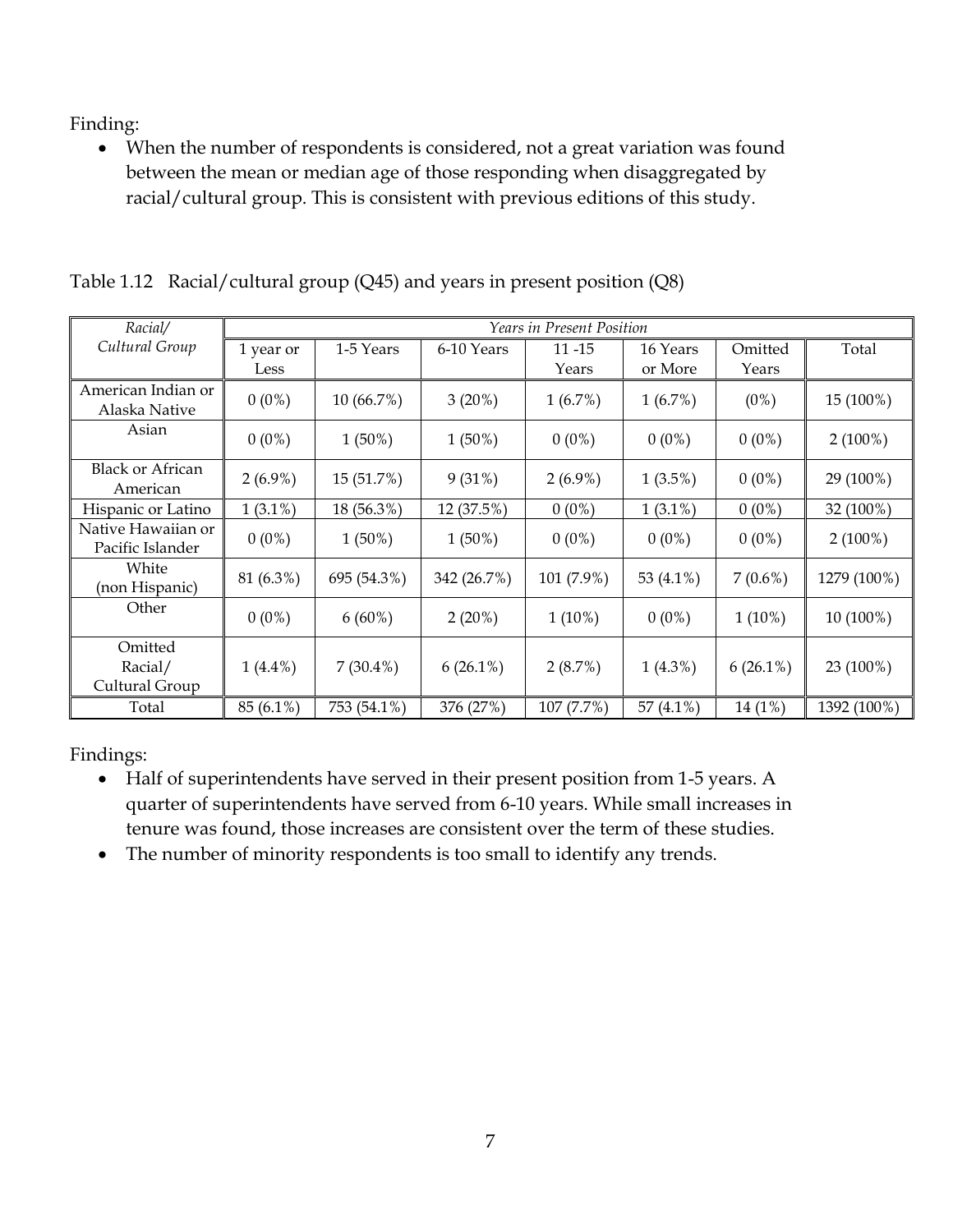| Racial/                                |            |             |             | Years As a Superintendent  |             |             |             |
|----------------------------------------|------------|-------------|-------------|----------------------------|-------------|-------------|-------------|
| Cultural Group                         | 1 year or  | 1-5 Years   | 6-10 Years  | 11-15 Years<br>16 Years or |             | Omitted     | Total       |
|                                        | Less       |             |             |                            | More        | Years       |             |
| American Indian<br>or Alaska Native    | $0(0\%)$   | 7(46.7%)    | 4(26.7%)    | 4(26.7%)                   | $0(0\%)$    | $0(0\%)$    | 15 (100%)   |
| Asian                                  | $0(0\%)$   | $1(50\%)$   | $1(50\%)$   | $0(0\%)$                   | $0(0\%)$    | $0(0\%)$    | $2(100\%)$  |
| <b>Black or African</b><br>American    | $1(3.4\%)$ | 1137.9      | 10 (34.5%)  | $4(13.8\%)$                | $3(10.3\%)$ | $0(0\%)$    | 29 (100%)   |
| Hispanic or Latino                     | $0(0\%)$   | 11 (34.4%)  | 11 (34.4%)  | $1(3.1\%)$                 | $9(28.1\%)$ | $0(0\%)$    | 32 (100%)   |
| Native Hawaiian<br>or Pacific Islander | $0(0\%)$   | $1(50\%)$   | $1(50\%)$   | $0(0\%)$                   | $0(0\%)$    | $0(0\%)$    | $2(100\%)$  |
| White<br>(non Hispanic)                | 46 (3.6%)  | 490 (38.1%) | 358 (28%)   | 219 (17.1%)                | 159 (12.4%) | $7(0.6\%)$  | 1279 (100%) |
| Other                                  | $0(0\%)$   | $3(30\%)$   | $4(40\%)$   | $2(20\%)$                  | $0(0\%)$    | $1(10\%)$   | 10 (100%)   |
| Omitted<br>Racial/<br>Cultural Group   | $0(0\%)$   | 4(17.9%)    | $7(30.4\%)$ | 3(13%)                     | $1(4.3\%)$  | 8 (34.8%)   | 23 (100%)   |
| Total                                  | 47 (3.4%)  | 528 (37.9%) | 396 (28.5%) | 233 (16.7%)                | 172 (12.4%) | $16(1.1\%)$ | 1392 (100%) |

Table 1.13 Racial/cultural group (Q45) and years as superintendent (Q9)

 While the numbers were small for some racial/cultural groups, one-third of superintendents reported serving in the superintendency for 1-5 years; a little more than a quarter reported 6-10 years.

Table 1.14 Racial/cultural group (Q45) and economic condition of district (Q13)

|                         |                 |                 | Economic Condition of District |            |             |
|-------------------------|-----------------|-----------------|--------------------------------|------------|-------------|
| Racial/                 | Strong Economic | Stable Economic | Declining                      | Omitted    | Total       |
| Cultural Group          | Condition       | Condition       | Economic                       | Economic   |             |
|                         |                 |                 | Condition                      | Condition  |             |
| American Indian         | 1(6.7%)         | 7(46.7%)        | $6(40\%)$                      | 1(6.7%)    | 15 (100%)   |
| or Alaska Native        |                 |                 |                                |            |             |
| Asian                   | $0(0\%)$        | $1(50\%)$       | $1(50\%)$                      | $0(0\%)$   | $2(100\%)$  |
| <b>Black or African</b> | $1(3.4\%)$      | 17 (37.9%)      | 11 (37.9%)                     | $0(0\%)$   | 29 (100%)   |
| American                |                 |                 |                                |            |             |
| Hispanic or             | 4(12.5%)        | 17 (34.4%)      | 11 (34.4%)                     | $0(0\%)$   | 32 (100%)   |
| Latino                  |                 |                 |                                |            |             |
| Native Hawaiian         | $0(0\%)$        | $1(50\%)$       | $1(50\%)$                      | $0(0\%)$   | $2(100\%)$  |
| or Pacific Islander     |                 |                 |                                |            |             |
| White (non              | 130 (10.2%)     | 677 (52.9%)     | 460 (36%)                      | 12 (0.9%)  | 1279 (100%) |
| Hispanic)               |                 |                 |                                |            |             |
| Other                   | $1(10\%)$       | $8(80\%)$       | $0(0\%)$                       | $1(10\%)$  | 10 (100%)   |
| Omitted                 |                 |                 |                                |            |             |
| Racial/                 | 2(8.7%)         | $7(30.4\%)$     | $4(17.4\%)$                    | 10 (43.5%) | 23 (100%)   |
| Cultural Group          |                 |                 |                                |            |             |
| Total                   | 139 (10%)       | 735 (52.8%)     | 494 (35.5%)                    | 24 (1.7%)  | 1392 (100%) |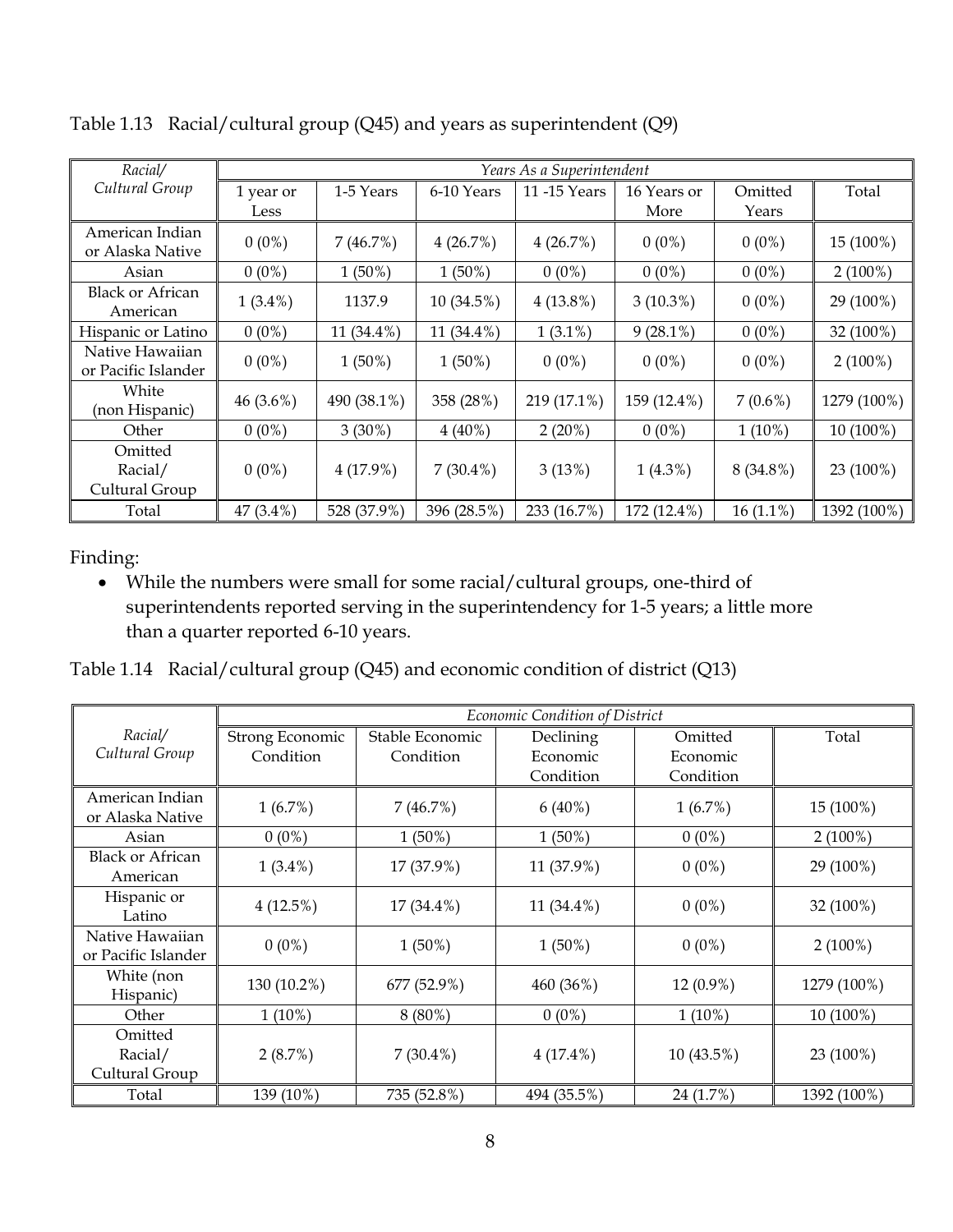When superintendents self-reported the economic condition of their district, slightly more than half indicated that their district was in stable condition regardless of the racial/cultural identity of the superintendent. Reports of declining economic conditions occurred in a third of the districts.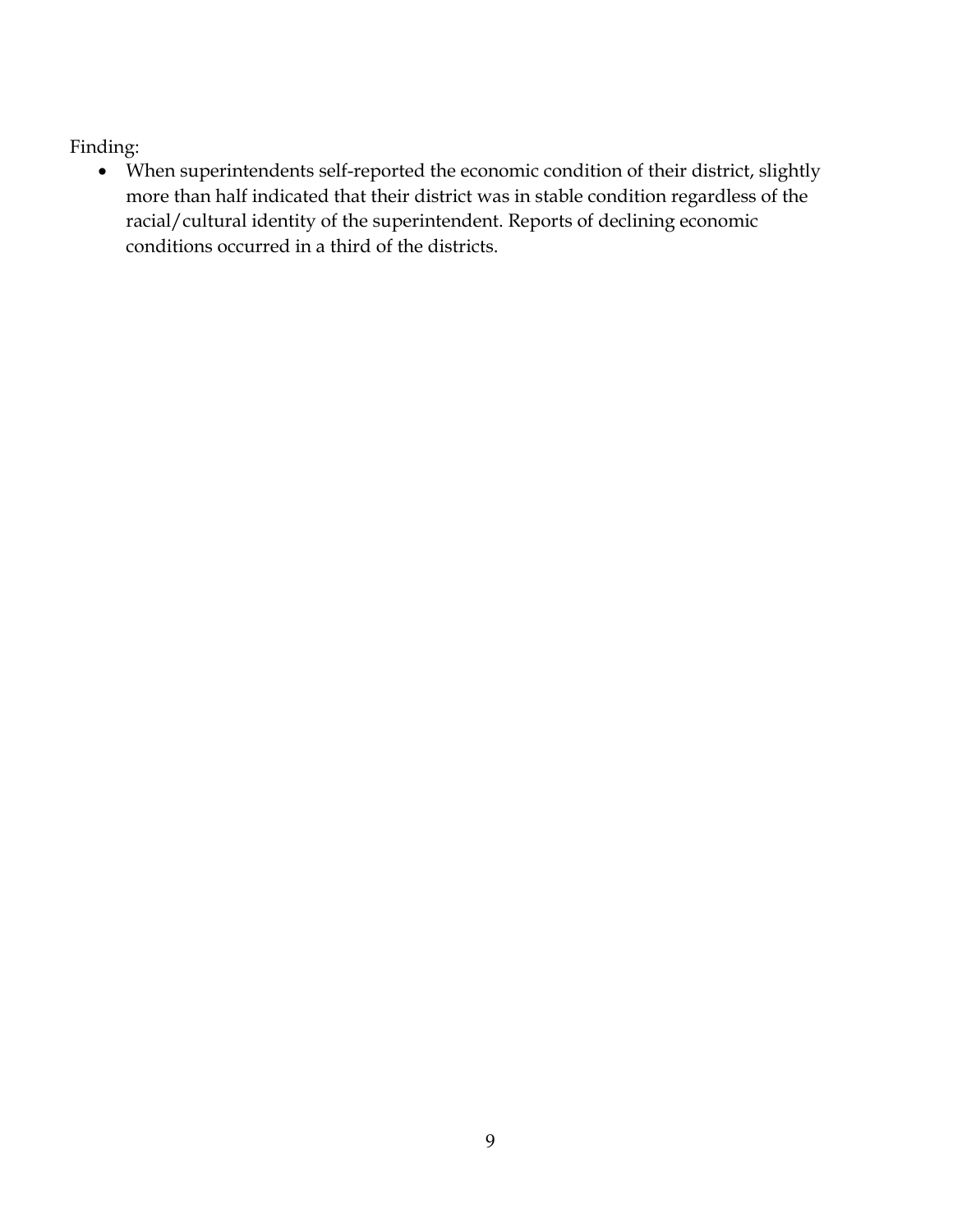# **SECTION #2: SALARY**

NOTE: A significant amount of information follows concerning salaries paid to superintendents and their staff. For the purposes of comparisons, ratios have been calculated for median superintendent salaries and that of teachers (see Table 2.3). The logic employed is that in the private sector, a commonly used metric (ratio) is calculated based on the base salary of the CEO and that of the entry-level worker in the organization.

Table 2.1 Superintendent base salary 2016-17(Q10) and district enrollment 2016-17 (Q5) by gender (Q44)

|                                  |               |        |              |        |                | 2016-17 District Enrollment |                  |        |                |        |
|----------------------------------|---------------|--------|--------------|--------|----------------|-----------------------------|------------------|--------|----------------|--------|
| 2016-17<br>Super. Base<br>Salary | Less than 300 |        | 300 to 2,499 |        | 2,500 to 9,999 |                             | 10,000 to 24,999 |        | 25,000 or more |        |
| Gender                           | Male          | Female | Male         | Female | Male           | Female                      | Male             | Female | Male           | Female |
| Minimum                          | 56000         | 62500  | 57750        | 55865  | 98500          | 105000                      | 129553           | 50000  | 133527         | 166762 |
| 10%                              | 69250         | 71000  | 95000        | 99750  | 126000         | 116000                      | 142800           | 98054  | 189500         | 166762 |
| 25%                              | 75000         | 82420  | 105000       | 108000 | 145000         | 120000                      | 165000           | 151050 | 200000         | 170000 |
| Median                           | 91000         | 90200  | 121996       | 121900 | 165000         | 161331                      | 184975           | 198682 | 229000         | 225000 |
| 75%                              | 108500        | 105000 | 141270       | 143000 | 187148         | 185661                      | 214000           | 210000 | 273010         | 269860 |
| 90%                              | 136740        | 118000 | 159700       | 162398 | 217000         | 214364                      | 250000           | 243000 | 313239         | 286867 |
| Maximum                          | 177000        | 134450 | 276000       | 260000 | 320000         | 272000                      | 279000           | 258358 | 393000         | 305000 |
| N                                | 115           | 43     | 590          | 164    | 239            | 79                          | 52               | 17     | 29             | 8      |

Findings:

- As previously reported, the limited response rate by gender in the largest student enrollment districts makes it difficult to identify trends, while comparison by gender of superintendent salaries suggests that the salaries of male and female superintendents are nearly equal across enrollment categories.
- Consistent with previous years, salaries increase as district enrollment increases.
- The average salary across all district enrollment groups was \$139,470.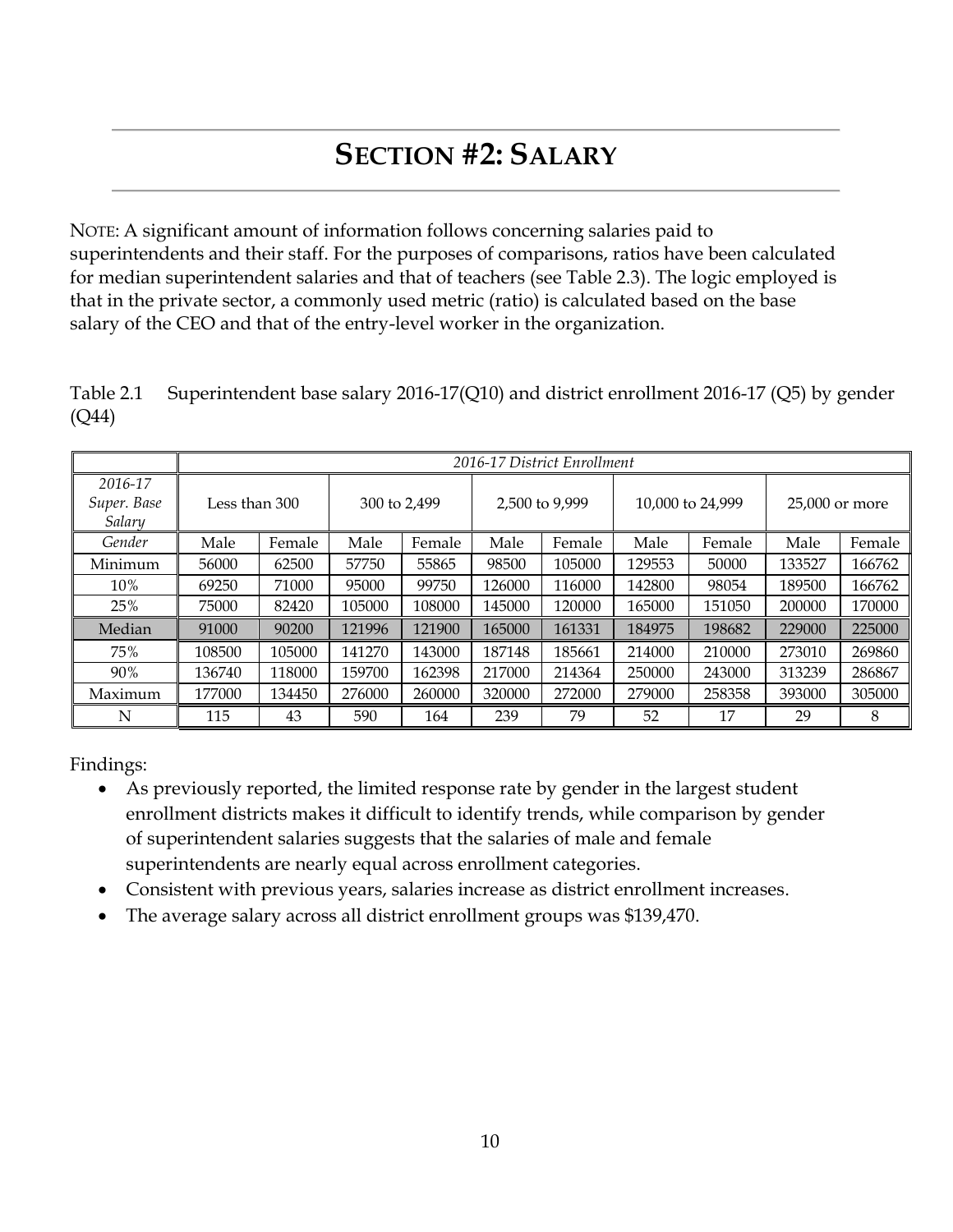Table 2.2A Assistant/associate superintendent base salary 2016-17 (Q11A) and district enrollment 2016-17 (Q5)

|                                                                        | 2016-17 District Enrollment |              |                |                  |                |
|------------------------------------------------------------------------|-----------------------------|--------------|----------------|------------------|----------------|
| 2016-17<br>Assistant/Associate<br>Superintendent<br><b>Base Salary</b> | Less than 300               | 300 to 2,499 | 2,500 to 9,999 | 10,000 to 24,999 | 25,000 or more |
| Minimum                                                                | 40000                       | 55867        | 50000          | 84000            | 105000         |
| 10%                                                                    |                             | 76850        | 99000          | 102332           | 125000         |
| 25%                                                                    |                             | 90000        | 109000         | 115000           | 130000         |
| Median                                                                 | 43750                       | 105680       | 125000         | 130000           | 150000         |
| 75%                                                                    |                             | 130000       | 145000         | 150000           | 167000         |
| 90%                                                                    |                             | 155000       | 165000         | 165000           | 200000         |
| Maximum                                                                | 47500                       | 201000       | 220942         | 240000           | 215000         |
| N                                                                      | $\mathcal{P}$               | 188          | 273            | 66               | 35             |

- As experienced in previous editions of the study, the larger the student enrollment of the district the higher the mean base salary for assistant/associate superintendents. Of course in the smallest of districts, these positions often do not exist.
- A small but consistent increase in median salaries is seen over previous editions of this study.

Table 2.2B High school principal base salary 2016-17 (Q11B) and district enrollment 2016-17 (Q5)

| 2016-17 High                           | 2016-17 District Enrollment |              |                |                  |                |
|----------------------------------------|-----------------------------|--------------|----------------|------------------|----------------|
| School Principal<br><b>Base Salary</b> | Less than 300               | 300 to 2,499 | 2,500 to 9,999 | 10,000 to 24,999 | 25,000 or more |
| Minimum                                | 35000                       | 27000        | 60000          | 65000            | 80000          |
| 10%                                    | 50000                       | 70000        | 87342          | 90000            | 87000          |
| 25%                                    | 62000                       | 78380        | 100000         | 100000           | 100000         |
| Median                                 | 72250                       | 90000        | 112000         | 115000           | 115643         |
| 75%                                    | 80000                       | 100200       | 126000         | 126000           | 125000         |
| 90%                                    | 89000                       | 110513       | 151119         | 140000           | 135000         |
| Maximum                                | 147000                      | 170000       | 195000         | 162000           | 164000         |
| N                                      | 72                          | 669          | 294            | 62               | 36             |

Finding:

 Likewise, as the district student enrollment grows so do the mean base salaries of high school principals.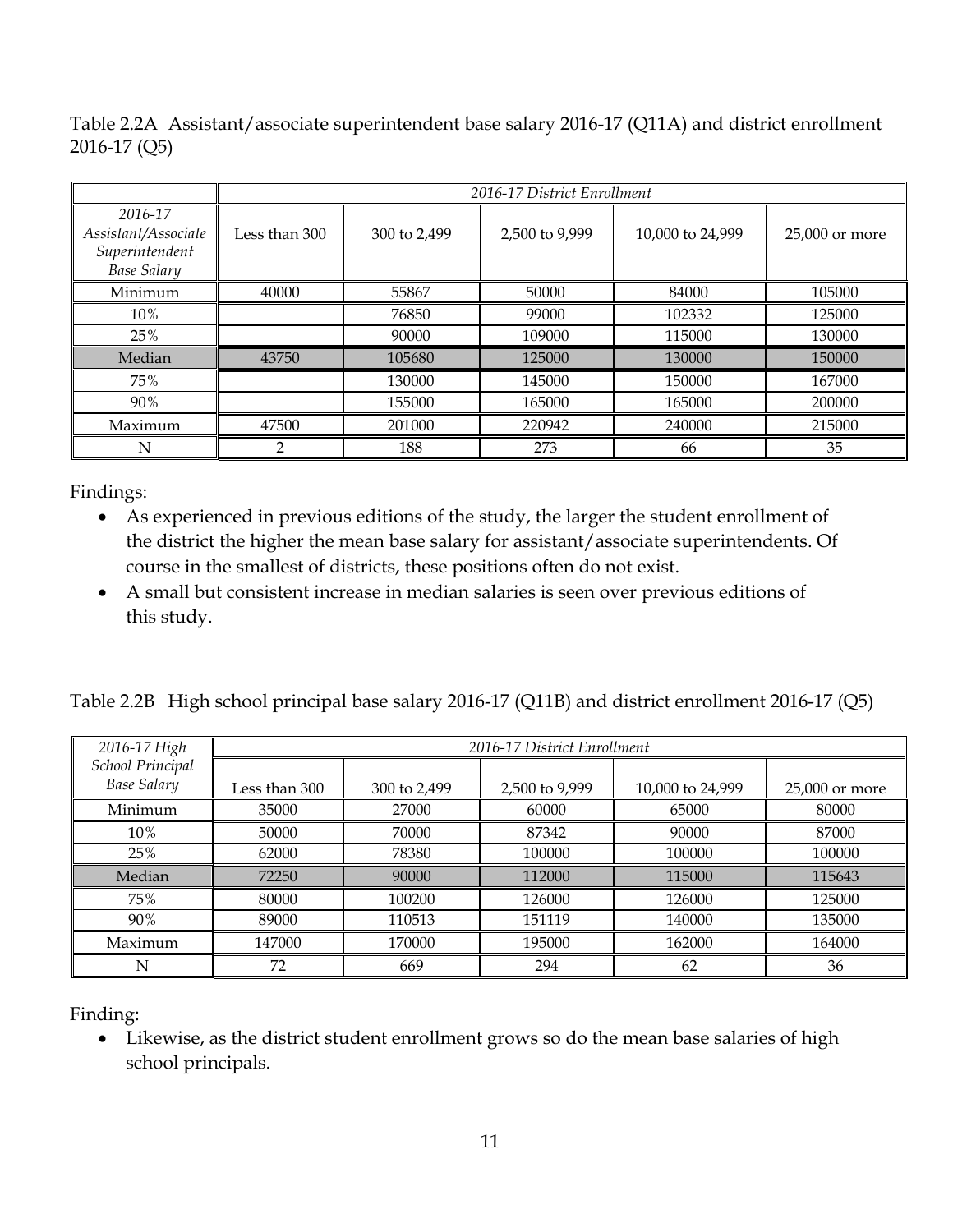| 2016-17 Middle                         | 2016-17 District Enrollment |              |                |                  |                  |
|----------------------------------------|-----------------------------|--------------|----------------|------------------|------------------|
| School Principal<br><b>Base Salary</b> | Less than 300               | 300 to 2,499 | 2,500 to 9,999 | 10,000 to 24,999 | $25,000$ or more |
| Minimum                                | 20000                       | 27000        | 57473          | 55000            | 70000            |
| 10%                                    | 20000                       | 68000        | 80000          | 79802            | 77000            |
| 25%                                    | 55000                       | 75000        | 90000          | 85000            | 88235            |
| Median                                 | 68000                       | 86000        | 104000         | 100000           | 99500            |
| 75%                                    | 75000                       | 99183        | 117000         | 115000           | 115000           |
| 90%                                    | 75000                       | 117000       | 135000         | 130000           | 123200           |
| Maximum                                | 87600                       | 184000       | 185000         | 156000           | 150000           |
| N                                      | ⇁                           | 436          | 300            | 65               | 34               |

Table 2.2C Middle school principal base salary 2016-17 (Q11C) and district enrollment 2016-17 (Q5)

 Similar to their high school counterparts, middle school principal base median salaries generally increase as district enrollment increases.

Table 2.2D Elementary school principal base salary 2016-17 (Q11D) and district enrollment 2016-17 (Q5)

| 2016-17                                       | 2016-17 District Enrollment |              |                |                  |                |
|-----------------------------------------------|-----------------------------|--------------|----------------|------------------|----------------|
| Elementary School<br>Principal Base<br>Salary | Less than 300               | 300 to 2,499 | 2,500 to 9,999 | 10,000 to 24,999 | 25,000 or more |
| Minimum                                       | 20000                       | 27000        | 55000          | 50000            | 60000          |
| 10%                                           | 45000                       | 65000        | 73763          | 74606            | 70000          |
| 25%                                           | 56000                       | 73900        | 83649          | 80000            | 83011          |
| Median                                        | 68000                       | 83000        | 95000          | 95000            | 90000          |
| 75%                                           | 75000                       | 94000        | 110000         | 110000           | 105795         |
| 90%                                           | 85000                       | 109283       | 130000         | 125000           | 119000         |
| Maximum                                       | 113568                      | 165000       | 180000         | 150000           | 140000         |
| N                                             | 46                          | 680          | 301            | 65               | 34             |

Finding:

 Elementary school principals generally follow the same trend as their high school and middle school counterparts, although their median base salary has not yet crossed the \$100,000 line.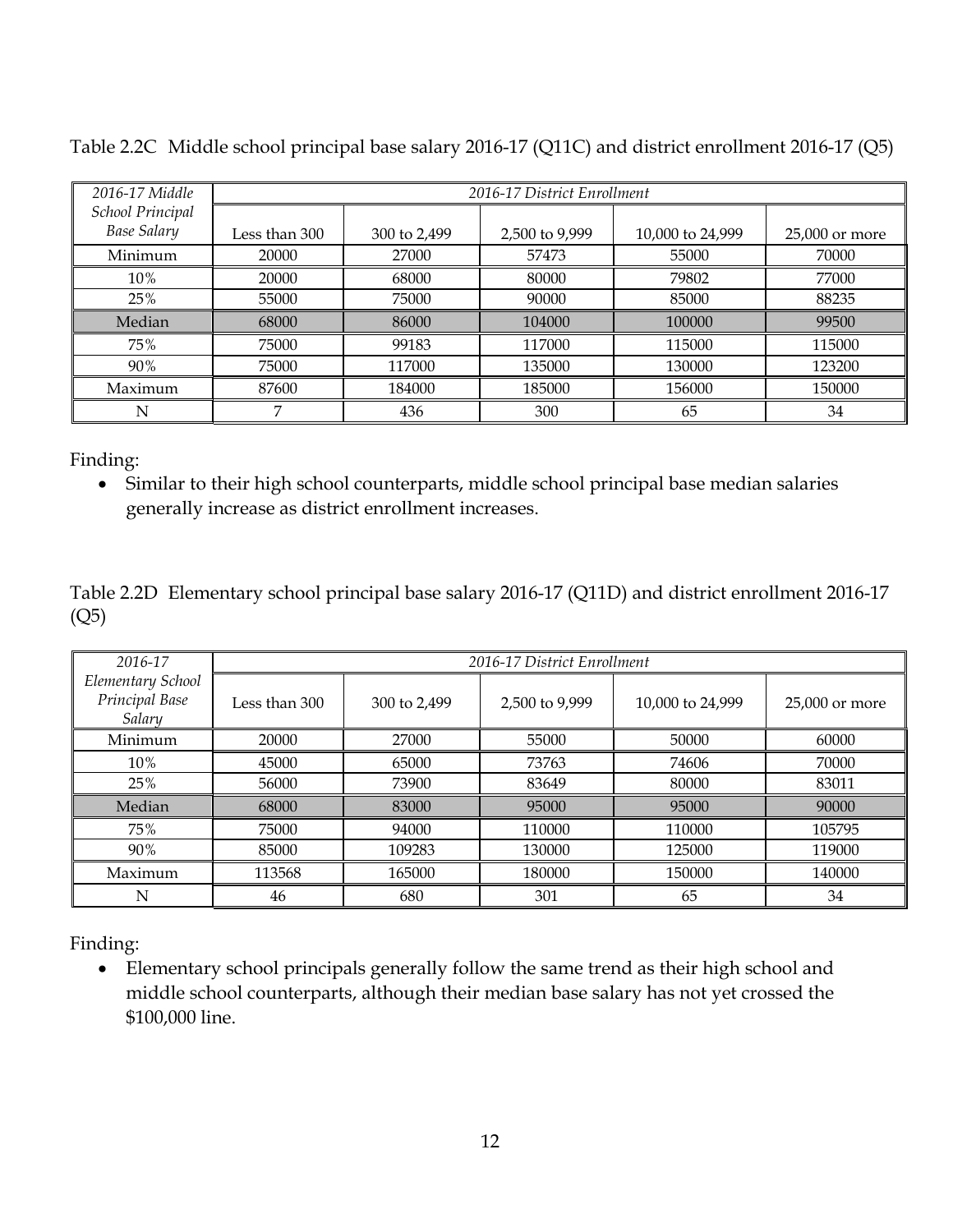| 2016-17 Beginning      |               | 2016-17 District Enrollment |                |                  |                |  |
|------------------------|---------------|-----------------------------|----------------|------------------|----------------|--|
| Teacher Base<br>Salary | Less than 300 | 300 to 2,499                | 2,500 to 9,999 | 10,000 to 24,999 | 25,000 or more |  |
| Minimum                | 25535         | 25000                       | 28000          | 31600            | 30000          |  |
| 10%                    | 27743         | 31500                       | 34000          | 33000            | 34000          |  |
| 25%                    | 31000         | 33500                       | 36000          | 35000            | 37000          |  |
| Median                 | 33400         | 36000                       | 39657          | 39211            | 41849          |  |
| 75%                    | 37670         | 40000                       | 45000          | 42000            | 47500          |  |
| 90%                    | 43154         | 47000                       | 50688          | 46000            | 52500          |  |
| Maximum                | 67000         | 60000                       | 60071          | 55315            | 58800          |  |
| N                      | 138           | 734                         | 310            | 64               | 37             |  |

Table 2.2E Beginning teacher base salary 2016-17 (Q11E) and district enrollment 2016-17 (Q5)

• The trend holds true for mean base salaries for teachers but with a less dramatic range.

Table 2.3 Ratio of 2016-17 median superintendent salaries (Q10) with that of beginning teacher median base salary (Q11E) by district enrollment 2016-17 (Q5)

| 2016-17                                           | 2016-17 Median Salaries (Number of Respondent Superintendents) |              |                |                  |                |
|---------------------------------------------------|----------------------------------------------------------------|--------------|----------------|------------------|----------------|
| Superintendent/<br><b>Beginning Teachers</b>      | Less than 300                                                  | 300 to 2,499 | 2,500 to 9,999 | 10,000 to 24,999 | 25,000 or more |
| Superintendent<br>Median Salary                   | 91000                                                          | 121996       | 165000         | 185658           | 227000         |
| Beginning<br>Teacher Median<br><b>Base Salary</b> | 33400                                                          | 36000        | 39657          | 39211            | 41849          |
| Ratio<br>2016-17                                  | 1:2.7                                                          | 1:3.4        | 1:4.2          | 1:4.7            | 1:5.4          |
| Ratio<br>2015-16                                  | 1:2.8                                                          | 1:3.4        | 1:4.2          | 1:4.7            | 1:6.0          |
| Ratio<br>2014-15                                  | 1:2.5                                                          | 1:3.2        | 1:3.9          | 1:4.5            | 1:5.0          |

Finding:

 An important metric often calculated in the private sector is the ratio of the entry level worker compensation with that of the CEO. Accordingly, the median entry level salary of teachers was compared with the median salary of the superintendents arrayed by district size. The data confirms that as the district enrollment increases so does the ratio. In addition, the ratio has appeared to widen over the past three survey periods regardless of the district enrollment. What remains to be investigated is the impact of teacher shortage on the ratios in the future.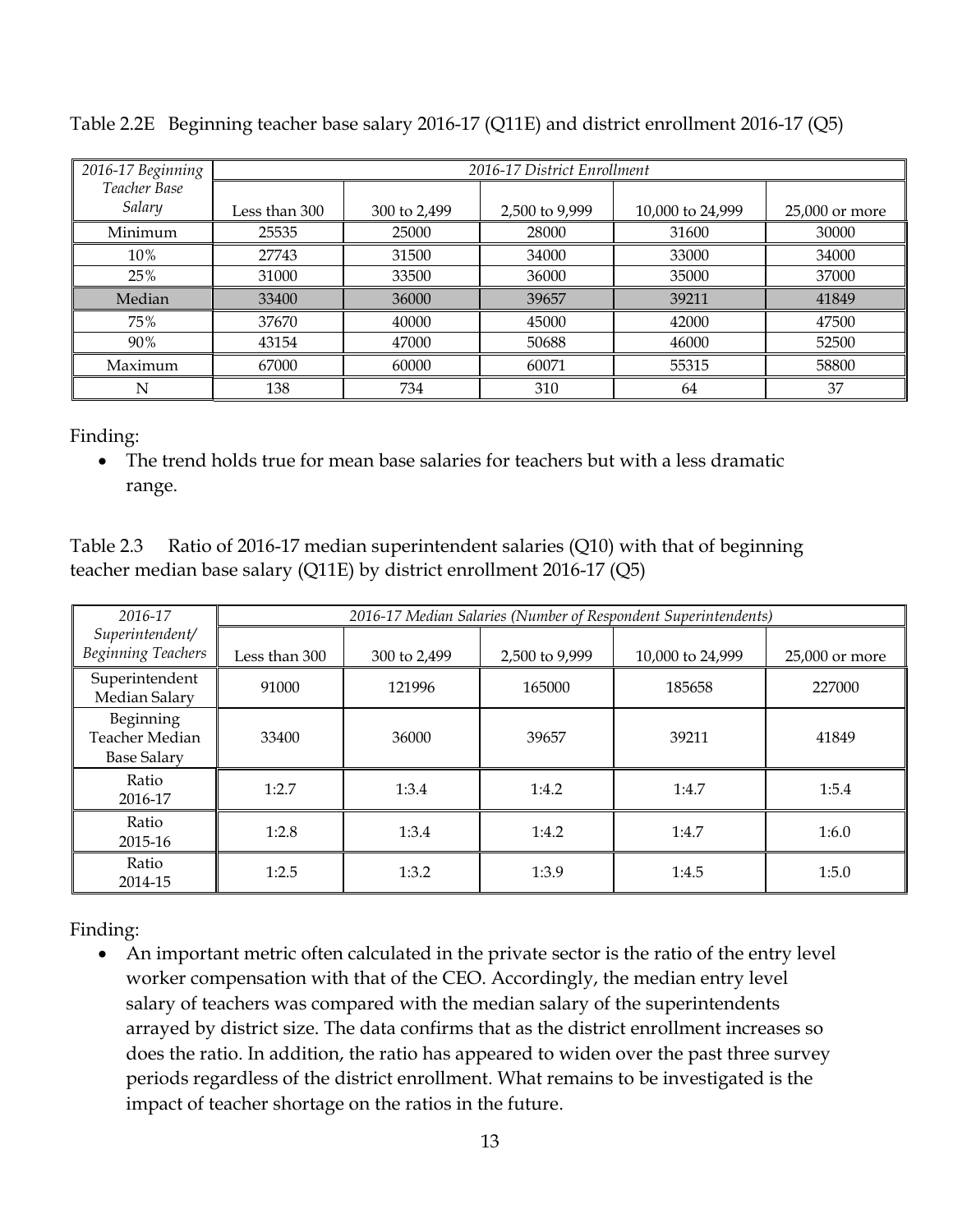# **SECTION #3: EVALUATION**

Table 3.1 How often does your employment contract require performance evaluation? (Q29)

| Responses  | Data  |        |  |
|------------|-------|--------|--|
|            | Count | $\%$   |  |
| Annually   | 1247  | 89.6%  |  |
| Biennially | 30    | 2.2%   |  |
| Other      | 79    | 5.7%   |  |
| Never      |       | 0.9%   |  |
| Omitted    | ng    | 1.7%   |  |
| Total      | 1392  | 100.0% |  |

Finding:

 As reported in previous studies on the topic, 9 out of 10 superintendents are evaluated annually.

Table 3.2 Does your employment contract specify the process, measures, and indicators to be used for your formal performance evaluation? (Q27A)

| Responses              | Data  |        |  |
|------------------------|-------|--------|--|
|                        | Count | $\%$   |  |
| Yes                    | 694   | 40.6%  |  |
| No                     | 680   | 39.8%  |  |
| Omitted                | 336   | 19.7%  |  |
| <b>Total Responses</b> | 1710  | 100.0% |  |

Note: 318 responded both "yes" and "no."

Finding:

 Only half of the respondent superintendents indicate that they have measures and indicators to be used in their formal evaluation included in their employment contract process.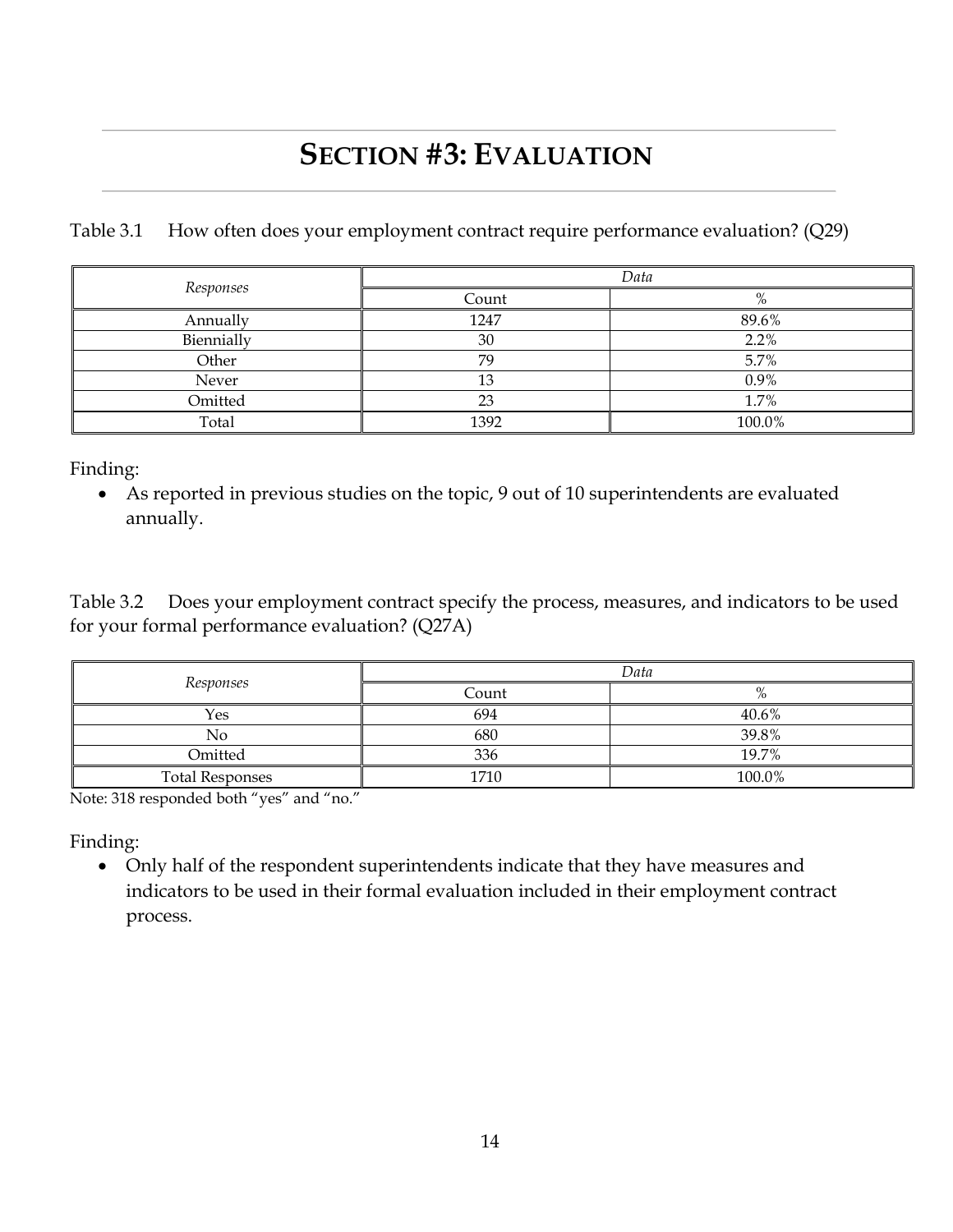Table 3.3 Is your formal performance evaluation linked to objectives or directions specified in the previous year's performance? (Q27B)

|                        | Data  |          |  |
|------------------------|-------|----------|--|
| Responses              | Count | $\Omega$ |  |
| Yes                    | 763   | 54.7%    |  |
| No                     | 607   | 43.5%    |  |
| Omitted                | n.    | 1.8%     |  |
| <b>Total Responses</b> | 1396  | 100.0%   |  |

Note: 4 responded both "yes" and "no," resulting in no appreciable impact on data.

Finding:

 Linking objectives and directions from previous evaluations with the present evaluation occurs only in slightly more than half the evaluations of superintendents.

Table 3.4 Is your formal performance evaluation linked to a 360 degree feedback? (Q27C)

| Responses              | Data           |                |  |
|------------------------|----------------|----------------|--|
|                        | Count          | $\sigma$<br>70 |  |
| Yes                    | 213            | 15.3%          |  |
| No                     | 1155           | 82.7%          |  |
| Omitted                | $\overline{C}$ | 2.1%           |  |
| <b>Total Responses</b> | 1397           | 100.0%         |  |

Note: 5 responded both "yes" and "no," resulting in no appreciable impact on data.

Finding:

 Similar to the previous findings, only one in six superintendent evaluations employs 360 degree feedback. No discernable change occurred in this item from the previous surveys.

Table 3.5 Is your formal performance evaluation linked to student outcomes/performance? (Q27D)

| Responses              | Data  |          |  |
|------------------------|-------|----------|--|
|                        | Count | $\Omega$ |  |
| Yes                    | 522   | 36.7%    |  |
| No                     | 862   | 66.7%    |  |
| Omitted                | 29    | 2%       |  |
| <b>Total Responses</b> | 1421  | 100.0%   |  |

Note: 21 responded both "yes" and "no," resulting in no appreciable impact on data.

Finding:

• Slightly more than one-third of superintendents indicated that student outcomes/performance data are included in their evaluations. Over the past three surveys, use of student outcomes/performance in superintendents' evaluation is trending downward.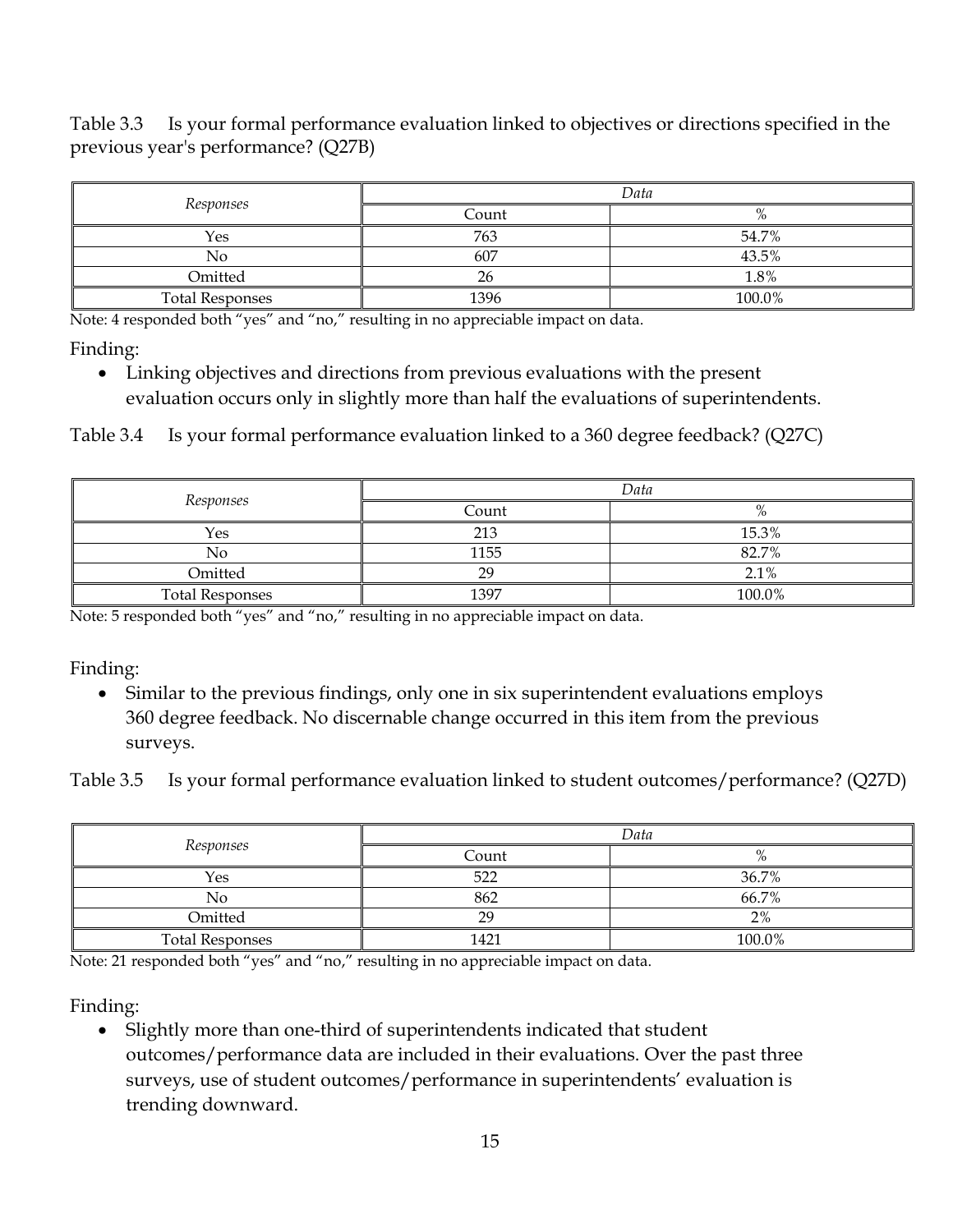#### Table 3.6 Is the outcome of your formal performance evaluation made public? (Q27E)

| Responses              | Data     |        |  |
|------------------------|----------|--------|--|
|                        | Count    |        |  |
| Yes                    | 492      | 35.2%  |  |
| No                     | 879      | 62.8%  |  |
| Omitted                | າດ<br>ZС | 2%     |  |
| <b>Total Responses</b> | 1399     | 100.0% |  |

Note: 7 responded both "yes" and "no," resulting in no appreciable impact on data.

Finding:

 The public release of the formal evaluation of the superintendent has decreased slightly from previous levels to slightly more than three in 10.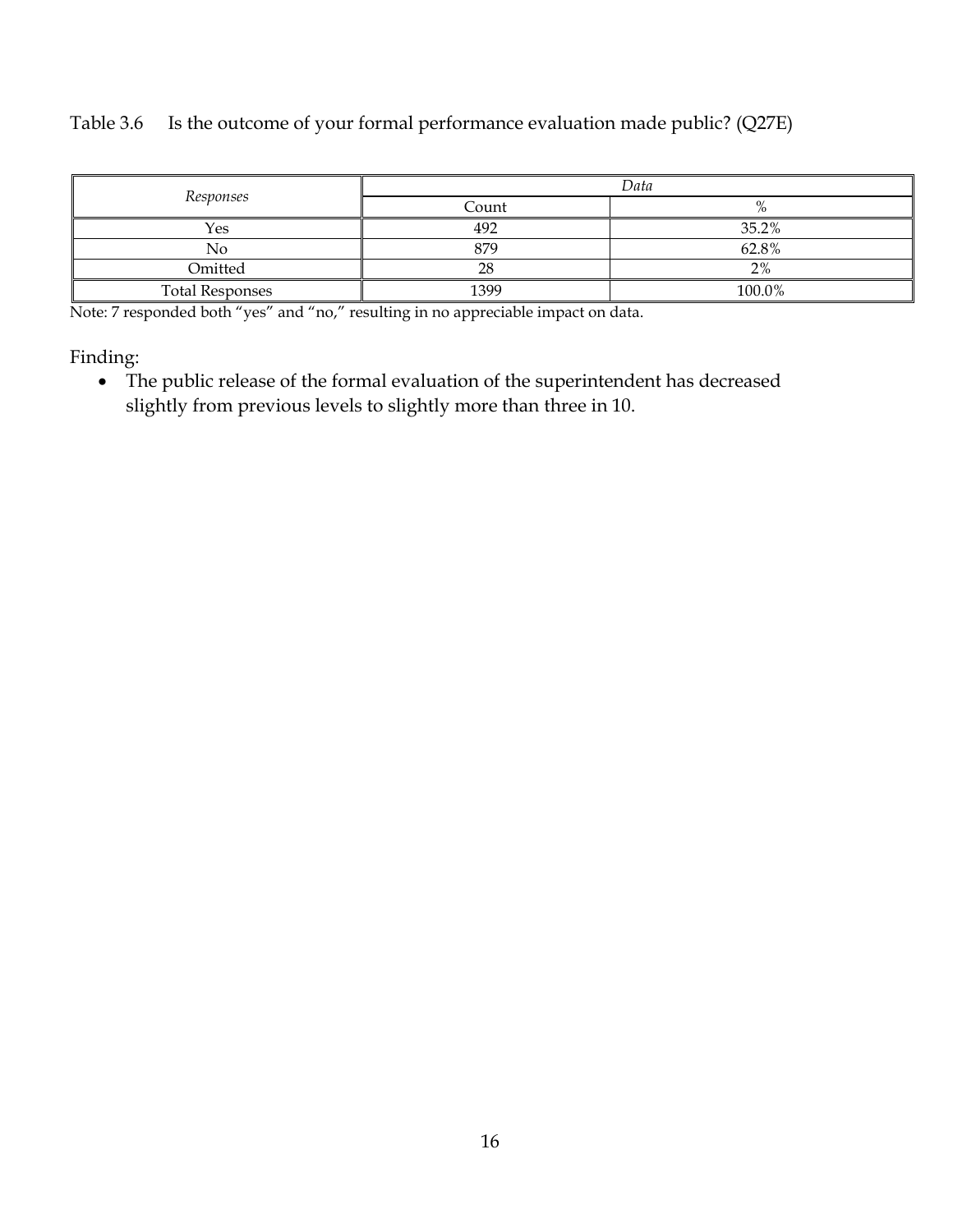## **SECTION #4: RETIREMENT BENEFITS**

Table 4.1 Does the school district make a contribution to an annuity or private retirement account that you have? (Q33)

|                           | Data  |        |
|---------------------------|-------|--------|
| Contribution              | Count | %      |
| Yes (Less than $$1,000$ ) | 21    | 1.5%   |
| Yes, (\$1,000 - \$5.000)  | 182   | 13.1%  |
| Yes, (\$5,001-\$10,000)   | 116   | 8.3%   |
| Yes, More than \$10,000   | 123   | 8.8%   |
| No                        | 923   | 66.3%  |
| Omitted                   | 27    | 1.9%   |
| <b>Total Responses</b>    | 1392  | 100.0% |

Finding:

• Slightly more than one-third of the superintendents responding to the survey indicated they receive a district contribution to an annuity or private retirement account.

Table 4.2 Is your retirement plan/system contribution based on your salary? (Q31)

|                                     | Data  |               |
|-------------------------------------|-------|---------------|
| Responses                           | Count | $\mathbf{O}/$ |
| Yes                                 | 1187  | 85.3%         |
| N٥                                  | 90    | 6.5%          |
| Omitted                             | 26    | 1.9%          |
| District Does Not Make Contribution | 89    | 6.4%          |
| <b>Total Responses</b>              | 1392  | 100.0%        |

Finding:

 Similar to previous finding, nearly nine out of 10 of the respondents indicated that the district contribution to the retirement plan/system was based on salary.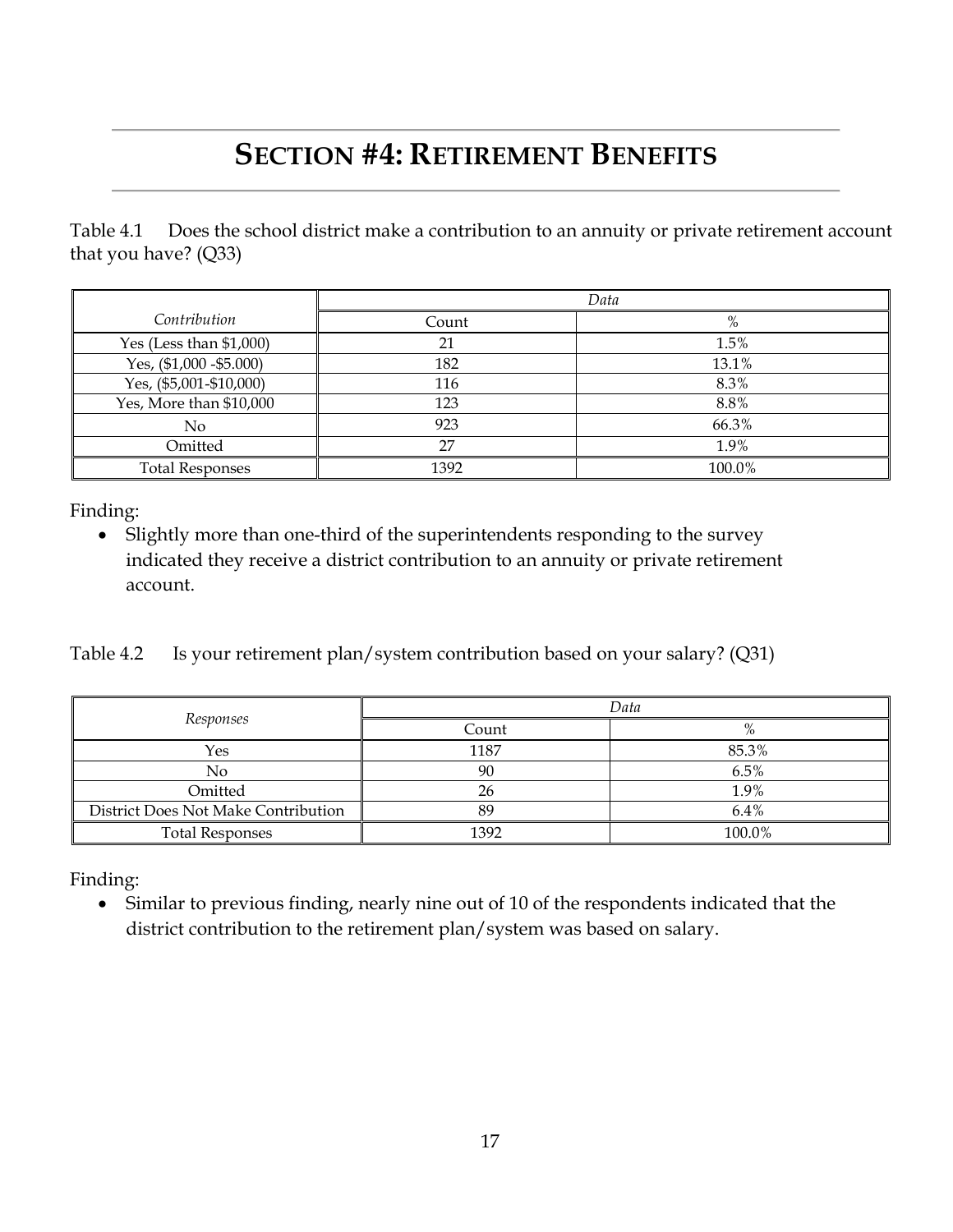# **SECTION #5: INSURANCE BENEFIT**

Table 5.1 What health insurance coverage do you receive in your contract? Coverage paid for superintendent: medical/hospital (Q35A)

|          | Data  |        |
|----------|-------|--------|
| Response | Count | %      |
| Yes      | 1028  | 73.7%  |
| No       | 198   | 14.2%  |
| Omitted  | 1.71  | 12.3%  |
| Total    | 1395  | 100.0% |

Note: 3 responded both "yes" and "no," resulting in no appreciable impact on data.

Finding:

 The medical/hospital coverage of superintendents increased slightly from 75.6 percent in 2014-15 to 79.1 percent for 2015-16 while retreating somewhat this year. A significant number of superintendents selected to omit responding to this item.

Table 5.2 What health insurance coverage do you receive in your contract? Coverage paid for superintendent: dental (Q35B)

|          | Data  |        |
|----------|-------|--------|
| Response | Count | $\%$   |
| Yes      | 796   | 57.1%  |
| No       | 416   | 29.8%  |
| Omitted  | 182   | 13.1%  |
| Total    | 1394  | 100.0% |

Note: 2 responded both "yes" and "no," resulting in no appreciable impact on data.

Finding:

 Dental coverage for superintendents decreased slightly from the previous survey. Again, a significant number of superintendents omitted this item.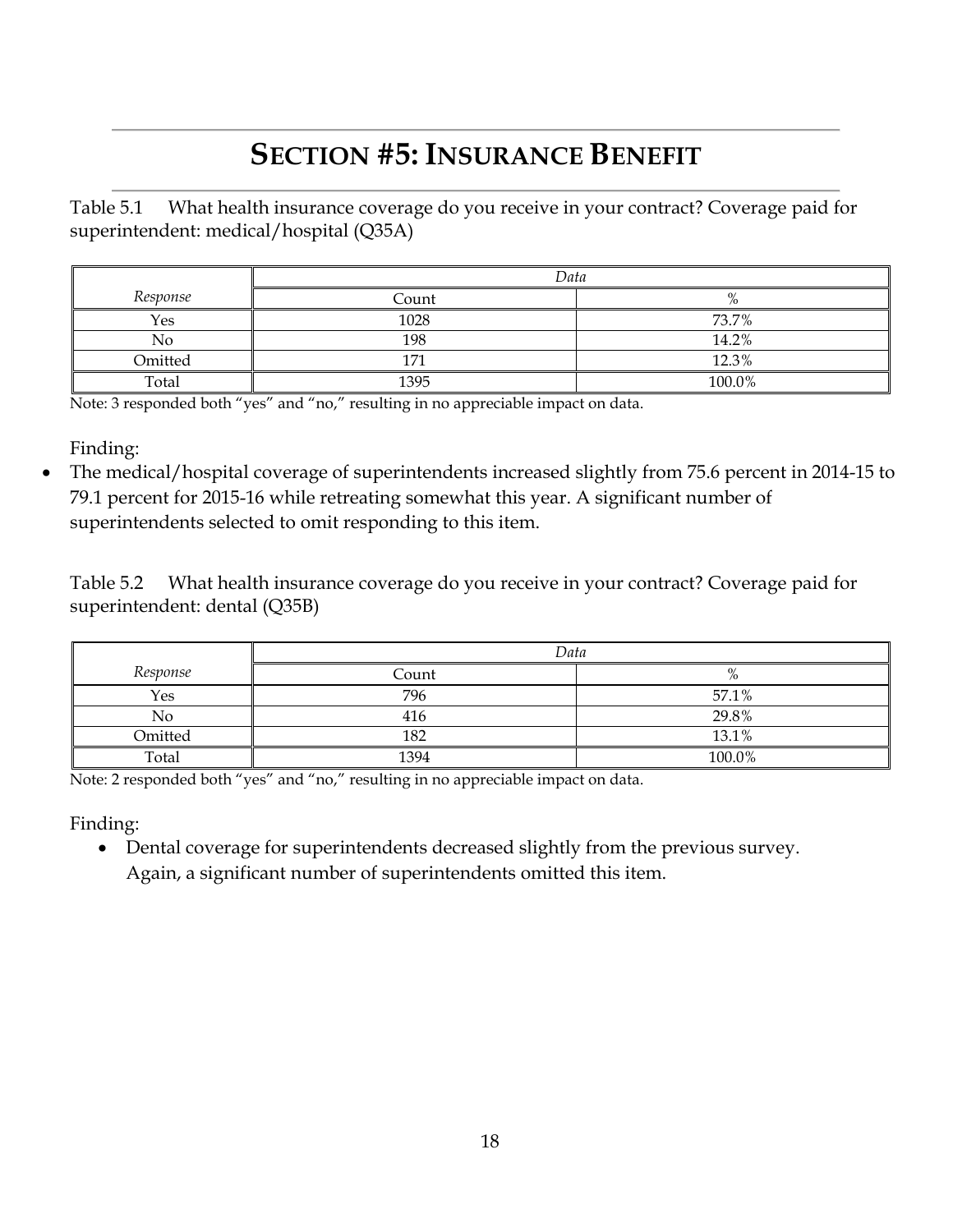Table 5.3 What health insurance coverage do you receive in your contract? Coverage paid for superintendent: vision/optical (Q35C)

|          | Data  |        |
|----------|-------|--------|
| Response | Count |        |
| Yes      | 583   | 41.9%  |
| No       | 594   | 42.7%  |
| Omitted  | 215   | 15.4%  |
| Total    | 1392  | 100.0% |

Finding:

 A small increase in vision/optical coverage also occurred. Again, a significant number of superintendents omitted this item.

Table 5.4 What health insurance coverage do you receive in your contract? Coverage paid for superintendent: disability insurance (Q35D)

|          | Data  |               |
|----------|-------|---------------|
| Response | Count | $\mathbf{O}/$ |
| Yes      | 616   | 44.1%         |
| No       | 589   | 42.2%         |
| Omitted  | 192   | 13.7%         |
| Total    | 1397  | 100.0%        |

Note: 5 responded both "yes" and "no," resulting in no appreciable impact on data.

Finding:

 The provision of disability coverage also grew by several percent over the results from the last survey, with somewhat more than half of the responding superintendents receiving disability coverage. Again, a significant number of superintendents omitted this item.

Table 5.5 What health insurance coverage do you receive in your contract? Coverage paid for superintendent's family: medical/hospital (Q36A)

|          | Data  |        |
|----------|-------|--------|
| Response | Count | $\%$   |
| Yes      | 790   | 56.7%  |
| No       | 399   | 28.6%  |
| Omitted  | 204   | 14.7 % |
| Total    | 1393  | 100.0% |

Note: 1 responded both "yes" and "no," resulting in no appreciable impact on data.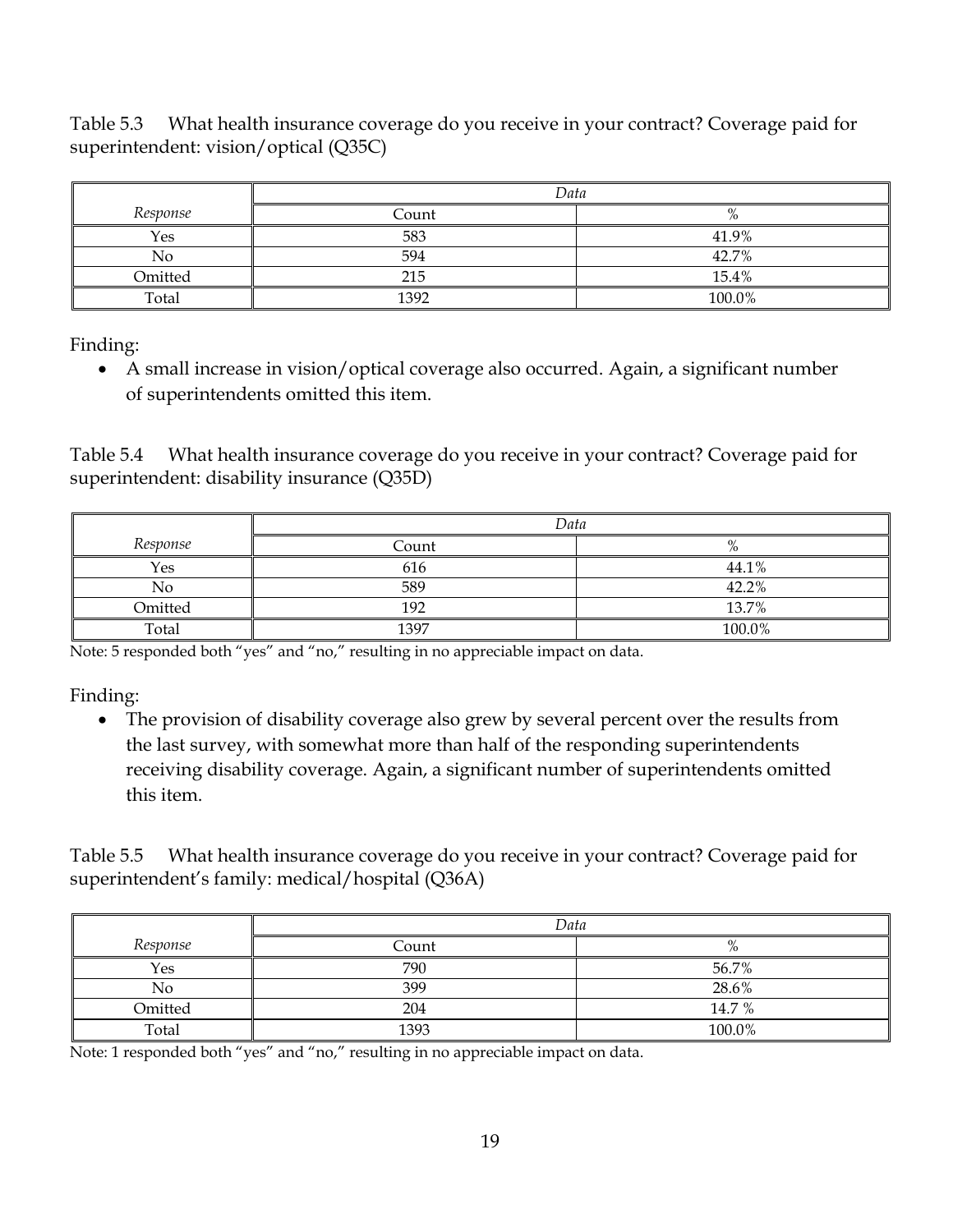Somewhat more than half of the families of superintendents who responded to the survey are covered by medical/hospital insurance paid by the district. This represents a 9 percent decrease over the previous year. Again, a significant number of superintendents omitted this item.

Table 5.6 What health insurance coverage do you receive in your contract? Coverage paid for superintendent's family: dental (Q36B)

|          | Data  |        |
|----------|-------|--------|
| Response | Count | $\%$   |
| Yes      | 653   | 46.9%  |
| No       | 506   | 36.3%  |
| Omitted  | 234   | 16.8%  |
| Total    | 1393  | 100.0% |

Note: 1 responded both "yes" and "no," resulting in no appreciable impact on data.

Finding:

 District-paid dental coverage for the superintendent's family was provided for slightly less than half of those responding to the survey. This represents a small decrease over previous levels. Again, a significant number of superintendents omitted this item.

Table 5.7 What health insurance coverage do you receive in your contract? Coverage paid for superintendent's family: vision/optical (Q36C)

|          | Data  |          |
|----------|-------|----------|
| Response | Count | $\Omega$ |
| Yes      | 463   | 33.2%    |
| No       | 664   | 47.7%    |
| Omitted  | 266   | 19.1%    |
| Total    | 1393  | 100.0%   |

Note: 1 responded both "yes" and "no," resulting in no appreciable impact on data.

Finding:

• Slightly less than one in three families of superintendents who responded receive district-paid vision/optical coverage. Again, a significant number of superintendents omitted this item.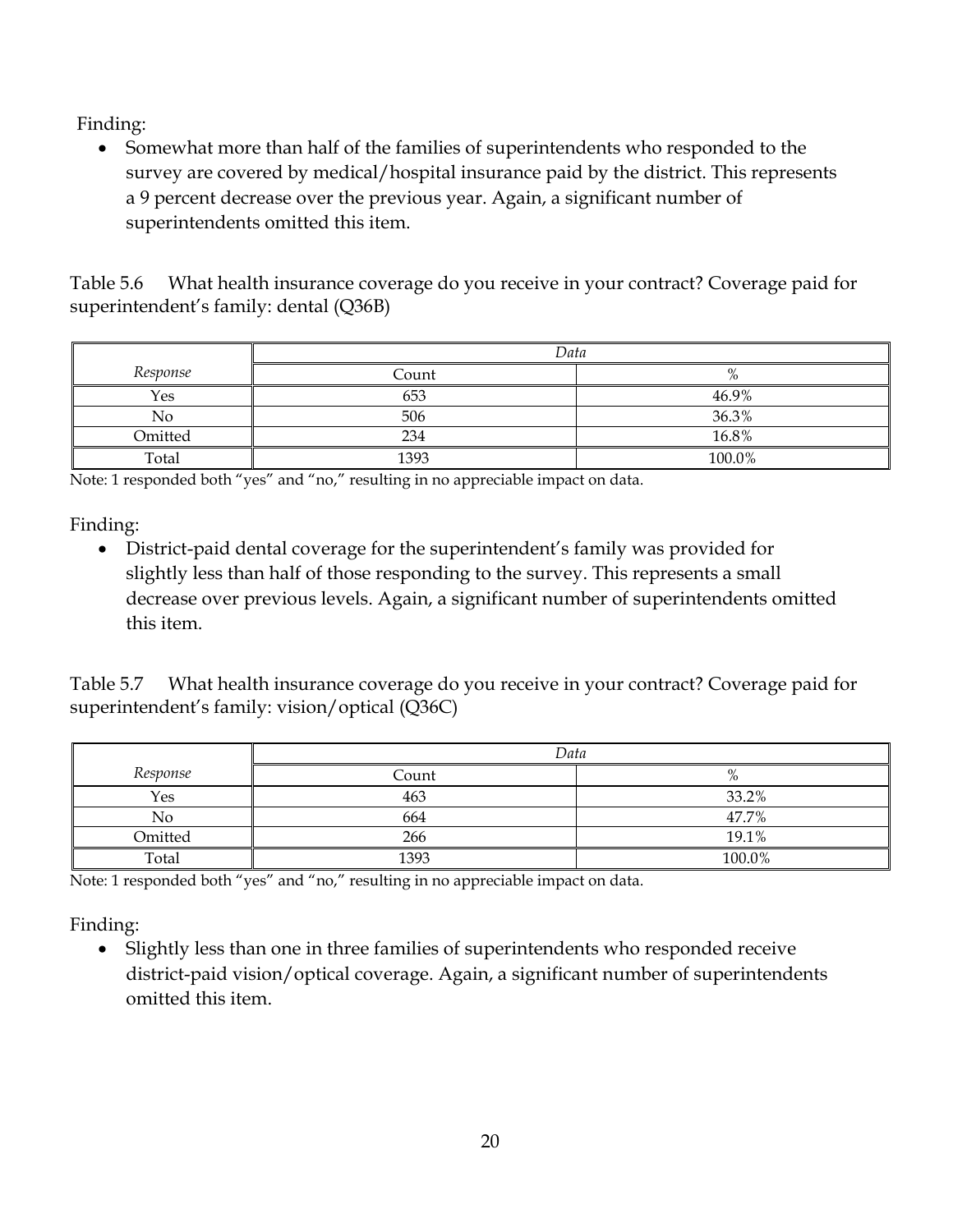Table 5.8 What health insurance coverage do you receive in your contract? Coverage paid for superintendent's family: disability (Q36D)

|          | Data  |          |
|----------|-------|----------|
| Response | Count | $\Omega$ |
| Yes      | 227   | 16.3%    |
| No       | 824   | 59.1%    |
| Omitted  | 342   | 24.6%    |
| Total    | 1393  | 100.0%   |

Note: 1 responded both "yes" and "no," resulting in no appreciable impact on data.

Finding:

 A decrease in family disability benefit was reported with only about one in six superintendent families covered by a district-paid disability policy. Again, a significant number of superintendents omitted this item.

Table 5.9 What health insurance coverage do you receive in your contract? Do you receive any post-retirement health insurance coverage? (Q37)

|                        | Data  |        |
|------------------------|-------|--------|
| Response               | Count | %      |
| Yes                    | 360   | 25.9%  |
| No                     | 1011  | 72.6%  |
| Omitted                | ິີ    | 1.5%   |
| <b>Total Responses</b> | 1392  | 100.0% |

Finding:

 The issue of post-retirement insurance coverage is an important matter for district leaders. In the 2012-13 study, 17.6 percent of the respondents reported having postretirement health coverage in their employment agreement. In 2013-14 28.1 percent reported having that benefit. Reversing this trend, only 23.0 percent received this benefit in 2014-15. Again reversing the trend, 27.3 percent of 2015-16 survey respondents reported receiving the benefit.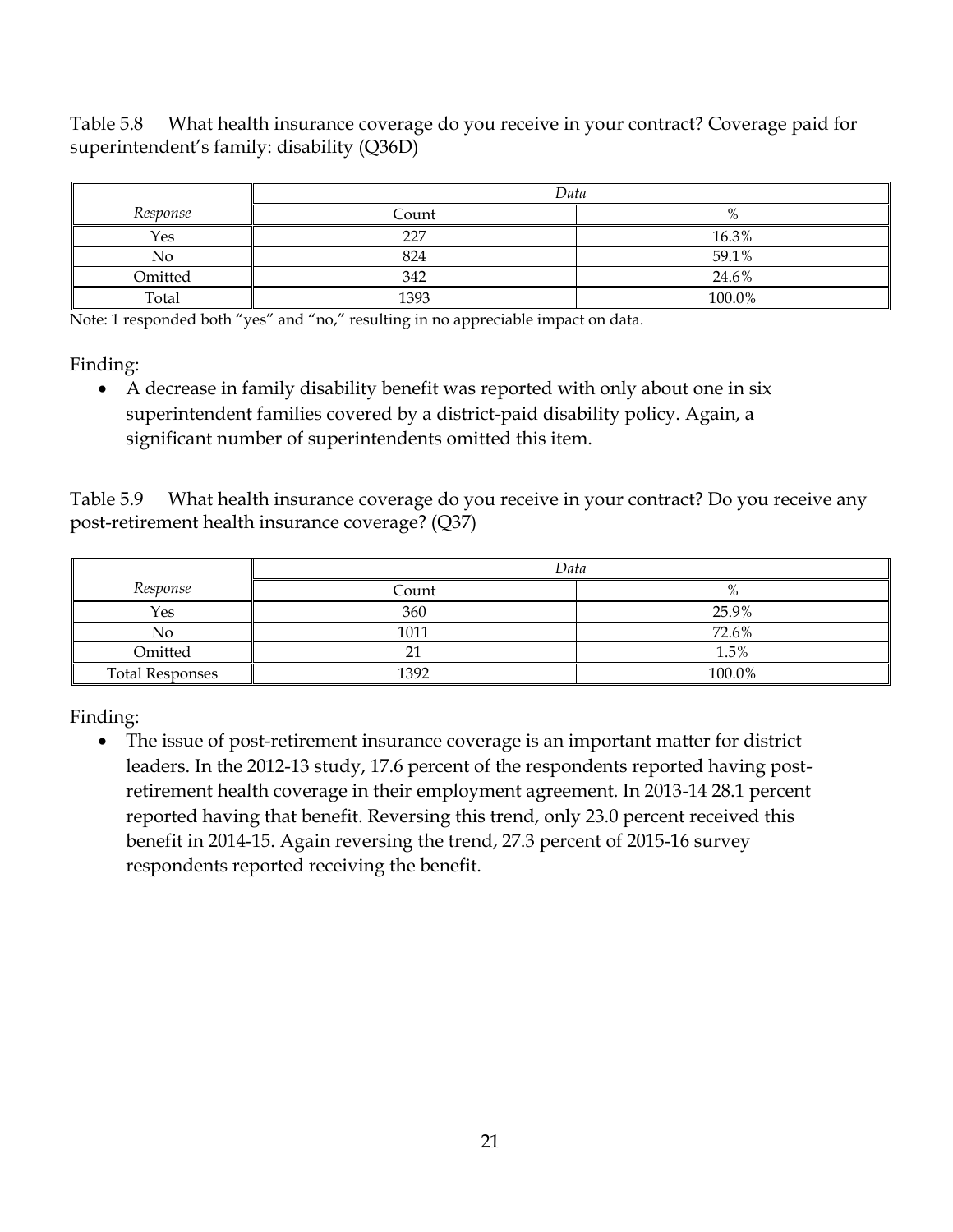# **SECTION #6: HIRE/REHIRE**

Table 6.1 Have you been rehired for your present position as superintendent after retiring in the state system? (Q41)

|                        | Data  |         |
|------------------------|-------|---------|
| Responses              | Count | Percent |
| Yes                    | 99    | 7.1%    |
| No                     | 1267  | 91.0%   |
| Omitted                | 26    | 1.9%    |
| <b>Total Responses</b> | 1392  | 100.0%  |

Finding:

 Fewer than one in 10 superintendents who responded indicated that they have been rehired as a superintendent after retiring from that state's or another state's retirement system. This represents a small decrease over previous results.

Table 6.2 Are you drawing retirement from one state and working as a superintendent in another state? (Q42)

|                        | Data  |         |  |  |
|------------------------|-------|---------|--|--|
| Responses              | Count | Percent |  |  |
| Yes                    | 75    | $5.4\%$ |  |  |
| No                     | 1293  | 92.9%   |  |  |
| Omitted                | 24    | 1.7%    |  |  |
| <b>Total Responses</b> | 1392  | 100.0%  |  |  |

Finding:

 Very few superintendents are drawing retirement from one state while serving as a superintendent in another state and the percentage is decreasing.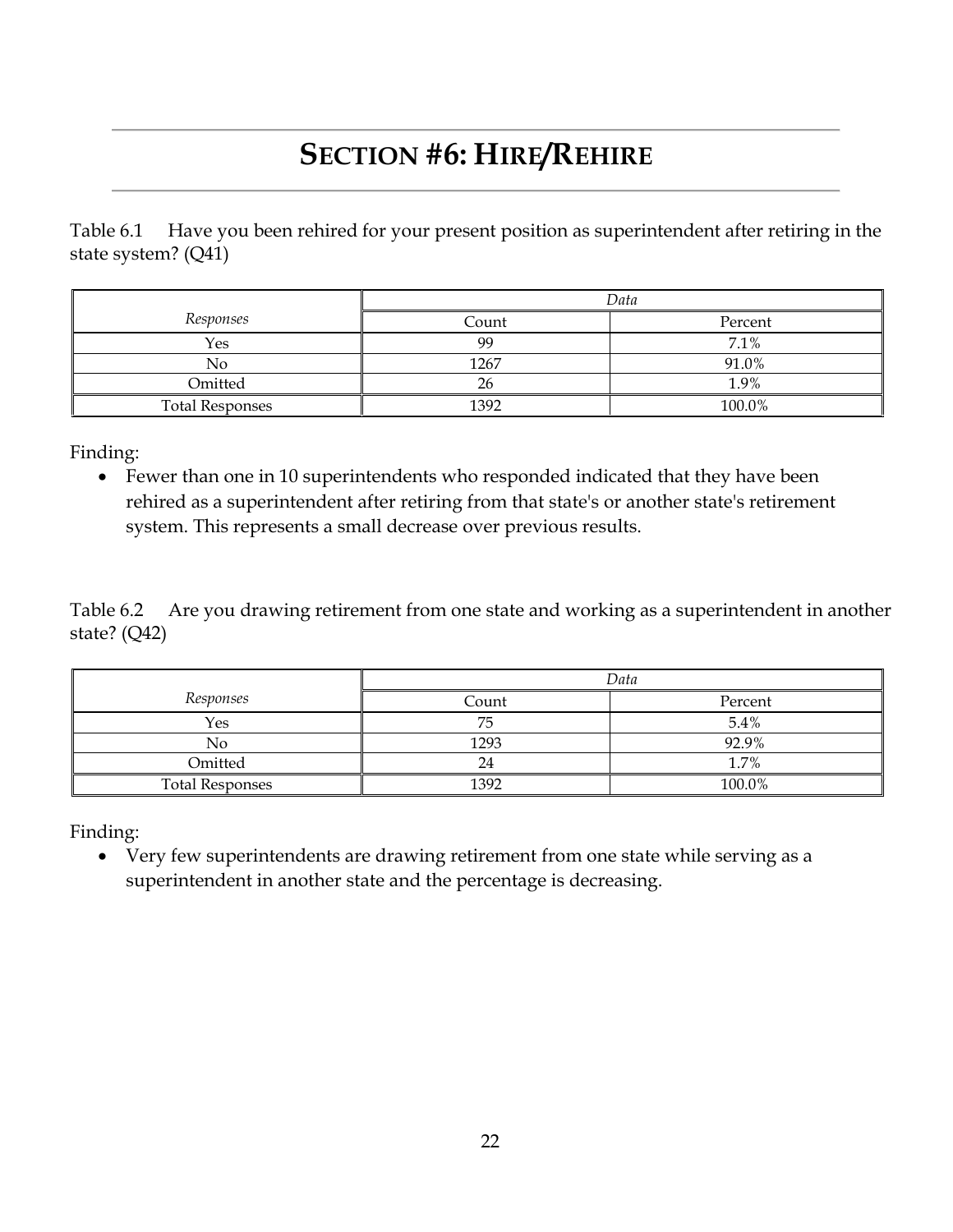# **SECTION #7: MISCELLANEOUS BENEFITS**

Table 7.1 Which of the following contract benefits are provided in your employment contract? Mark all that apply. (Q30)

|                                                | Data  |         |
|------------------------------------------------|-------|---------|
| Benefit                                        | Count | %       |
| Conference Attendance Fees Paid                | 1193  | 85.7%   |
| Guaranteed Vesting in Retirement Plan          | 531   | 38.1%   |
| Paid Physical Exam                             | 508   | 36.5%   |
| Provision for Conducting Outside Consulting    | 465   | 33.4%   |
| Professional Liability Coverage                | 422   | 30.3%   |
| Provision for Conducting Outside Teaching      | 377   | 27.1%   |
| <b>Tuition Reimbursement</b>                   | 375   | 26.9%   |
| Whole Life Insurance (Accumulates to employee) | 291   | 20.9%   |
| Deferred Compensation                          | 122   | 8.8%    |
| Support for Coach/Mentor for Superintendent    | 106   | 7.6%    |
| College Savings Plan                           | 5     | $0.4\%$ |

**Note:** Multiple answers per participant possible. Percentages added exceed 100 since a participant may select more than one answer for this question.

Finding:

 When compared to the responses from a year earlier, there was no marked change in participation in benefits.

Table 7.2 Does the school district contribute to the premiums on a term insurance policy apart from the insurance benefits provided for all employees? (Q34)

|          | Data  |        |  |  |  |  |
|----------|-------|--------|--|--|--|--|
| Response | Count | %      |  |  |  |  |
| Yes      | 650   | 46.7%  |  |  |  |  |
| No       | 709   | 50.9%  |  |  |  |  |
| Omitted  | $3^2$ | 2.4%   |  |  |  |  |
| Total    | 1392  | 100.0% |  |  |  |  |

Finding:

 Nearly half of the responding superintendents reported receiving a district-paid term insurance policy above that received by other district employees. This is consistent with past responses to this item.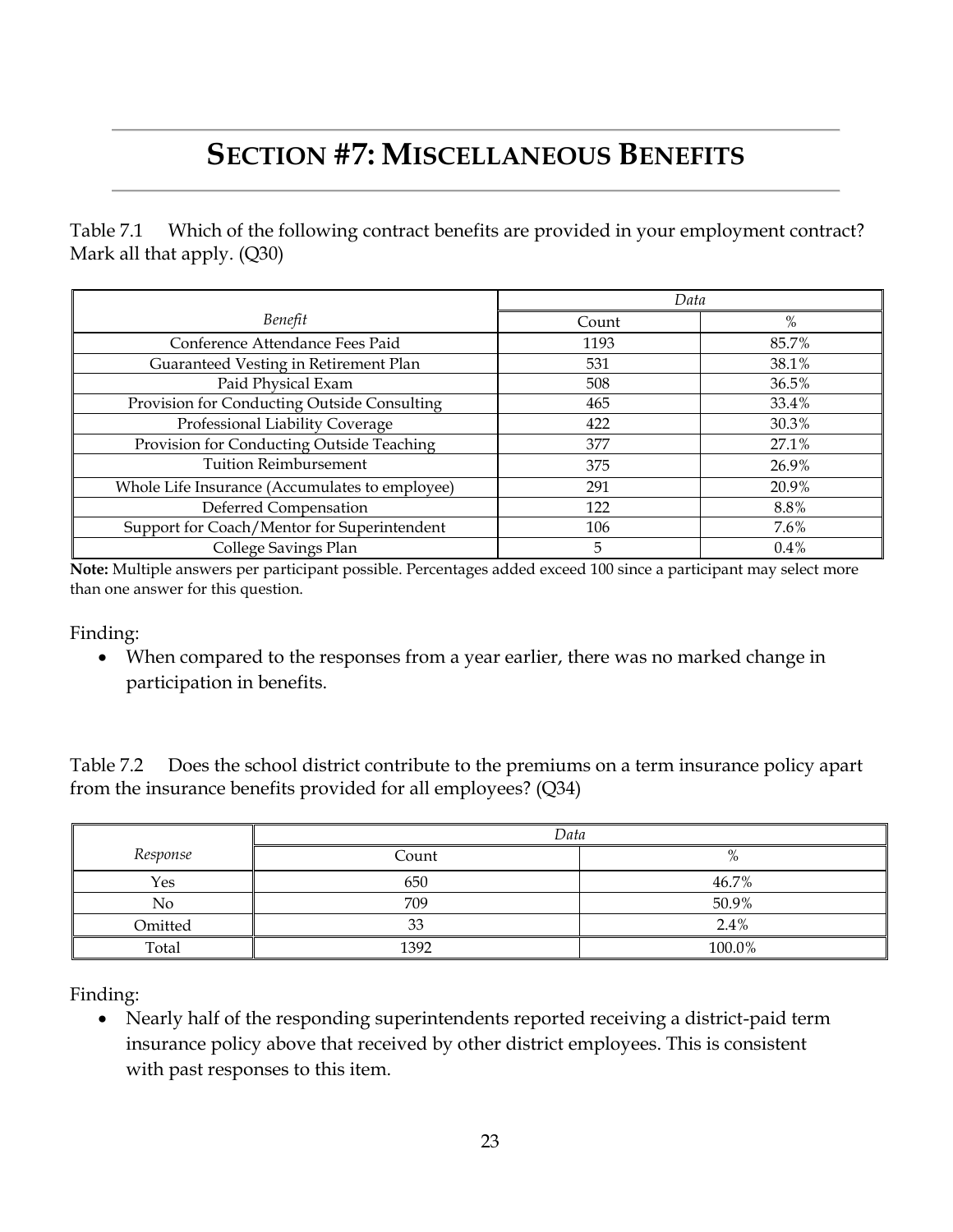|  |  | Table 7.3 Gender (Q44) and sick leave provision (Q18A/B) |  |  |
|--|--|----------------------------------------------------------|--|--|
|--|--|----------------------------------------------------------|--|--|

| Gender | <b>Annual Allowance - Sick Leave</b> |          |           |            |              |            |            |             |
|--------|--------------------------------------|----------|-----------|------------|--------------|------------|------------|-------------|
|        | $0-3$ Davs                           | 4-6 Davs | 7-10 Davs | 11-15 Days | $16-20$ Days | 21-25 Days | $26+$ Days | Mean        |
| Male   | 30                                   | 28       | 190       | 655        | 78           |            | 16         | $\sqrt{10}$ |
| Female |                                      |          | 65        | 186        | $\sim$       |            |            | 10<br>.     |

| Gender |          | Maximum Accrual Allowance - Sick Leave                                |      |     |      |      |      |       |  |  |
|--------|----------|-----------------------------------------------------------------------|------|-----|------|------|------|-------|--|--|
|        | $0 - 25$ | 51-75<br>26-50<br>$201+$<br>151-200<br>101-150<br>76-100 Days<br>Mean |      |     |      |      |      |       |  |  |
|        | Davs     | Davs                                                                  | Davs |     | Davs | Davs | Davs |       |  |  |
| Male   | 72       | 66                                                                    | 48   | 115 | 149  | 112  | 187  | 170.4 |  |  |
| Female | 16       | nn                                                                    | 19   | 29  | 43   | 38   | 53   | 169.4 |  |  |

 Sick leave allowances including accrual show little difference year-over-year or by gender.

Table 7.4 Gender (Q44) and vacation leave provision (Q19A/B)

| Gender | <b>Annual Allowance - Vacation Leave</b> |          |             |            |              |              |            |      |
|--------|------------------------------------------|----------|-------------|------------|--------------|--------------|------------|------|
|        | 0-3 Davs                                 | 4-6 Davs | $7-10$ Days | 11-15 Days | $16-20$ Days | $21-25$ Days | $26+$ Days | Mean |
| Male   | 36                                       |          | 85          | 160        | 312          | 279          | 132        | 20.1 |
| Female |                                          |          | 30          | $\sim$     | 113          | 69           | 38         | 19.7 |

| Gender | Maximum Accrual Allowance - Vacation Leave |                                                                       |      |    |      |      |      |      |  |
|--------|--------------------------------------------|-----------------------------------------------------------------------|------|----|------|------|------|------|--|
|        | $0 - 25$                                   | 26-50<br>51-75<br>151-200<br>$201+$<br>Mean<br>76-100 Days<br>101-150 |      |    |      |      |      |      |  |
|        | Davs                                       | Davs                                                                  | Davs |    | Davs | Davs | Davs |      |  |
| Male   | 475                                        | 268                                                                   | 46   | 19 |      |      |      |      |  |
| Female | 151                                        | 78                                                                    |      |    |      |      |      | 25.1 |  |

Finding:

 As with sick leave, vacation leave demonstrates little or no difference when arrayed by gender year-over-year or by gender.

Table 7.5 Gender (Q44) and personal leave provision (Q20A/B)

| <i>Gender</i> | Annual Allowance - Personal Leave |          |             |            |              |              |            |      |
|---------------|-----------------------------------|----------|-------------|------------|--------------|--------------|------------|------|
|               | $0-3$ Davs                        | 4-6 Davs | $7-10$ Days | 11-15 Days | $16-20$ Days | $21-25$ Days | $26+$ Days | Mean |
| Male          | 659                               | 220      | 37          | 42         |              |              | 10         |      |
| Female        | 204                               | 60       | 10<br>∸     |            |              |              |            |      |

| Gender | Maximum Accrual Allowance - Personal Leave |                                                                       |      |  |      |      |      |                |  |  |
|--------|--------------------------------------------|-----------------------------------------------------------------------|------|--|------|------|------|----------------|--|--|
|        | $0 - 25$                                   | Mean<br>$201+$<br>151-200<br>26-50<br>51-75<br>76-100 Days<br>101-150 |      |  |      |      |      |                |  |  |
|        | Davs                                       | Davs                                                                  | Davs |  | Davs | Davs | Davs |                |  |  |
| Male   |                                            |                                                                       |      |  |      |      |      | b.,            |  |  |
| Female | 214                                        |                                                                       |      |  |      |      |      | $\overline{ }$ |  |  |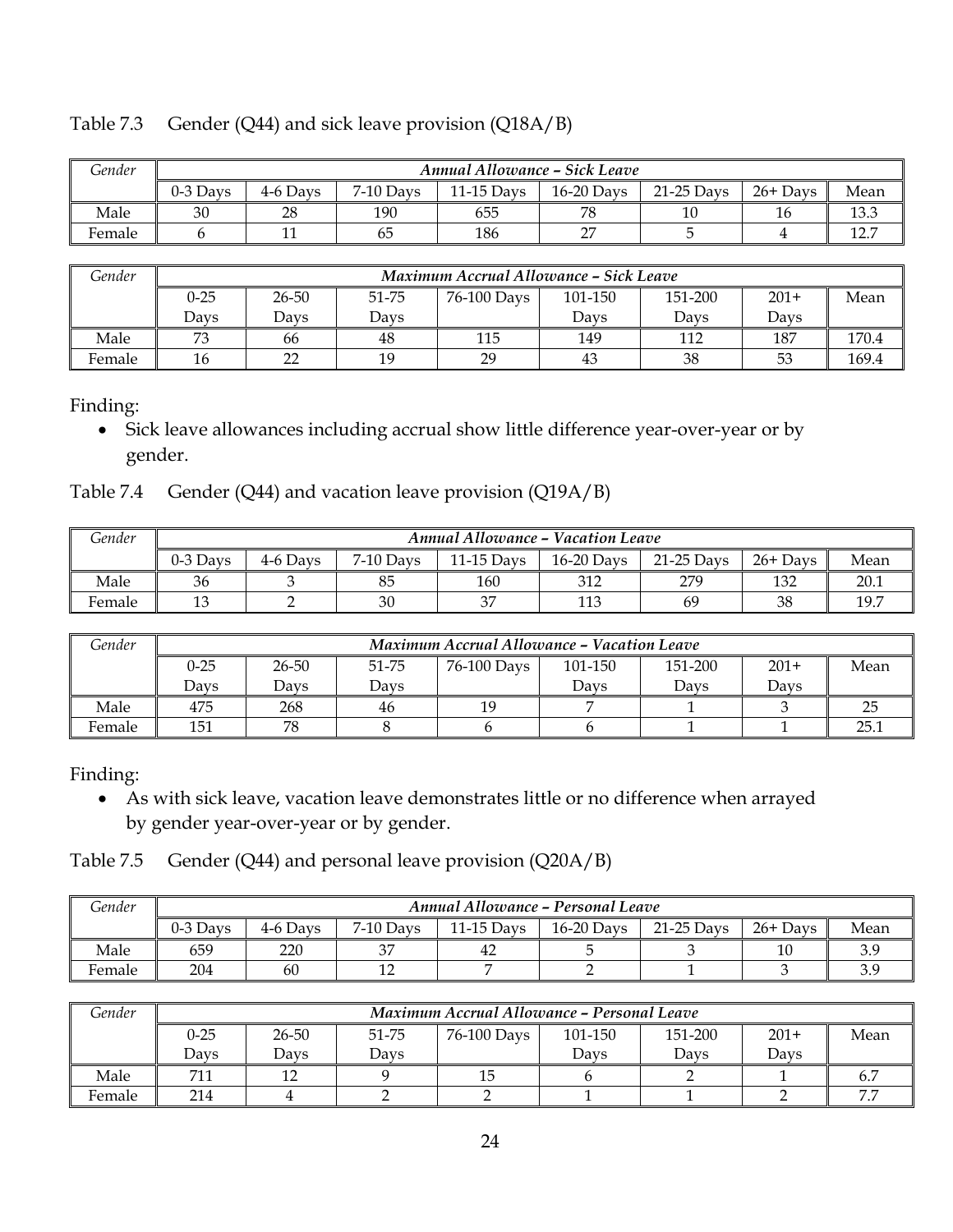Similar to sick and vacation leave, no difference is in evidence for personal leave from previous years or by gender.

|                     | Table 7.6 Gender (Q44) and upon departure from the district, how is sick leave accrual |
|---------------------|----------------------------------------------------------------------------------------|
| handled? $(Q21A-C)$ |                                                                                        |

| Handling of |            |            |            |             | Gender/Response |             |              |            |  |
|-------------|------------|------------|------------|-------------|-----------------|-------------|--------------|------------|--|
| Sick Leave  |            |            | Male       |             |                 | Female      |              |            |  |
| Accrual     | Yes        | No         | $N/A$ or   | Total       | Yes             | No          | $N/A$ or     | Total      |  |
|             |            |            | Omit       |             |                 |             | Omit         |            |  |
| Credited to | 396        | 518        | 136 (13%)  | 1050 (100%) | 128 (40.6%)     | 152 (48.3%) | $35(11.1\%)$ | 315 (100%) |  |
| Retirement  | (37.7%)    | $(49.3\%)$ |            |             |                 |             |              |            |  |
| Payment     | 448        |            | 109        |             |                 |             |              |            |  |
| Made to     | (42.7%)    | 493 (47%)  | $(10.4\%)$ | 1050 (100%) | 126 (40%)       | 157 (49.8%) | $32(10.2\%)$ | 315 (100%) |  |
| Supt        |            |            |            |             |                 |             |              |            |  |
| Credit/     |            |            |            |             |                 |             |              |            |  |
| Payment     | 327        | 484        | 239        | 1050 (100%) | 96 (30.5%)      | 152 (48.3%) | 67(21.3%)    | 315 (100%) |  |
| Made at     | $(31.1\%)$ | $(46.1\%)$ | $(22.8\%)$ |             |                 |             |              |            |  |
| Daily Rate  |            |            |            |             |                 |             |              |            |  |

Finding:

 Regardless of gender, less than half of superintendents who responded reported leveraging their sick leave into payments to the superintendent upon their departure from the district.

Table 7.7 Gender (Q44) and upon departure from the district, how is vacation leave accrual handled? (Q22A-C)

| Handling of                                 | Gender/Response   |                   |                   |             |             |             |                  |            |
|---------------------------------------------|-------------------|-------------------|-------------------|-------------|-------------|-------------|------------------|------------|
| Vacation                                    |                   |                   | Male              |             |             | Female      |                  |            |
| Leave                                       | Yes               | $\rm No$          | $N/A$ or          | Total       | Yes         | No          | $N/A$ or         | Total      |
| Accrual                                     |                   |                   | Omit              |             |             |             | Omit             |            |
| Credited to                                 | 160               | 718               | 172               | 1050 (100%) | 49 (15.6%)  | 224 (71.1%) | 42               | 315 (100%) |
| Retirement                                  | $(15.2\%)$        | $(68.4\%)$        | $(16.4\%)$        |             |             |             | $(13.3\%)$       |            |
| Payment<br>Made to<br>Supt                  | 615<br>$(58.6\%)$ | 316<br>$(30.1\%)$ | 119<br>$(11.3\%)$ | 1050 (100%) | 178 (56.5%) | 103 (32.7%) | 34<br>$(10.8\%)$ | 315 (100%) |
| Credit/<br>Payment<br>Made at<br>Daily Rate | 552<br>$(52.6\%)$ | 307<br>$(29.2\%)$ | 191<br>$(18.2\%)$ | 1050 (100%) | 157 (49.8%) | 88 (27.9%)  | 70<br>$(22.2\%)$ | 315 (100%) |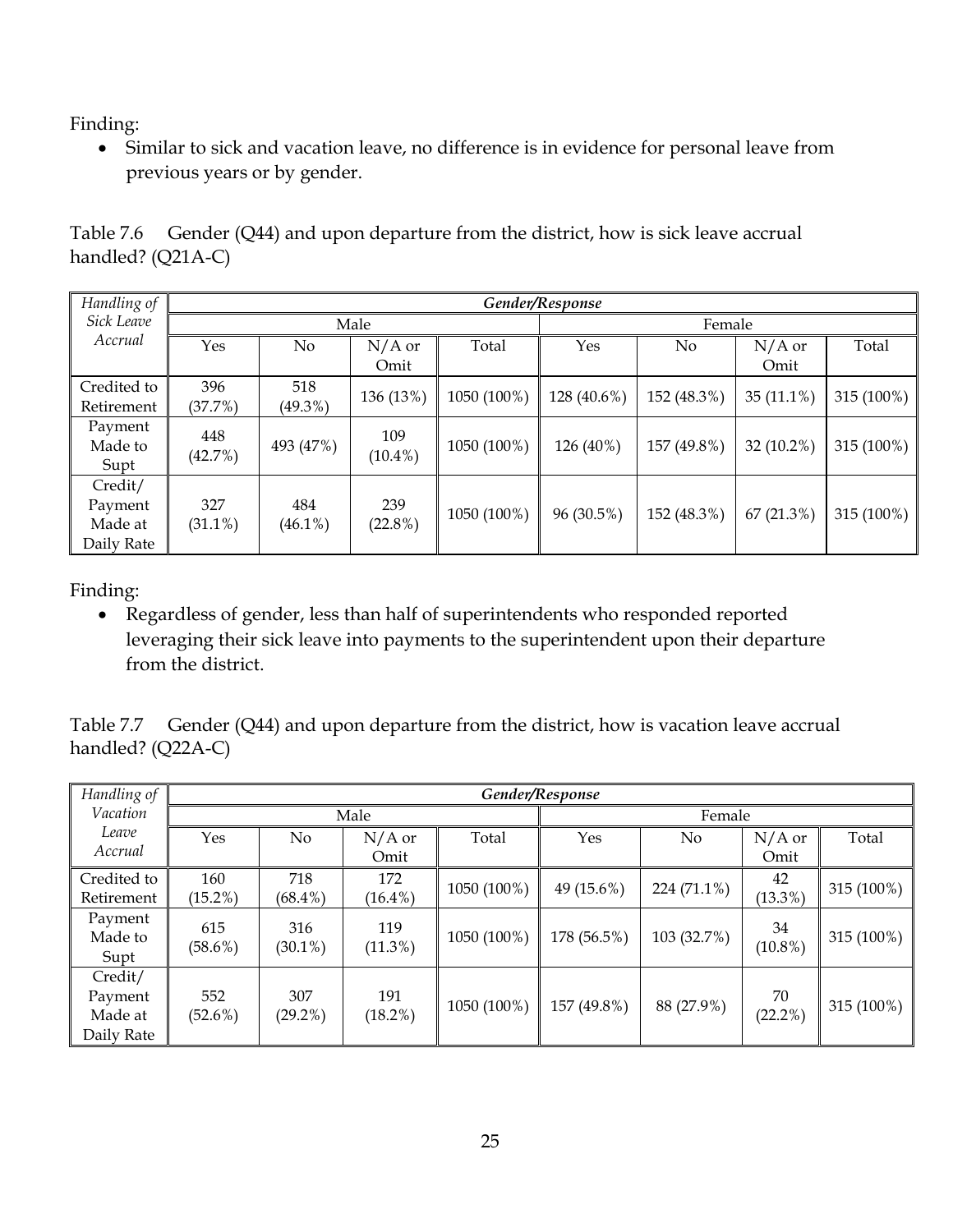• Not unlike sick leave, leveraging vacation leave into a payment occurs only in about half of reporting districts, while credit toward retirement accounts is limited.

| Table 7.8 Gender $(Q44)$ and upon departure from the district, how is personal leave |
|--------------------------------------------------------------------------------------|
| accrual handled? (Q23A-C)                                                            |

| Handling of                                 |                   | Gender/Response   |             |             |            |               |                  |            |
|---------------------------------------------|-------------------|-------------------|-------------|-------------|------------|---------------|------------------|------------|
| Personal                                    |                   |                   | Male        |             |            | Female        |                  |            |
| Leave<br>Accrual                            | Yes               | No                | Omit        | Total       | Yes        | No            | Omit             | Total      |
| Credited to<br>Retirement                   | 168 (16%)         | 622<br>$(59.2\%)$ | 260 (24.8%) | 1050 (100%) | 49 (15.6%) | $205(65.1\%)$ | 61<br>$(19.4\%)$ | 315 (100%) |
| Payment<br>Made to<br>Supt                  | 260<br>$(24.8\%)$ | 565<br>$(53.8\%)$ | 225 (21.4%) | 1050 (100%) | 77 (24.4%) | 181 (57.5%)   | 57<br>$(18.1\%)$ | 315 (100%) |
| Credit/<br>Payment<br>Made at<br>Daily Rate | 185<br>$(17.6\%)$ | 510<br>$(48.6\%)$ | 355 (33.8%) | 1050 (100%) | 56 (17.8%) | 155 (49.2%)   | 104 (33%)        | 315 (100%) |

Finding:

 Credit or payment for personal leave upon departure is very limited and has changed very little since the last survey.

Table 7.9 Gender (Q44) and what is the term of your 2016-2017 employment contract? (Q14)

|                   |                        |                   |                   |                   | Term of 2016-17 Contract |             |             |                   |
|-------------------|------------------------|-------------------|-------------------|-------------------|--------------------------|-------------|-------------|-------------------|
| Gender            | Less<br>than 1<br>Year | 1 Year            | 2 Years           | 3 Years           | 4 Years                  | 5+ Years    | Omit        | Total             |
| Male              | 22<br>$(2.1\%)$        | 128<br>$(12.2\%)$ | 244<br>$(23.2\%)$ | 431 (41%)         | 114<br>$(10.9\%)$        | 104 (9.9%)  | 7(0.7%)     | 1050<br>$(100\%)$ |
| Female            | 10<br>$(3.2\%)$        | 45 (14.3%)        | 76 (24.1%)        | 130<br>$(41.3\%)$ | $26(8.3\%)$              | 28 (8.9%)   | $0(0\%)$    | 315<br>$(100\%)$  |
| Omitted<br>Gender | 1(3.7%)                | $7(25.9\%)$       | $2(7.4\%)$        | $4(14.8\%)$       | $2(7.4\%)$               | $3(11.1\%)$ | $8(29.6\%)$ | 27 (100%)         |
| Total             | 33<br>$(2.4\%)$        | 180<br>$(12.9\%)$ | 322<br>$(23.1\%)$ | 565<br>$(40.6\%)$ | 142<br>$(10.2\%)$        | 135 (9.7%)  | $15(1.1\%)$ | 1392<br>$(100\%)$ |

Finding:

 Little evidence exists in the term of the present contract when considered by gender. Four out of ten respondents were operating under of four-year terms.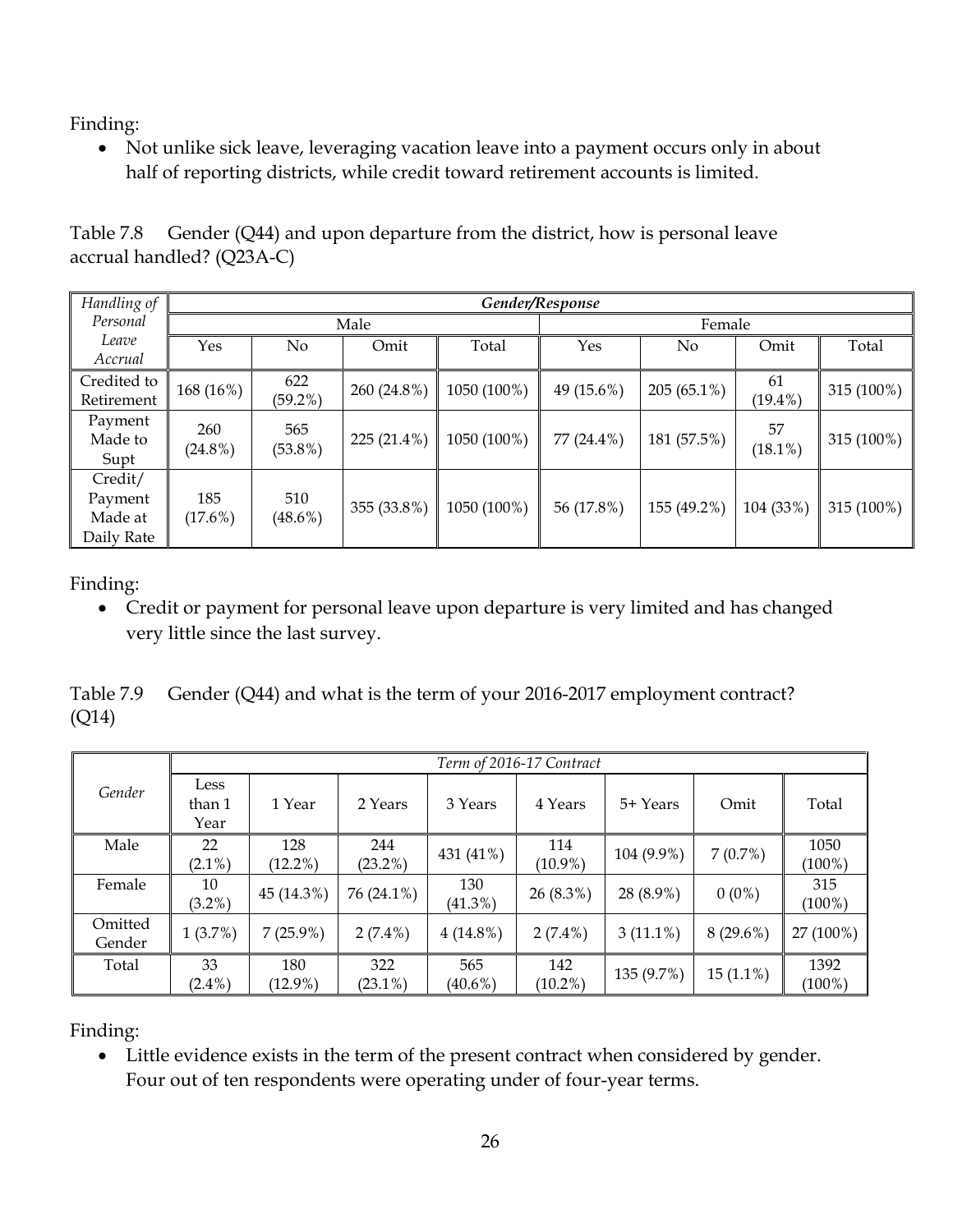Table 7.10 Gender (Q44) and does your present employment contract have an incentive/performance clause (i.e., a defined provision providing for a reward for accomplishing a predetermined task or objective)? (Q24)

|                | Incentive/Performance Clause |              |                   |             |  |  |  |  |
|----------------|------------------------------|--------------|-------------------|-------------|--|--|--|--|
| Gender         | Yes                          | No           | Omitted<br>Clause | Total       |  |  |  |  |
|                |                              |              |                   |             |  |  |  |  |
| Male           | 155 (14.8%)                  | 884 (84.2%)  | $11(1\%)$         | 1050 (100%) |  |  |  |  |
| Female         | 49 (15.6%)                   | 265 (84.1%)  | $1(0.3\%)$        | 315 (100%)  |  |  |  |  |
| Omitted Gender | $3(11.1\%)$                  | $16(59.3\%)$ | $8(29.6\%)$       | 27 (100%)   |  |  |  |  |
| Total          | 207 (14.9%)                  | 1165 (83.7%) | $20(1.4\%)$       | 1392 (100%) |  |  |  |  |

Finding:

 Only about one in six superintendents have an incentive provision in their contract. The year-over-year comparison shows a small decrease in this provision in the contracts.

Table 7.11 Gender (Q44) and does your contract have a severance (buyout) clause? (Q16)

|                |             |              | Severance Clause |             |
|----------------|-------------|--------------|------------------|-------------|
| Gender         | No<br>Yes   |              | Omitted          | Total       |
|                |             |              | Clause           |             |
| Male           | 247 (23.5%) | 793 (75.5%)  | $10(1\%)$        | 1050 (100%) |
| Female         | 73 (23.2%)  | 242 (76.8%)  | $0(0\%)$         | 315 (100%)  |
| Omitted Gender | $3(11.1\%)$ | 16 (59.3%)   | 8(29.7%)         | $27(100\%)$ |
| Total          | 323 (23.2%) | 1051 (75.5%) | 18 (1.3%)        | 1392 (100%) |

Finding:

 A little less than a quarter of superintendents, regardless of gender, report having a severance clause in their employment agreement. Inclusion of a severance clause has become more common over the years.

Table 7.12 Gender (Q44) and does your contract have a longevity clause (i.e., a lump sum payment you will receive for the number of years you remain in the position)? (Q25)

|                |            | Longevity Clause |             |             |  |  |  |  |  |
|----------------|------------|------------------|-------------|-------------|--|--|--|--|--|
| Gender         | Yes<br>No  |                  | Omitted     | Total       |  |  |  |  |  |
|                |            |                  | Clause      |             |  |  |  |  |  |
| Male           | 79 (7.5%)  | 959 (91.3%)      | $12(1.1\%)$ | 1050 (100%) |  |  |  |  |  |
| Female         | 31 (9.8%)  | 283 (89.8%)      | $1(0.3\%)$  | 315 (100%)  |  |  |  |  |  |
| Omitted Gender | $0(0\%)$   | 19 (70.4%)       | $8(29.6\%)$ | 27 (100%)   |  |  |  |  |  |
| Total          | 110 (7.9%) | 1261 (90.6%)     | 21(15%)     | 1392 (100%) |  |  |  |  |  |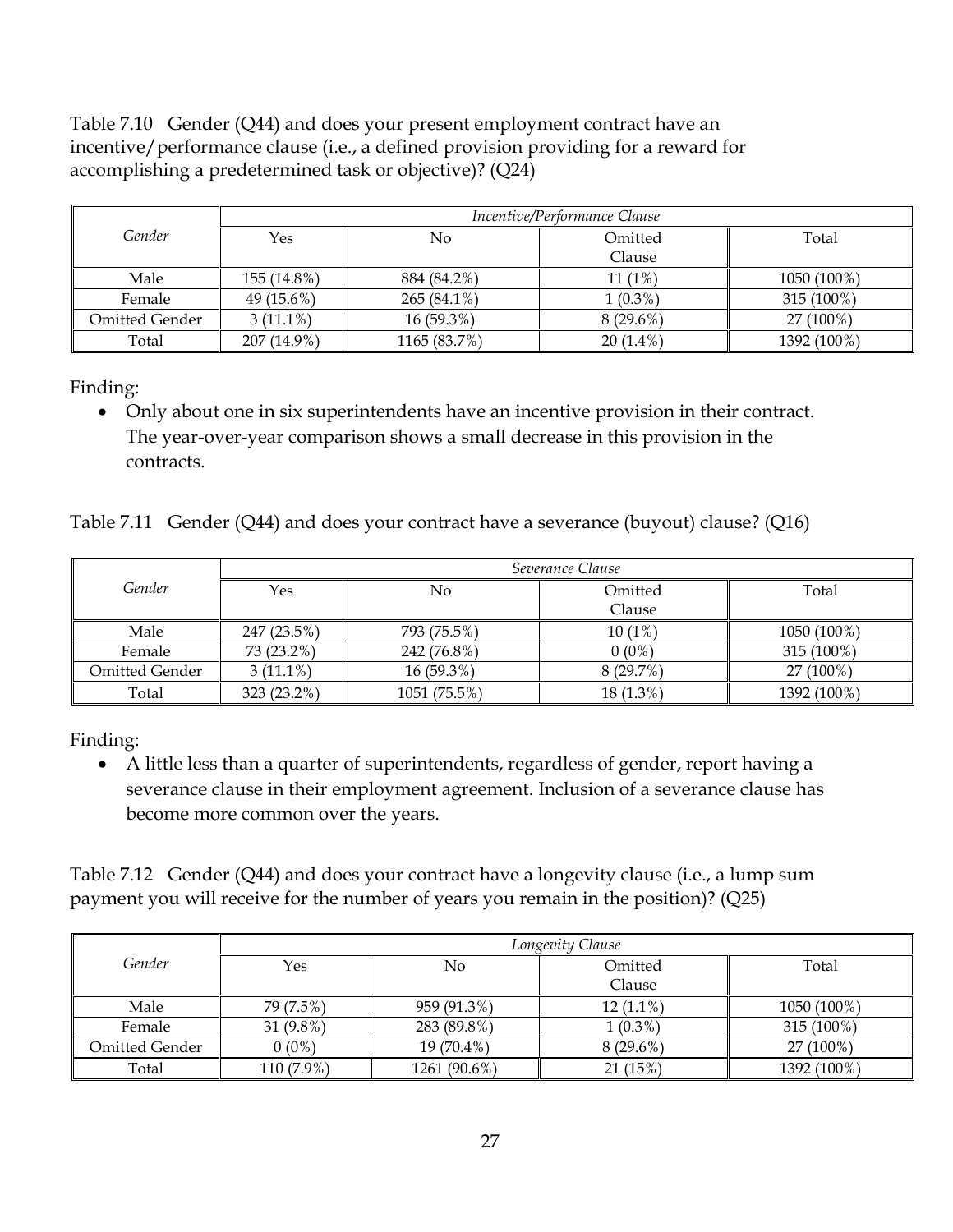Longevity clauses are even less common than severance clauses, with fewer than one in ten male superintendents and slightly more female superintendents including this provision in their employment agreements.

Table 7.13 Gender (Q44) and is your contract base salary subject to a "cap" imposed by any of the following? (Q26)

|                | Subject to "Cap" |             |             |             |             |             |  |  |  |
|----------------|------------------|-------------|-------------|-------------|-------------|-------------|--|--|--|
| Gender         |                  | $Yes -$     |             |             |             |             |  |  |  |
|                | Yes – Based on   | Based on    | No.         | Other       | Omitted     | Total       |  |  |  |
|                | State Law        | District    |             |             | Cap         |             |  |  |  |
|                |                  | Policy,     |             |             |             |             |  |  |  |
|                |                  | Reg. or     |             |             |             |             |  |  |  |
|                |                  | Practice    |             |             |             |             |  |  |  |
| Male           | 70 (6.7%)        | $16(1.5\%)$ | 937 (89.2%) | $20(1.9\%)$ | 7(0.7%)     | 1050 (100%) |  |  |  |
| Female         | $17(5.4\%)$      | $7(2.2\%)$  | 285 (90.5%) | $5(1.6\%)$  | $1(0.3\%)$  | 315 (100%)  |  |  |  |
| Omitted Gender | $2(7.4\%)$       | $2(7.4\%)$  | $3(11.1\%)$ | 1(3.7%)     | 19 (70.4%)  | 27 (100%)   |  |  |  |
| Total          | 89 (6.4%)        | 25(7.8%)    | 1225 (88%)  | $26(1.9\%)$ | $27(1.9\%)$ | 1392 (100%) |  |  |  |

Finding:

 While media frequently mentions salary caps, relatively few salary caps are reported as impacting superintendents. However, several states are considering implementing them in the next years.

Table 7.14 Gender (Q44) and evergreen (rollover) provision (Q15)

|                   | Evergreen Provision |               |             |             |  |  |  |  |  |
|-------------------|---------------------|---------------|-------------|-------------|--|--|--|--|--|
| Gender            | Yes                 | No            | Omitted     | Total       |  |  |  |  |  |
|                   |                     |               | Provision   |             |  |  |  |  |  |
| Male              | 380 (36.2%)         | $662(63.1\%)$ | $8(0.8\%)$  | 1050 (100%) |  |  |  |  |  |
| Female            | 99 (31.4%)          | 211 (67%)     | $5(1.6\%)$  | 315 (100%)  |  |  |  |  |  |
| Omitted<br>Gender | $3(11.1\%)$         | 15(55.6%)     | $9(33.3\%)$ | 27 (100%)   |  |  |  |  |  |
| Total             | 482 (34.6%)         | 888 (63.8%)   | $22(1.6\%)$ | 1392 (100%) |  |  |  |  |  |

Finding:

 Fewer than one in three superintendents have a rollover provision, although some increase is shown over previous surveys.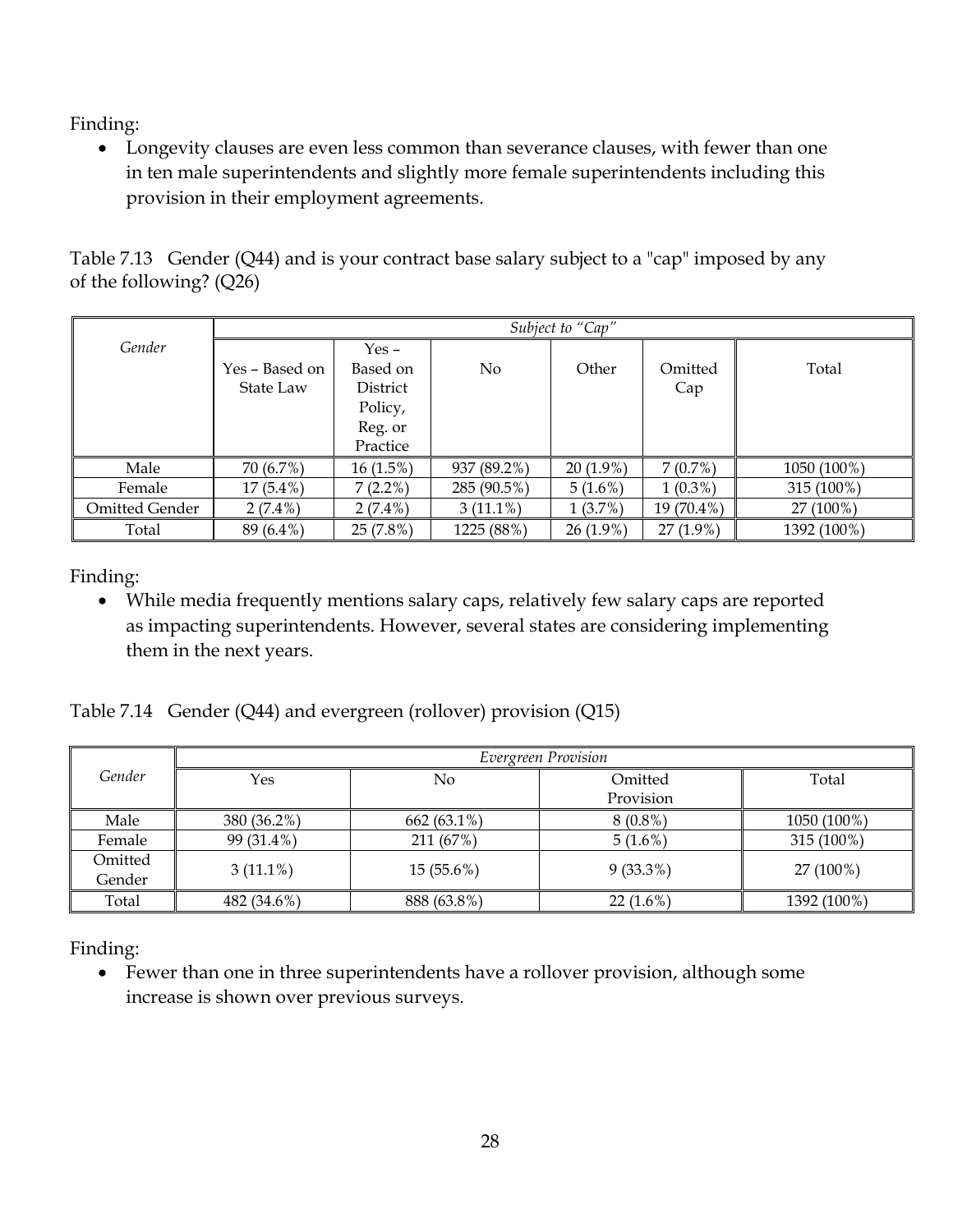|                                                       | Term of 2016-17 Employment Contract |                   |                   |                   |                   |                  |             |                   |
|-------------------------------------------------------|-------------------------------------|-------------------|-------------------|-------------------|-------------------|------------------|-------------|-------------------|
| Racial/<br>Cultural<br>Group                          | Less<br>than 1<br>Year              | 1 Year            | 2 Years           | 3 Years           | 4 Years           | 5+ Years         | Omitted     | Total             |
| American<br>Indian or<br>Alaska<br>native             | $0(0\%)$                            | 1(6.7%)           | 5(33.3%)          | 5<br>$(33.3\%)$   | $2(13.3\%)$       | 1(6.7%)          | 1(6.7%)     | 15 (100%)         |
| Asian                                                 | $0(0\%)$                            | $0(0\%)$          | $2(100\%)$        | $0(0\%)$          | $0(0\%)$          | $0(0\%)$         | $0(0\%)$    | $2(100\%)$        |
| <b>Black or</b><br>African<br>American                | $0(0\%)$                            | 5(17.2%)          | 5(17.2%)          | 12<br>$(41.4\%)$  | $4(13.8\%)$       | $3(10.3\%)$      | $0(0\%)$    | 29 (100%)         |
| Hispanic<br>or Latino                                 | $1(3.1\%)$                          | $3(9.4\%)$        | 10<br>$(31.3\%)$  | 14<br>$(43.8\%)$  | $2(6.3\%)$        | $2(6.3\%)$       | $0(0\%)$    | 32 (100%)         |
| Native<br>Hawaiian<br>or other<br>Pacific<br>Islander | $0(0\%)$                            | $0(0\%)$          | $0(0\%)$          | $1(50\%)$         | $0(0\%)$          | $1(50\%)$        | $0(0\%)$    | $2(100\%)$        |
| White<br>(non<br>Hispanic<br>or Latino)               | 29<br>$(2.3\%)$                     | 166 (13%)         | 297<br>$(23.2\%)$ | 525<br>(41%)      | 131<br>$(10.2\%)$ | 125<br>$(9.8\%)$ | $6(0.5\%)$  | 1279<br>$(100\%)$ |
| Other                                                 | 2(20%)                              | $0(0\%)$          | $1(10\%)$         | $5(50\%)$         | $1(10\%)$         | $1(10\%)$        | $0(0\%)$    | 10 (100%)         |
| Omitted                                               | $1(4.3\%)$                          | $4(17.4\%)$       | 2(8.7%)           | 3(13%)            | 2(8.7%)           | 2(8.7%)          | $9(39.1\%)$ | 23 (100%)         |
| Total                                                 | 33<br>$(2.4\%)$                     | 179<br>$(12.9\%)$ | 322<br>$(23.1\%)$ | 565<br>$(40.1\%)$ | 142<br>$(10.2\%)$ | 135<br>(9.7%)    | 16 (1.2%)   | 1392<br>$(100\%)$ |

Table 7.15 Racial/cultural group (Q45) and what is the term of your 2016-17 employment contract? (Q14)

 Discounting some of the small number of respondents by racial/cultural group, there is little variance in the term of employment agreement.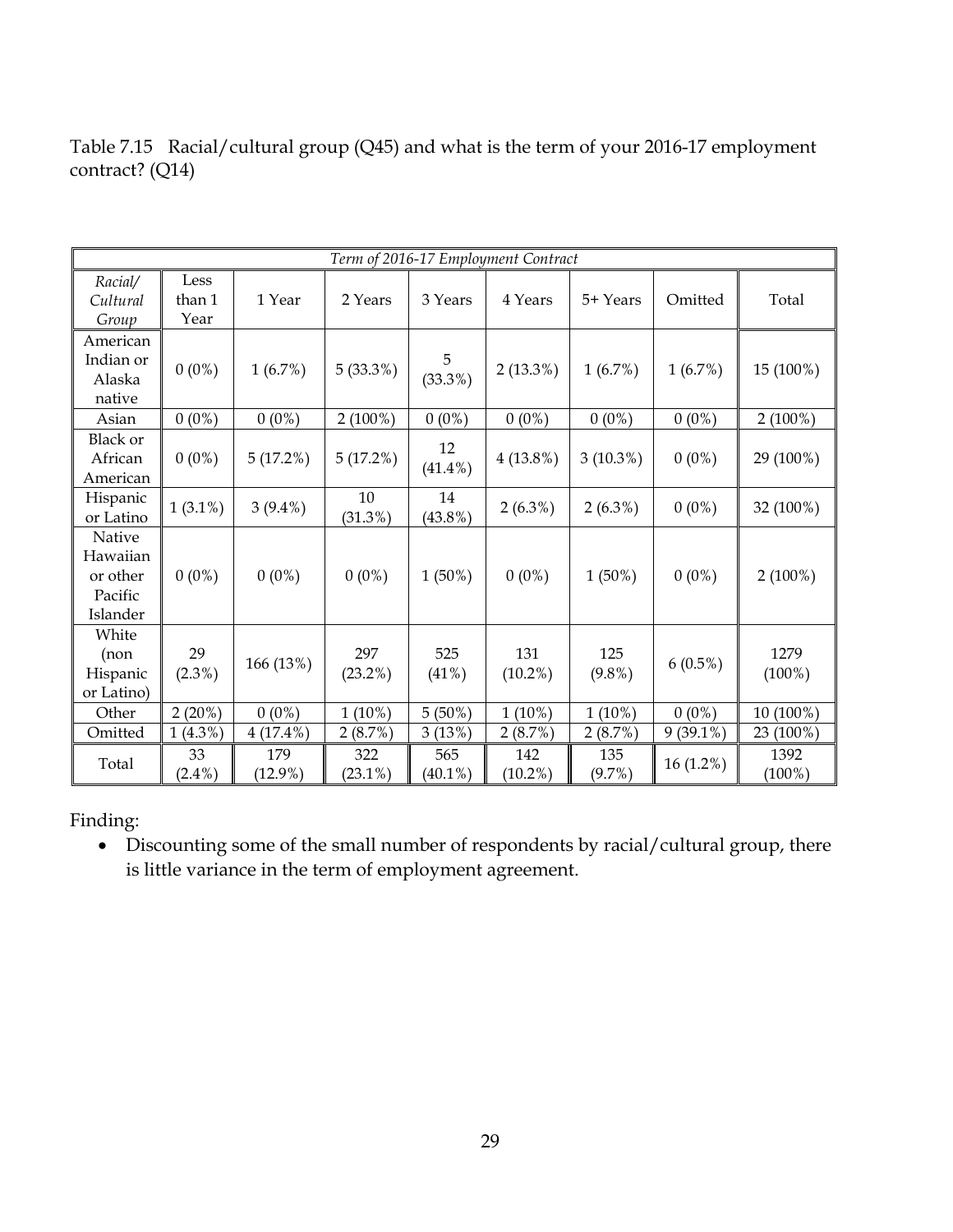Table 7.16 Racial/cultural group (Q45) and does your present employment contract have an incentive/performance clause (i.e., a defined provision providing for a reward for accomplishing a predetermined task or objective)? (Q24)

|                                              |             | Incentive/Performance Clause |             |             |  |  |  |
|----------------------------------------------|-------------|------------------------------|-------------|-------------|--|--|--|
| Racial/Cultural Group                        | Yes         | No.                          | Omit        | Total       |  |  |  |
| American Indian or Alaska<br>native          | $0(0\%)$    | 14 (93.3%)                   | 1(6.7%)     | 15 (100%)   |  |  |  |
| Asian                                        | $0(0\%)$    | $2(100\%)$                   | $0(0\%)$    | $2(100\%)$  |  |  |  |
| <b>Black or African American</b>             | 5(17.2%)    | 24 (82.8%)                   | $0(0\%)$    | 29 (100%)   |  |  |  |
| Hispanic or Latino                           | 4(12.5%)    | 28 (87.5%)                   | $0(0\%)$    | 32 (100%)   |  |  |  |
| Native Hawaiian or other<br>Pacific Islander | $0(0\%)$    | $2(100\%)$                   | $0(0\%)$    | $2(100\%)$  |  |  |  |
| White (non Hispanic or Latino)               | 196 (15.3%) | 1073 (83.9%)                 | $10(0.8\%)$ | 1279 (100%) |  |  |  |
| Other                                        | $1(10\%)$   | $8(80\%)$                    | $1(10\%)$   | 10 (100%)   |  |  |  |
| Omitted                                      | $1(4.4\%)$  | 13 (56.5%)                   | $9(39.1\%)$ | 23 (100%)   |  |  |  |
| Total                                        | 207 (14.9%) | 1164 (83.6%)                 | 21(1.5%)    | 1392 (100%) |  |  |  |

• The presence of incentive/performance clauses appear in slightly more than one in six contracts, representing an increase over that reported in previous surveys. Care should be exercised in interpreting the data by racial/ethnic group when respondent numbers were small.

Table 7.17 Racial/cultural group (Q45) and does your contract have a severance (buyout) clause? (Q16)

|                                              |             |              | Severance Clause |             |
|----------------------------------------------|-------------|--------------|------------------|-------------|
| Racial/Cultural Group                        | Yes         | No.          | Omit             | Total       |
| American Indian or Alaska<br>native          | $3(20\%)$   | 11 (73.3%)   | $1(6.7\%)$       | 15 (100%)   |
| Asian                                        | $0(0\%)$    | $2(100\%)$   | $0(0\%)$         | $2(100\%)$  |
| <b>Black or African American</b>             | $7(24.1\%)$ | 21 (72.4%)   | $1(3.5\%)$       | 29 (100%)   |
| Hispanic or Latino                           | 9(28%)      | 23 (72%)     | $0(0\%)$         | 32 (100%)   |
| Native Hawaiian or other<br>Pacific Islander | $1(50\%)$   | $1(50\%)$    | $0(0\%)$         | $2(100\%)$  |
| White (non Hispanic or Latino)               | 297 (23.2%) | 974 (76.2%)  | $8(0.6\%)$       | 1279 (100%) |
| Other                                        | $2(20\%)$   | $8(80\%)$    | $0(0\%)$         | 10 (100%)   |
| Omitted                                      | $4(17.4\%)$ | 10 (43.5%)   | $9(39.1\%)$      | 23 (100%)   |
| Total                                        | 323 (23.2%) | 1050 (75.4%) | $19(1.4\%)$      | 1392 (100%) |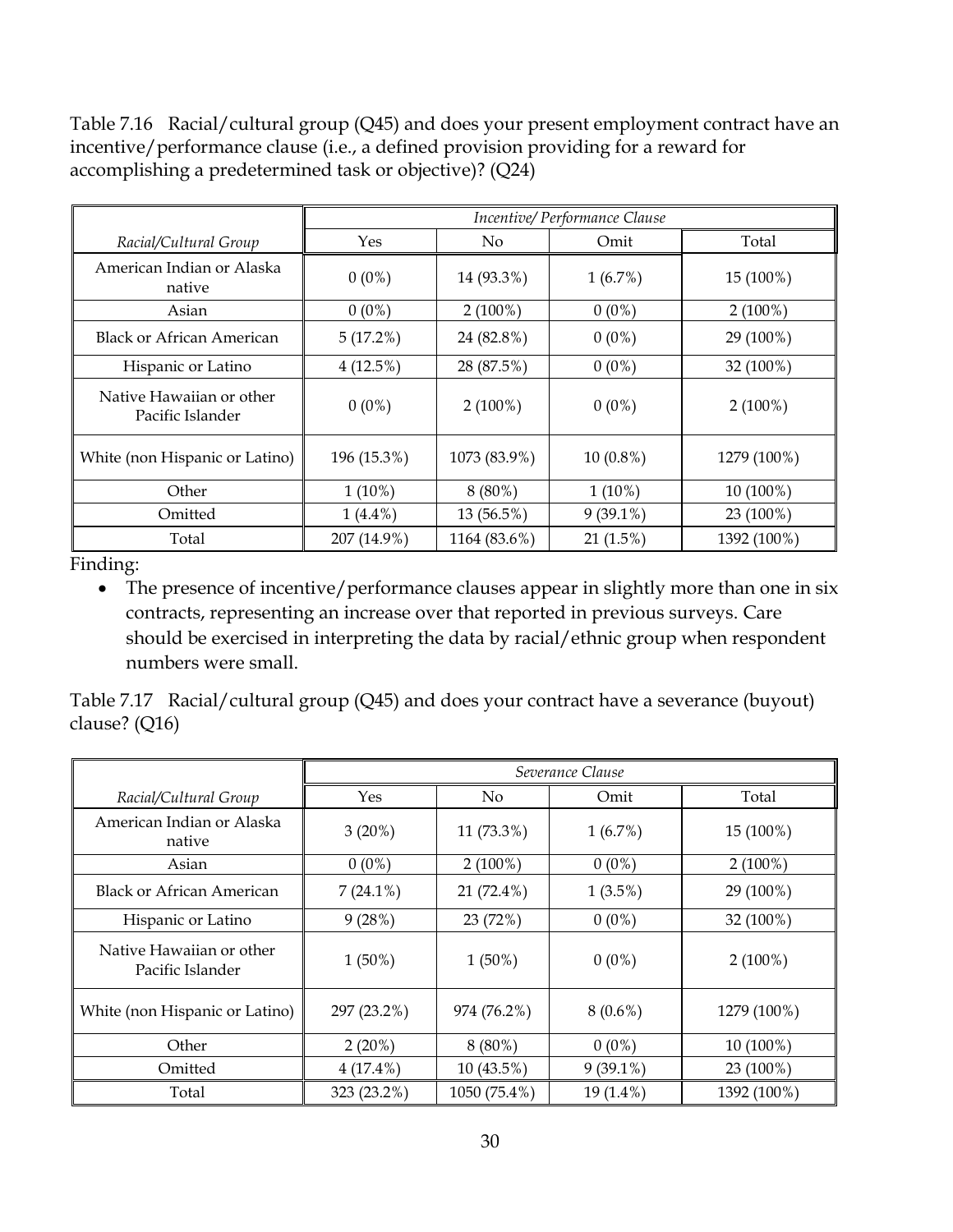Where sufficient number of respondents exists, about a quarter of superintendent respondents in each racial/cultural group had a severance provision that represents little change from the previous year survey.

Table 7.18 Racial/cultural group (Q45) and does your contract have a longevity clause (i.e., a lump sum payment you will receive for the number of years you remain in the position)? (Q25)

|                                              | Longevity Clause |              |             |             |
|----------------------------------------------|------------------|--------------|-------------|-------------|
| Racial/Cultural Group                        | Yes              | No.          | Omit        | Total       |
| American Indian or Alaska<br>native          | $0(0\%)$         | 14 (93.3%)   | $1(6.7\%)$  | 15 (100%)   |
| Asian                                        | $1(50\%)$        | $1(50\%)$    | $0(0\%)$    | $2(100\%)$  |
| Black or African American                    | 2(7%)            | 27 (93%)     | 0(%)        | 29 (100%)   |
| Hispanic or Latino                           | $2(6.3\%)$       | 29 (90.6%)   | $1(3.1\%)$  | 32 (100%)   |
| Native Hawaiian or other<br>Pacific Islander | $0(0\%)$         | $2(100\%)$   | $0(0\%)$    | $2(100\%)$  |
| White (non Hispanic or Latino)               | $105(8.2\%)$     | 1164 (91%)   | $10(0.8\%)$ | 1279 (100%) |
| Other                                        | $0(0\%)$         | $9(90\%)$    | $1(10\%)$   | 10 (100%)   |
| Omitted                                      | $0(0\%)$         | 14 (60.9%)   | $9(39.1\%)$ | 23 (100%)   |
| Total                                        | 110 (7.9%)       | 1260 (91.5%) | $22(1.6\%)$ | 1392 (100%) |

Finding:

 As with the severance provision, and where sufficient numbers allow analysis, less than 10 percent of the superintendent respondents have a longevity clause regardless of race/ethnicity.

Table 7.19 Racial/cultural group (Q45) and is your contract base salary subject to a "cap" imposed by any of the following? (Q26)

|                                        | Longevity Clause            |                                                        |                  |            |            |            |
|----------------------------------------|-----------------------------|--------------------------------------------------------|------------------|------------|------------|------------|
| Racial/Cultural<br>Group               | Yes - Based<br>on State Law | Yes – Based on<br>District Policy,<br>Reg. or Practice | N <sub>0</sub>   | Other      | Omitted    | Total      |
| American<br>Indian or<br>Alaska native | $0(0\%)$                    | 1(6.7%)                                                | 13<br>(86.7%)    | $0(0\%)$   | $1(6.7\%)$ | 15 (100%)  |
| Asian                                  | $0(0\%)$                    | $0(0\%)$                                               | $2(100\%)$       | $0(0\%)$   | $0(0\%)$   | $2(100\%)$ |
| Black or<br>African<br>American        | $2(6.9\%)$                  | $1(3.4\%)$                                             | 25<br>$(86.2\%)$ | $1(3.4\%)$ | $0(0\%)$   | 29 (100%)  |
| Hispanic or<br>Latino                  | $0(0\%)$                    | $1(3.1\%)$                                             | 30<br>$(93.8\%)$ | $1(3.1\%)$ | $0(0\%)$   | 32 (100%)  |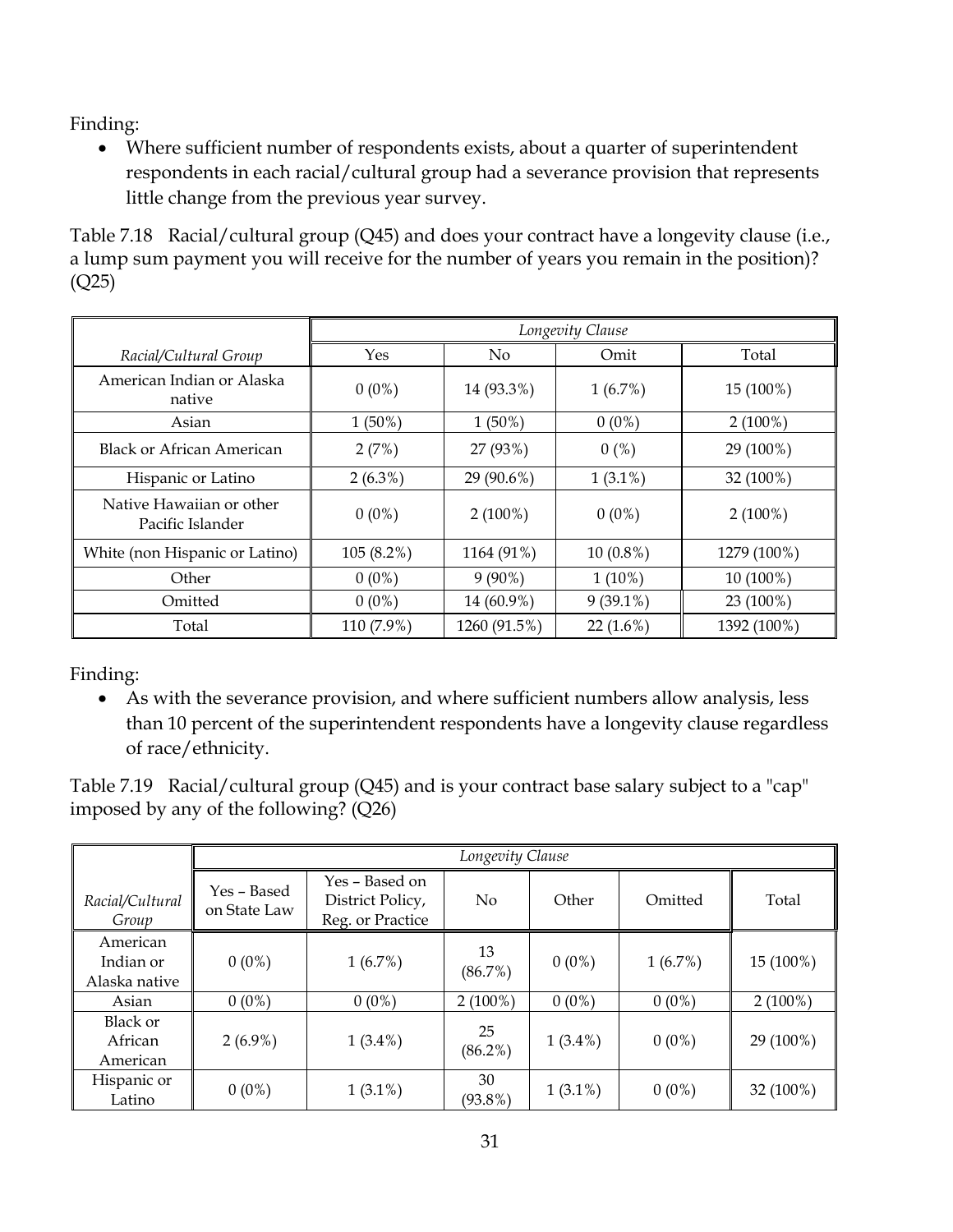| Native<br>Hawaiian or<br>other Pacific<br>Islander | $0(0\%)$  | $0(0\%)$   | $2(100\%)$         | $0(0\%)$    | $0(0\%)$    | $2(100\%)$  |
|----------------------------------------------------|-----------|------------|--------------------|-------------|-------------|-------------|
| White (non<br>Hispanic or<br>Latino)               | 85 (6.6%) | 20(1.6%)   | 1146<br>$(89.6\%)$ | 22(1.7%)    | $6(0.5\%)$  | 1279 (100%) |
| Other                                              | $2(20\%)$ | $0(0\%)$   | 7(70%)             | $0(0\%)$    | $1(10\%)$   | 10 (100%)   |
| Omitted                                            | $0(0\%)$  | $1(4.3\%)$ | 11<br>$(47.8\%)$   | 2(8.7%)     | $9(39.1\%)$ | 23 (100%)   |
| Total                                              | 89 (6.4%) | 24 (1.7%)  | 1236<br>$(88.8\%)$ | $26(1.9\%)$ | $17(1.2\%)$ | 1392 (100%) |

 Regardless of race/ethnicity, salary caps generally occur in less than 10 percent of superintendents' contracts.

Table 7.20 Racial/cultural group (Q45) and evergreen (rollover) provision (Q15)

|                                              | Longevity Clause |             |             |             |
|----------------------------------------------|------------------|-------------|-------------|-------------|
| Racial/Cultural Group                        | Yes              | No.         | Omit        | Total       |
| American Indian or<br>Alaska native          | 4(26.7%)         | 10 (66.7%)  | 1(6.7)      | 15 (100%)   |
| Asian                                        | $0(0\%)$         | $2(100\%)$  | $0(0\%)$    | $2(100\%)$  |
| <b>Black or African</b><br>American          | 9(31%)           | 19 (65.5%)  | $1(6.5\%)$  | 29 (100%)   |
| Hispanic or Latino                           | 8(25%)           | 24 (75%)    | $0(0\%)$    | 32 (100%)   |
| Native Hawaiian or other<br>Pacific Islander | $0(0\%)$         | $2(100\%)$  | $0(0\%)$    | $2(100\%)$  |
| White (non Hispanic or<br>Latino)            | 456 (35.7%)      | 812 (63.5%) | $11(0.9\%)$ | 1279 (100%) |
| Other                                        | $3(30\%)$        | 7(70%)      | $0(0\%)$    | 10 (100%)   |
| Omitted                                      | 2(8.7%)          | 11 (47.8%)  | 10 (43.5%)  | 23 (100%)   |
| Total                                        | 482 (34.6%)      | 887 (63.7%) | 23(1.7%)    | 1392 (100%) |

Finding:

 Where sufficient numbers of respondent superintendents exist, viewed by racial/ethnic group, the presence of an evergreen provision occurred in about one in three contracts. No significant change is reported from previous surveys.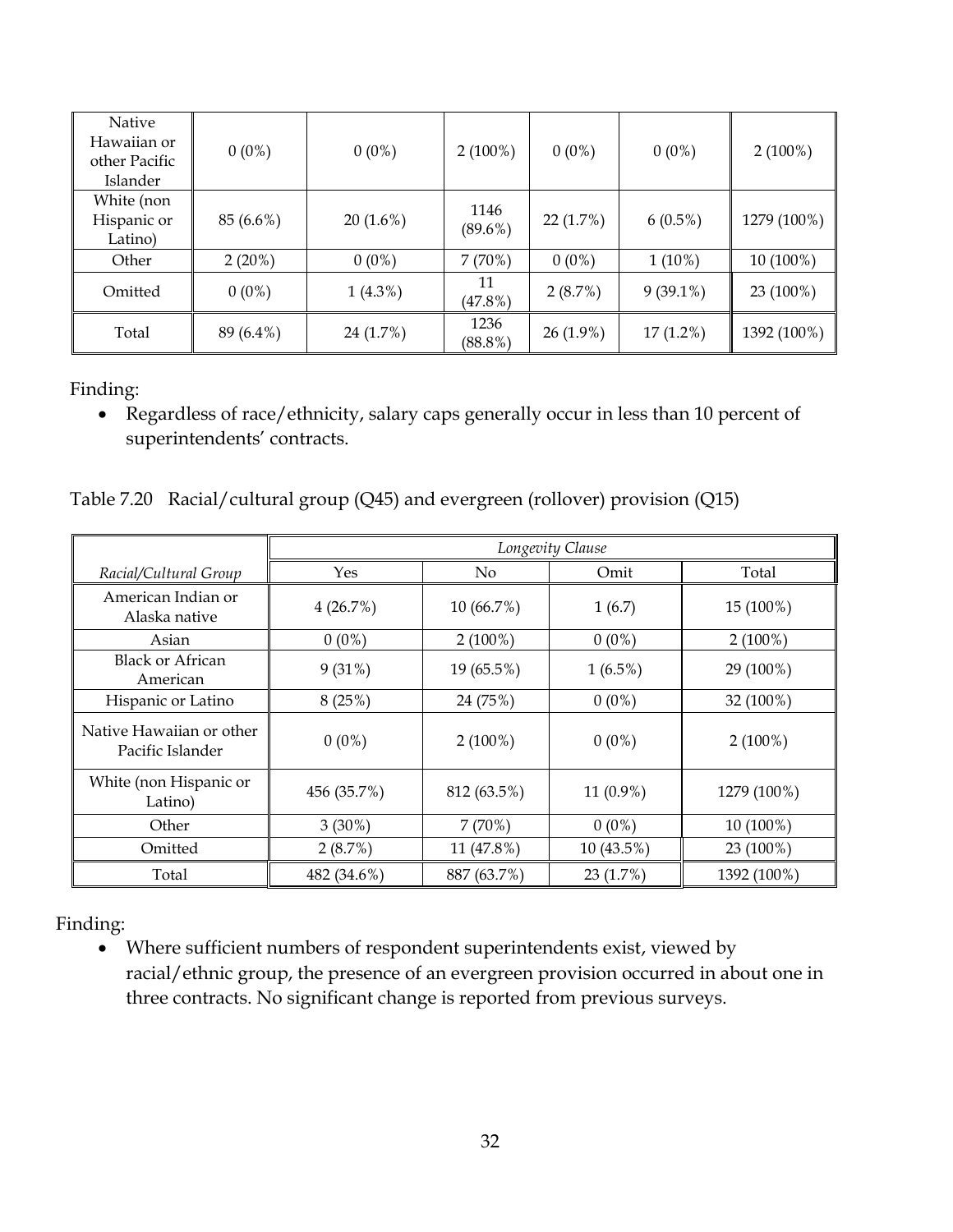### **SECTION #8: USE OF LEGAL COUNSEL**

Table 8.1 Did the school district use legal counsel to assist in the development and/or negotiations of your contract? (Q40)

|                         | Data  |         |  |  |
|-------------------------|-------|---------|--|--|
| Responses               | Count | Percent |  |  |
| Yes                     | 757   | 54.4%   |  |  |
| No                      | 610   | 43.8%   |  |  |
| <b>Omitted Response</b> | 25    | 1.8%    |  |  |
| Total                   | 1392  | 100%    |  |  |

Finding:

 Nearly six in 10 boards use legal counsel in the development and/or negotiation of contracts. While lower than last year's findings, this shows an increase from the first iterations of this study.

Table 8.2 Did you employ legal counsel to assist in the development and/or negotiations of your contract? (Q39)

|                         | Data   |         |  |  |
|-------------------------|--------|---------|--|--|
| Responses               | Count  | Percent |  |  |
| Yes                     | 374    | 26.9%   |  |  |
| No                      | 996    | 71.6%   |  |  |
| <b>Omitted Response</b> | $\sim$ | 1.6%    |  |  |
| Total                   | 1392   | 100%    |  |  |

Finding:

 Consistent with the increased use of legal counsel by boards, superintendents report their own increased use of legal counsel, while not nearly as dramatic as that of boards.